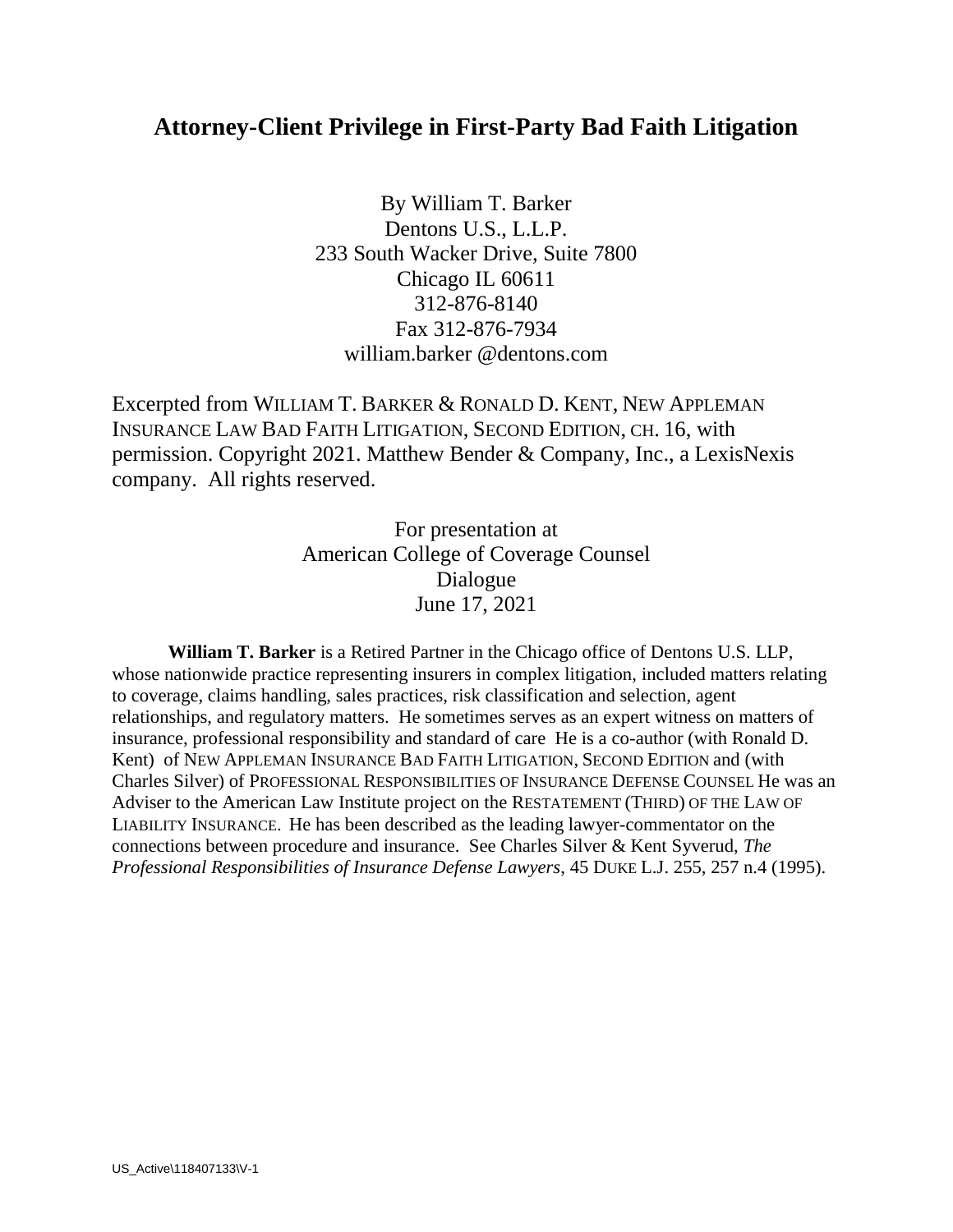CHAPTER 16 Pretrial Discovery in Bad Faith Litigation

**SYNOPSIS** 

§ 16.01 Scope: Pretrial Discovery in Bad Faith Litigation

[1] Overview

- [2] Trial Lawyers' Perspective
- § 16.02 Plaintiffs' Discovery Methods and Tools in Bad Faith Litigation
- [1] Rules Applicable to All Discovery Methods

[a] Overview

- [b] Trial Lawyers' Perspective: Written Discovery
- [2] Interrogatories Propounded to Defendant Insurers
- [a] Objectives
- [b] Limitations and Requirements
- [c] Discovery Relating to Defendant Insurer's Financial Condition
- [d] Specific Examples of Interrogatories in Third-Party Bad Faith Context
- [e] Specific Examples of Interrogatories in First-Party Bad Faith Context
- [3] Requests or Demands for Production of Documents

[a] Objectives

- [b] Discovery of Claims File Maintained by Insurer
- [c] Discovery of Claims File When Liability Unresolved (Bifurcation of Discovery)
- [d] Discovery of Other Instances of Similar Conduct by Insurer—Leading Cases and Representative Cases
- [i] Overview
- [ii] Trial Lawyers' Perspective: Other Claim Files
- [e] Bonus and Incentive Program
- [f] Other Potential Sources for Obtaining Relevant Documents
- [i] Overview
- [ii] Trial Lawyers' Perspective: Underwriting Files
- [g] Specific Examples of Document Requests or Demands
- [4] Requests for Admission in Bad Faith Litigation
- [a] Objectives
- [b] Limitations and Requirements
- [c] Effect of Admission and of Failure to Respond
- [d] Specific Examples of Requests for Admission in Bad Faith Litigation
- [5] Depositions in Bad Faith Litigation
- [a] Overview
- [b] Trial Lawyers' Perspective
- [i] Company Witnesses
- [ii] Policyholder Fact Witnesses
- [iii] Exploring Insurer's Preparation
- [6] Attorney Fee Discovery
- § 16.03 Insurers' Discovery Methods and Tools in Bad Faith Litigation
- [1] Build on the Claim File To Prepare the Case
- [2] Depositions
- [a] Overview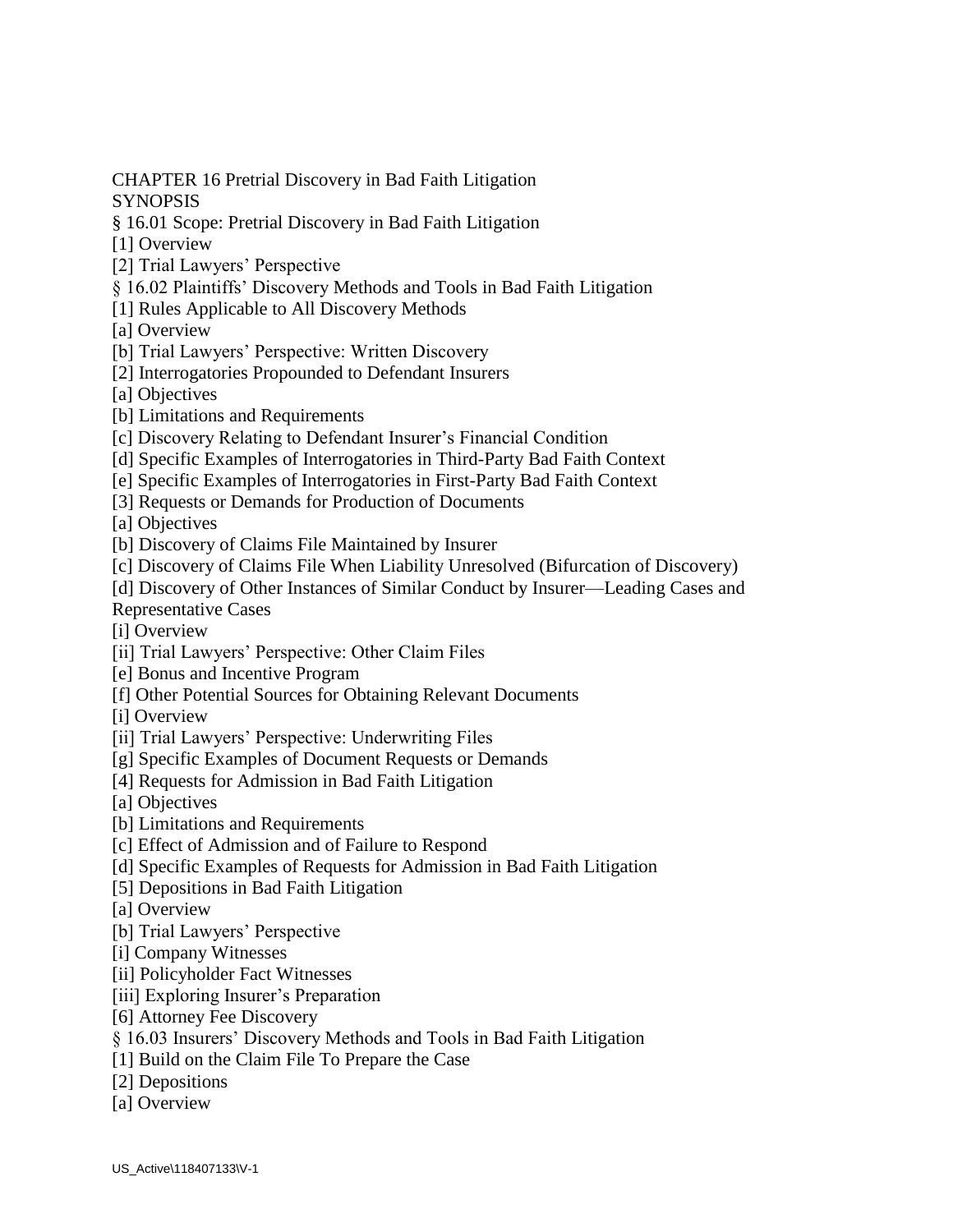[b] Trial Lawyers' Perspective

[3] Use of Bad Faith "Experts" at Trial

[4] Effective Written Discovery

[5] Subpoenas

[6] Defending Against Bad Faith Discovery

[a] Discoverability of Claims and Training Manuals

[b] Depositions of Claim Handlers and Insurance Personnel

[i] Overview

[ii] Trial Lawyers' Perspective

[A] Preserving Essential Testimony

[B] Witness Preparation

[iii] Organizational Depositions

[c] Discovery of Former Employees

[d] Managing Discovery of Independent Contractors, Investigators and Independent Medical Examiners

[e] Discovery and Depositions Involving High-level Employees and/or Officers

[f] Discoverability and Use of Surveillance Videos

[g] Discoverability of Reserve Information

[i] Relevance

[ii] Privilege and Work Product Protection

[h] Discoverability of Reinsurance Information

[i] Overview

[ii] Relevance

[A] Reinsurance Agreements

[B] Reinsurance Communications

[iii] Privilege and Work Product Protection

[i] Discoverability of Insurers' Net Worth/Financial Condition

[i] Other Claims

[i] "Similar" Claims

[ii] Bad Faith Claims

[iii] Bad Faith Litigation

[k] Other Versions of the Policy

[l] Personnel Files

[m] Trial Lawyers' Perspective: Electronic Documents

[n] A Caution on Objections to Interrogatories

[o] Discoverability of Underwriting Evidence

[p] Discoverability of Reservation of Rights Letters

[7] Attorney Fee Discovery

[a] Trial Lawyers' Perspective

[b] Discovery re Opposing Counsel's Fees

§ 16.04 Attorney-Client Privilege and Work Product Protection in Bad Faith Cases

[1] Overview

[2] Basics of Attorney-Client Privilege and Work Product Protection

[a] Attorney-Client Privilege

[b] Work Product Protection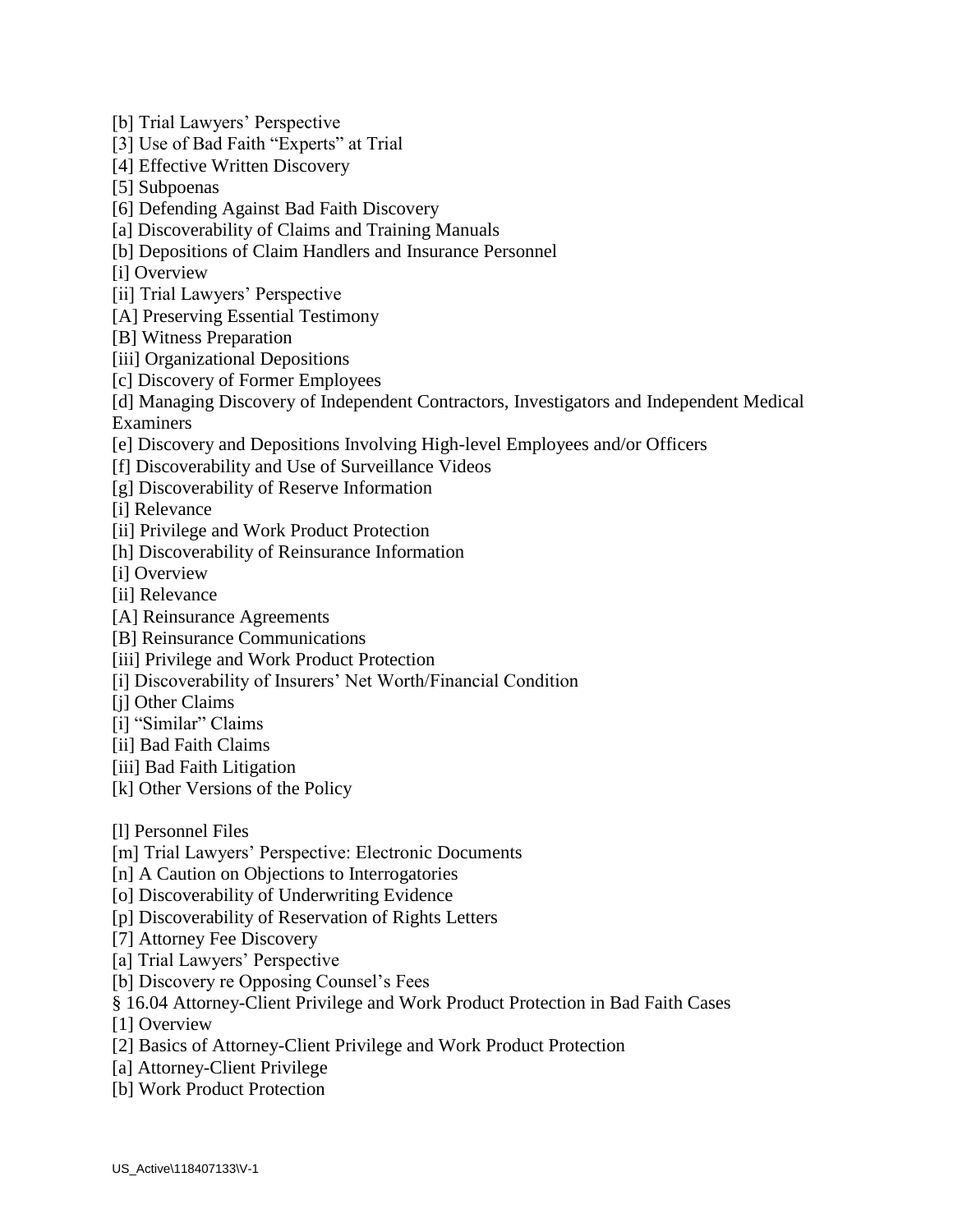- [3] Material with Limited Protection in Bad Faith Cases
- [a] Communications with and Materials of the Insured's Defense Counsel
- [i] In General
- [ii] Special Illinois Limitations on Privilege for Other Counsel
- [b] Ordinary Work Product
- [c] Attorneys Used as Claim Adjusters—Illustrative Case
- [4] When Can Attorney-Client Privilege Be Pierced?
- [a] "At Issue" Waiver
- [i] Majority Narrow Rule, Exemplified by Rhone-Poulenc
- [A] Mere Relevance or Need Is Not Enough To Divest Privilege

[I] Overview

- [II] Automatic Waiver re Communications Prior to Claim Denial
- [B] Asserting Subjective Understanding of the Law May Put Legal Advice at Issue
- [I] State Farm Mutual Automobile Insurance Co. v. Lee
- [II] Lee's Progeny
- [aa] Applications of Lee
- [bb] Improper Extension of Lee: Travelers Property Casualty Co. v. 100 Renaissance, LLC
- [III] Tackett v. State Farm Fire & Casualty Insurance Co.
- [ii] The Minority Broader Rule Exemplified by Hearn v. Rhay
- [iii] The Waiver Standard Makes No Difference When Mental State Is Not at Issue
- [iv] Scope of Waiver
- [b] The Crime-Fraud Exception
- [i] In General
- [ii] Application in Bad Faith Cases
- [A] Limited Relevance to Bad Faith Cases
- [B] Standards Applied in Bad Faith Cases
- [iii] The Ohio Rule
- [c] Prof. Feinman's Proposal To Limit Privilege
- [5] An Insurer Ordinarily Cannot Obtain Discovery of an Insured's Work Product Concerning the Insurance Claim That Is the Subject of the Bad Faith Suit
- [6] Privilege Implications of Sharing Privileged Information With Those Not Parties to the Defense Representation
- [a] Sharing of Privileged Information with Other Parties of Common Interest Generally Does Not Waive Privilege as to Others
- [i] Communications Are Privileged Only if Made in Confidence and Kept Confidential
- [ii] Sharing of Information within Common-Interest Arrangements Generally Does Not Waive Privilege as to Others
- [A] Development and Rationale of Preventing Waiver by Disclosure in Common-Interest Arrangements
- [B] Overview of Common Interest Arrangements
- [I] There must be cooperative activity pursuant to an express or implied agreement to maintain confidentiality
- [II] No party can unilaterally waive privilege except to that party's own communications
- [III] Federal courts widely hold that the interest need not be solely in litigation
- [IV] There is dispute about the scope of potential application to transactional matters
- [aa] The Pioneering Case: Duplan Corp. v. Deering Milliken, Inc.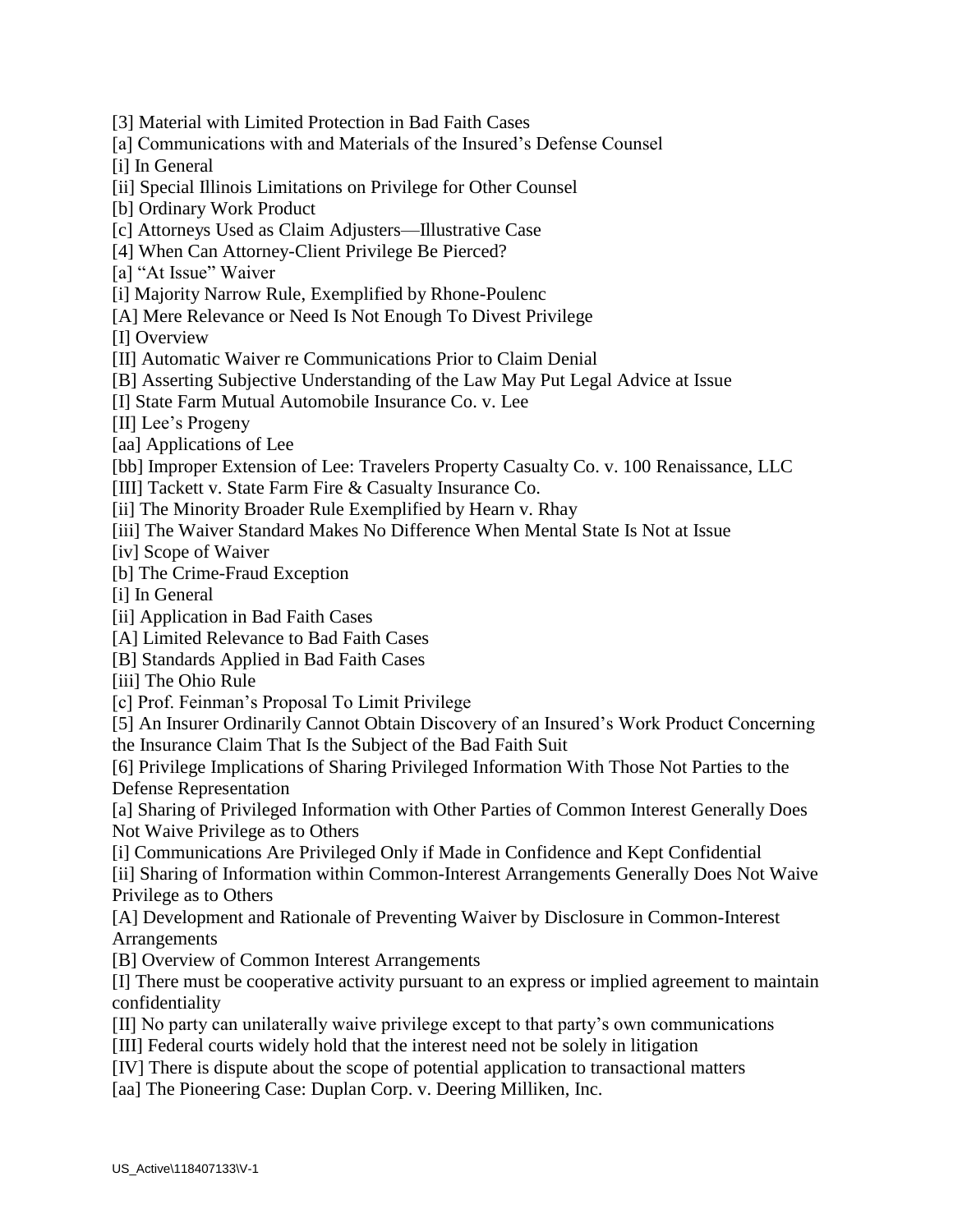[bb] Some courts hold that a common interest can exist before the parties have agreed to the relevant transaction

[cc] Some courts hold that no common interest exists until the parties have completed the relevant transaction

[dd] Where parties already have rights and duties under existing relationship, the fact that they are considering modification of that relationship does not preclude a common interest

[V] Except in Illinois, the common interest doctrine is a shield, not a sword

[b] There Are Risks in Sharing Privileged Information with a Party Not Represented by Its Own Counsel

[c] Participants in Network-Type Common-Interest Arrangements Ought To Be Permitted To Share Common-Interest Materials Without Being Required To Have Separate Counsel

[i] Overview

[ii] Nondefending Insurers

[A] Analysis & Commentary

[I] Relevant Insurance Principles/Restatement of the Law of Liability Insurance

[II] Wayne E. Borgeest & Edward J. Boyle

[III] Reinsurance

[IV] Prof. Giesel

[B] Insurance Cases

[I] Cases Honoring Privilege

[aa] Lectrolarm Custom Systems, Inc. v. Pelco Sales, Inc.

[bb] Camico Mutual Insurance Co v. Heffler, Radetich & Saitta, LLP

[II] Cases Rejecting Privilege

[aa] North River Insurance Co. v. Columbia Casualty Co.

[bb] In re XL Specialty Insurance Co.

[C] Noninsurance Cases

[I] Overview

[II] Loan Participations

[III] Tax Planning

[IV] Parties Seeking a Patent

[V] Affiliated but Independent Corporations

[iii] Summary

[d] Courts Should Not Treat Sharing of Information in a Common-Interest Arrangement as Creating a Joint-Client Relationship

[i] Maplewood Partners, L.P. v. Indian Harbor Insurance Co.

[ii] The Mistaken Joint Client Analysis

[iii] The Mistaken Conflation of the Common-Interest Rule with the Joint Client Rule

§ 16.05 Bifurcation, Severance of Bad Faith Claims in Discovery

§ 16.06 Possible Privilege for Self-Critical Analysis

[1] The Self-Critical Analysis Privilege Has Had Limited Common-Law Acceptance

[2] Some States Have Enacted Statutory Privileges

§ 16.07 Trial Lawyers' Perspective: The Catastrophe Effect

[1] Overview

[2] Consolidation and Staging Discovery

[3] Multidistrict Litigation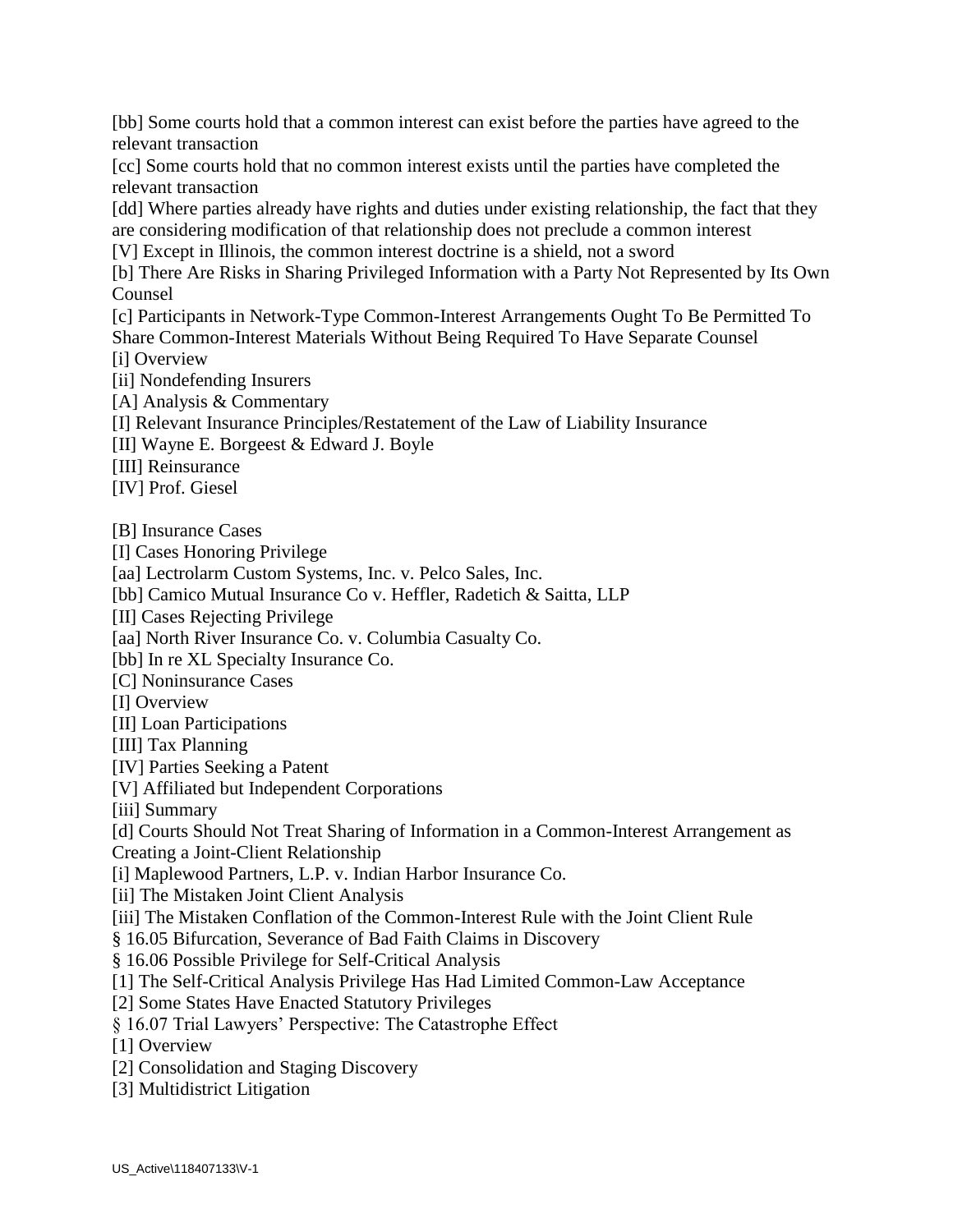§ 16.08 Trial Lawyers' Perspective: Institutional Discovery

**\* \* \* \***

#### **§ 16.04 Attorney-Client Privilege and Work Product Protection in Bad Faith Cases**

\* \* \* \*

#### **[3] Material with Limited Protection in Bad Faith Cases**

\* \* \* \*

#### **[c] Attorneys Used as Claim Adjusters—Illustrative Case**

 Insurers sometimes use attorneys to conduct the investigation of a claim, rather than just to provide legal advice based on evidence produced by the insurer's own representation. The factual results of such an investigation might be work product, but they would typically be ordinary work product and discoverable in a bad faith case. (*See* § 16.04[3][b], *above*.) But that would leave the possibility that they would be protected by the attorney-client privilege. If that protection were available, it could greatly hamper a bad faith plaintiff in determining the adequacy of the investigation or even what evidence the insurer had when it denied the claim.

 For precisely that reason (and because privilege does not apply to gathering of information from third parties), courts will generally refuse to find the factual results of an attorney's investigation protected by attorney-client privilege. *Dakota, Minnesota, & Eastern Railroad Co. v. Acuity*<sup>100</sup> involved a complicated claim. Julian Olson, an employee of DM&E, was seriously injured in a motor vehicle accident in the scope and course of his employment. He was driving a car equipped with a Hy-Rail System which allowed it to be driven on railroad tracks. He sued DM&E under the Federal Employers Liability Act for negligent maintenance of the Hy-Rail System, ultimately settling with DM&E, and Acuity was found to provide no coverage for that liability.<sup>101</sup>

 But DM&E had uninsured motorist ("UM") coverage with Acuity, applicable to the accident, and Olson claimed the accident was caused, in part, by a negligent "phantom motorist" who had cut him off and whose car never made contact with his.<sup>102</sup> The UM coverage required independent corroboration of the facts of any such accident.<sup>103</sup> Shortly after the accident, three independent witnesses told DM&E that there had been an unusually slow moving vehicle ahead of Olson as he entered the interstate highway, and one expressed the belief that this vehicle had probably caused the accident.<sup>104</sup> When the UM claim was presented, Acuity hired a lawyer, Gary Thimsen, to investigate the claim and provide a coverage opinion; Acuity did no investigation of its own.<sup>105</sup> Thimsen recommended that the claim be denied for want of

 $\overline{a}$ 

 $1052009$  SD 69, **[1]** 5, 7–8.

 $100_{2009}$  SD 69.

 $101_{2009}$  SD 69, ¶[2-3.

 $102$ <sub>2009</sub> SD 69, ¶[ 2, 5.

<sup>103</sup>2009 SD 69, ¶ 5 n.3 (" '[i]f the hit-and-run vehicle does not hit an *insured*, a covered *auto*, or a vehicle an *insured is occupying*, the facts of the accident must be corroborated by competent evidence provided by an independent and disinterested person and not by the *insured* or any person occupying the same vehicle as the insured.' " (emphasis original)).

 $104_{2009}$  SD 69, 16.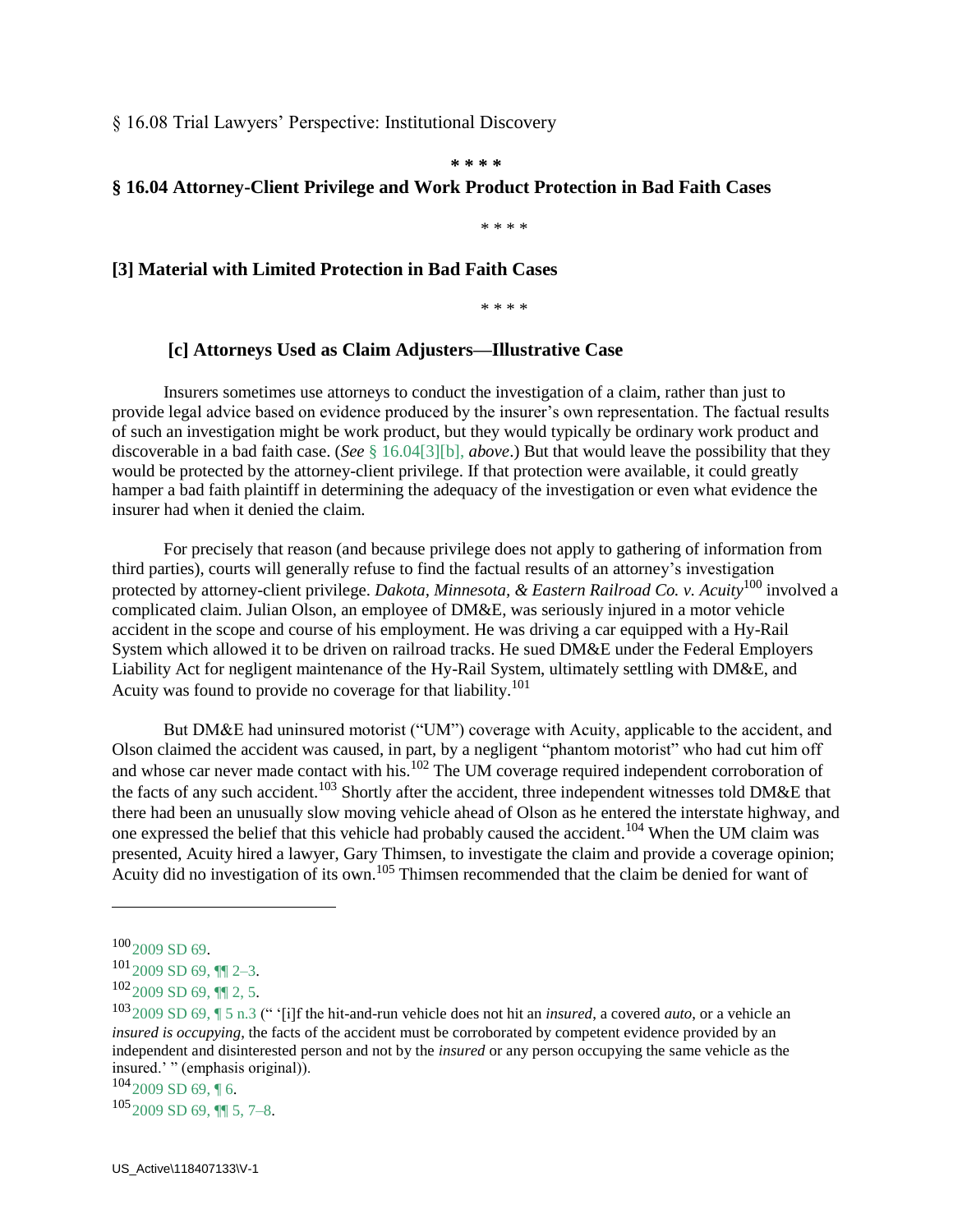independent corroboration.<sup>106</sup>

 DM&E obtained an order compelling Thimsen's deposition, but the deposition was deferred pending resolution of the liability insurance coverage question.<sup>107</sup> DM&E prevailed on that coverage and that judgment was affirmed. DM&E then requested Thimsen's deposition, and Acuity moved for summary judgment on bad faith, arguing that the liability coverage trial showed that UM coverage had always been fairly debatable. The circuit court granted the motion, without addressing DM&E's request for delay to take Thimsen's deposition. The South Dakota Supreme Court reversed.

 Only if Acuity had properly investigated and evaluated the claim could it reasonably deny the claim, and, under South Dakota law, only evidence in Acuity's possession when it denied coverage could be used to defend that denial.<sup>108</sup> Without knowing what investigation Thimsen had made and what facts he had discovered, it was "*unclear* what facts were available to suggest that the claim was fairly debatable when Acuity denied the claim."<sup>109</sup> That lack of information precluded summary judgment, because "Acuity [had] the initial burden to '*clearly* show an absence of any genuine issue of material fact and an entitlement to judgment as a matter of law.'  $\frac{100}{100}$ 

Moreover, the factual results of Thimsen's investigation were not privileged.<sup>111</sup> The court relied on and quoted cases denying work product protection in similar circumstances:

> It would not be fair to allow the insurer's decision in this regard to create a blanket obstruction to discovery of its claims investigation. To the extent that [the lawyers] acted as claims adjusters, then, their workproduct, communications to client, and impressions about the facts will be treated herein as the ordinary business of plaintiff, outside the scope of the asserted privileges. $^{112}$

 Strictly speaking, there is no "ordinary business" exception to the attorney-client privilege, as contrasted with work product. (*See also* § 16.04[3][b].) But the result is right, even if the reason given is not. The attorney-client privilege only protects *communications* between *privileged persons* (typically, the attorney, the client, and representatives of either).<sup>113</sup> Unlike an internal investigation, where information is gathered from the client's own personnel and the process may be privileged (*see* § 16.04[2][a]), a claim investigation involves gathering information from non-client sources. Gathering such information is not part of any privileged communication, so that process is not privileged.<sup>114</sup> The lawyer's legal analysis

 $106$ <sub>2009</sub> SD 69, ¶ 5.

 $1072009$  SD 69, ¶ 9. It is unclear why DM&E was suing to compel payment of UM benefits that would have been payable to Olson, as Acuity's payment of those benefits would not reduce DM&E's liability to Olson. Rather, Acuity would have been subrogated to Olson's rights against DM&E. But the opinion does not address this issue.  $1082009$  SD 69,  $\blacksquare$  21–27. (Restrictions on defensive use of evidence obtained after claim denial are discussed in § 17.03[4][[d][iii], below.)

 $109$ <sub>2009</sub> SD 69, 126.

 $110_{2009}$  SD 69, 126.

 $^{111}$ 2009 SD 69, ¶¶ 55–57.

<sup>112</sup>2009 SD 69, ¶ 56, *quoting* Mission Nat'l Ins. Co. v. Lilly, 112 F.R.D. 160, 163 (D. Minn. 1986).

<sup>113</sup>RESTATEMENT (THIRD) OF THE LAW GOVERNING LAWYERS § 68 (2000).

<sup>114</sup>Anastasi v. Fid. Nat'l Title Ins. Co., 134 Haw. 400, 421 (Ct. App. 2014), *rev'd in part on other grounds,* 137 Haw. 104 (2016). *See* Venture v. Preferred Mut. Ins. Co., 61 N.Y.S.3d 210, 214–15 (App. Div. 2017) (ordering discovery and hearing on whether and to what extent lawyer acted as investigator); Nat'l Union Fire Ins. Co. v.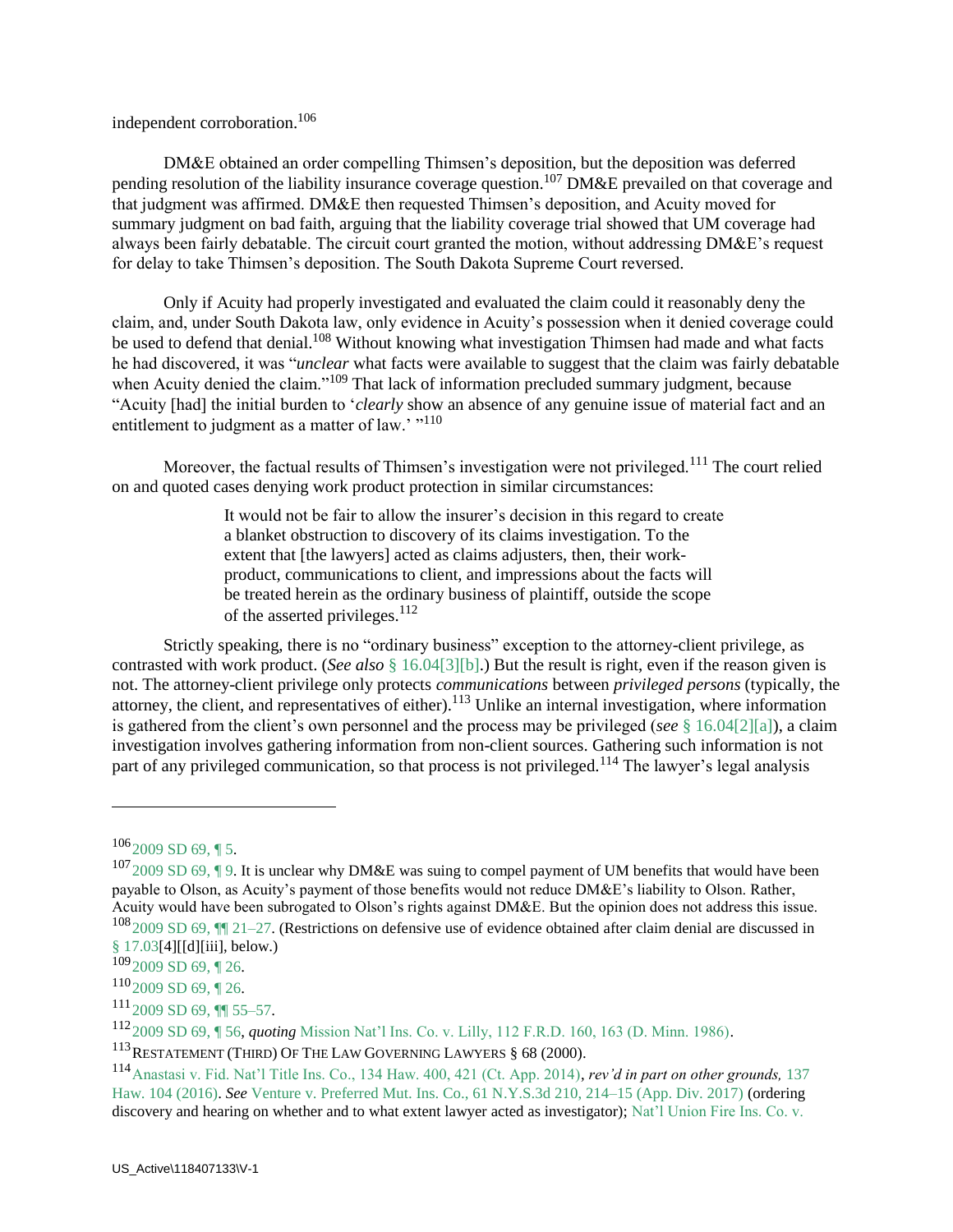based on the information gathered may be privileged or opinion work product, but the factual investigation is not.

 This analysis can also be used to separate privileged communications from nonprivileged investigation under the Florida Supreme Court decision of *Genovese v. Provident Life & Accident Insurance Co.*<sup>115</sup> Ideally, the lawyer should segregate the file for the matter between coverage investigation and legal advice on coverage, in order to maximize the ability to protect the latter by asserting privilege. If the lawyer is retained solely to provide legal advice and not to conduct any investigation, making that fact clear in the engagement letter may be useful resisting discovery regarding the lawyer's work. But the insured would be entitled to inquire whether any such limitation was actually observed during the lawyer's work.

 In *Dakota, Minnesota, & Eastern Railroad Co. v. Acuity,*<sup>116</sup> the court stated the relevant rule as being that "where an insurer unequivocally delegates its initial claims function and relies exclusively upon outside counsel to conduct the investigation and determination of coverage, the attorney-client privilege does not protect such communications."<sup>117</sup> But *Andrews v. Ridco, Inc.* held that any claim that this has occurred must be supported by factual findings based on the record.<sup>118</sup> Ordinarily, that requires an *in camera* review of the disputed material.<sup>119</sup>

It has been said that, where counsel both investigates (characterized in Washington as a quasifiduciary activity) and provides legal advice, "waiver of the attorney-client privilege is likely since 'counsel's legal analysis and recommendations to the insurer regarding liability generally or coverage in particular will very likely implicate the work performed and information obtained in his or her quasifiduciary capacity.'"119.1 But any waiver should be limited to the investigative activity and conclusions as long as the legal advice can be segregated.

**\* \* \* \***

### **[4] When Can Attorney-Client Privilege Be Pierced?**

**[a] "At Issue" Waiver**

### **[i] Majority Narrow Rule, Exemplified by** *Rhone-Poulenc*

## **[A] Mere Relevance or Need Is Not Enough To Divest Privilege**

TransCanada Energy USA, Inc., 119 A.D.3d 492, 493 (2014), *appeal dism'd,* 24 N.Y.3d 990 (2016).

<sup>115</sup>Genovese v. Provident Life & Accident Ins. Co., 74 So. 3d 1064, 1068 (Fla. 2011) (noting distinction between privilege for communications involved in obtaining legal advice and qualified work product protection for investigation).

 $116_{2009}$  SD 69.

 $117_{2009}$  SD 69, 156.

<sup>118</sup>Andrews v. Ridco, Inc., 2015 SD 24, ¶ 28.

<sup>119</sup>Andrews v. Ridco, Inc., 2015 SD 24, ¶¶ 34–37.

<sup>119.1</sup> Canyon Estates Condo. Ass'n v. Atain Specialty Ins. Co., 2020 U.S. Dist. LEXIS 10915, at \*3–4 (W.D. Wash. Jan. 22, 2020). But mere assistance to the adjuster in drafting a denial letter does not waive privilege, even though that is not a privileged activity. 2020 U.S. Dist. LEXIS 10915, at \*3.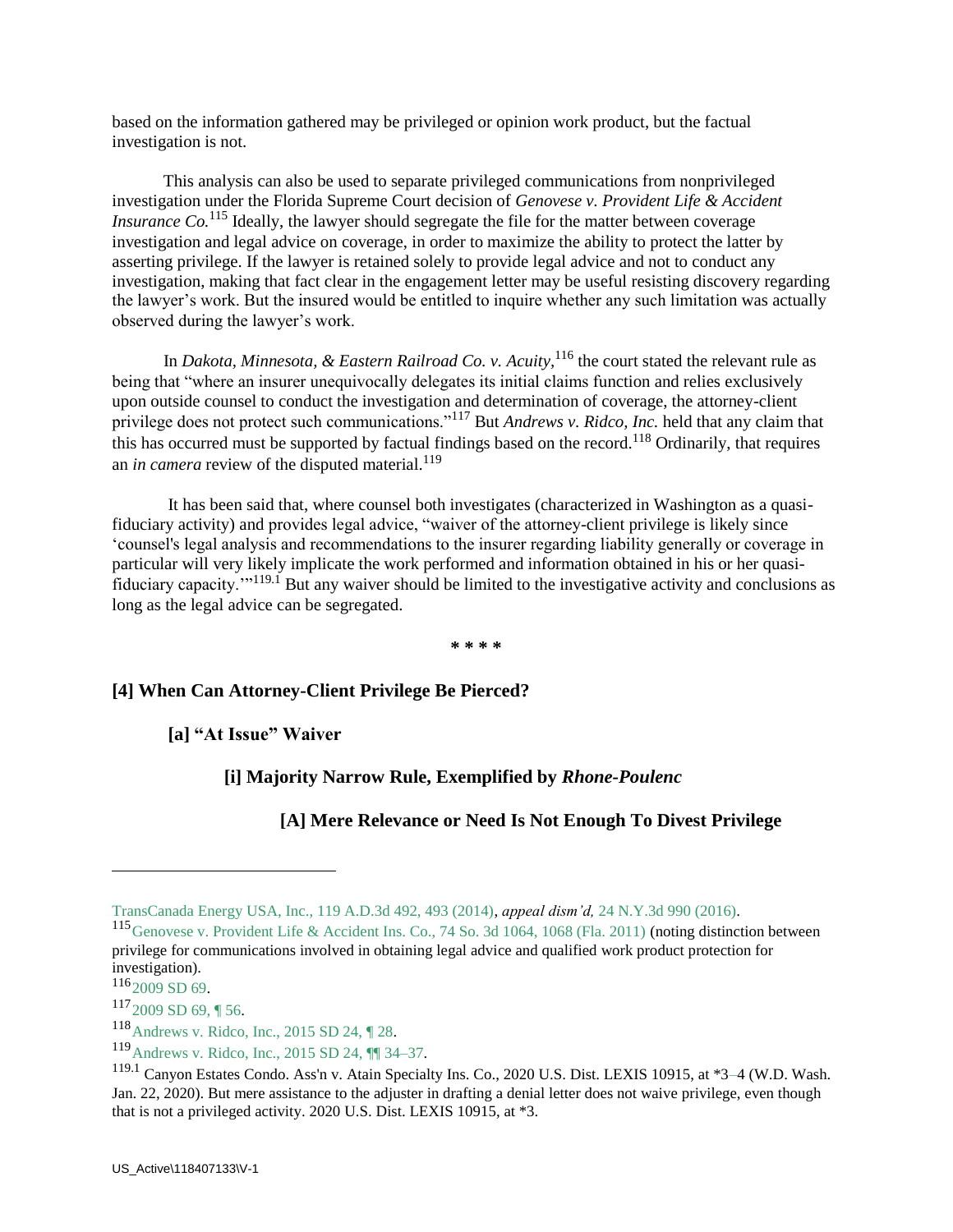#### **[I] Overview**

 A client may waive the privilege by disclosing them to nonprivileged parties (*see* § 16.04[6][a][i], *below*) or by placing privileged communications "at issue."<sup>120</sup> Most obviously, waiver occurs when the client relies on a defense of acting in accordance with advice of counsel.<sup>121</sup> (An insurer also cannot waive privilege as to appellate counsel whose advice is relied upon in defense without also waving privilege as to the files of trial counsel that appellate counsel necessarily had to review.)<sup>122</sup> On the other hand, mere disclosure to the insured of the conclusions reached by counsel, without disclosure of the substance of the opinion, does not waive the privilege.<sup>123</sup>

 The logic of the "at issue" waiver rule reflects a point stated by Learned Hand regarding the Fifth Amendment privilege: "the privilege is to suppress the truth, but that does not mean that it is a privilege to garble it; … it should not furnish one side with what may be false evidence and deprive the other of the means of detecting the imposition."<sup>124</sup> But such garbling occurs only where the privileged party has utilized privileged evidence or other evidence that directly depends on privileged communications.<sup>125</sup> Similar logic would seem to apply in determining whether a party has waived the nearly absolute protection of opinion work product.

While the scope of "at issue" waiver is a matter of dispute, the more numerous and better reasoned authorities hold that waiver cannot occur on account of the assertion of issues by the privilege holder's opponent that would create a supposed need to examine the privileged materials to prove the opponent's assertions. *In re Kellogg Brown & Root, Inc.*<sup>126</sup> was a mandamus proceeding arising out of a False Claims

 $\overline{a}$ 

*Alaska:* Hikita v. Nichiro Gyogyo Kaisha, Ltd., 713 P.2d 1197, 1203 (Alaska 1986) (client's offer of attorney's testimony as to client's state of mind waives privilege);

*Florida:* Savino v. Luciano, 92 So. 2d 817, 819 (Fla. 1957) (accountant-client privilege waived by bringing suit based upon a privileged audit);

 $120$ Ohio has a statutory privilege against actual attorney-client communications, and the statute does not provide for any "at issue" waiver. Jackson v. Greger, 854 N.E.2d 487, 489–90 (Ohio 2006). Apparently, a common-law privilege exists for certain matters outside the scope of the statute. 854 N.E.2d at 489. Presumably, the latter might be waived by putting the material at issue.

 $^{121}E.9...$ 

*United States:* United States v. Walters, 913 F.2d 388 (7th Cir. 1990);

*Maryland:* Beckette v. State, 31 Md. App. 85, 94 (1976) (calling attorney as character witness to client's truthfulness waives privilege).

<sup>122</sup>Lee v. Med. Prot. Co., 858 F. Supp. 2d 803, 806–09 (E.D. Ky. 2012).

<sup>123</sup>State *ex rel.* Montpelier US Ins. Co. v. Bloom, 757 S.E.2d 788, 794–798 (W. Va. 2014) (collecting cases).

<sup>124</sup>United States v. St. Pierre, 132 F.2d 837, 840 (2d Cir. 1942), *cert. granted*, 318 U.S. 751, *cert. dism'd,* 319 U.S. 41 (1943).

<sup>125</sup>*In re* Lott. 424 F.3d 446, 454 (6th Cir 2005) ("To be sure, litigants cannot hide behind the privilege if they are relying upon privileged communications to make their case. 'The attorney client privilege cannot at once be used as a shield and a sword.' But while the sword stays sheathed, the privilege stands.");

*In re* Geothermal Res. Int'l, Inc., 93 F.3d 648, 652 (9th Cir. 1995) ("The privilege is waived ... only when the client tenders an issue touching directly on the substance or content of a privileged communication—not when the testimony sought would be only 'one of several forms of indirect evidence' about an issue.")

<sup>126</sup>*In re* Kellogg Brown & Root, Inc., 796 F.3d 137 (D.C. Cir. 2015).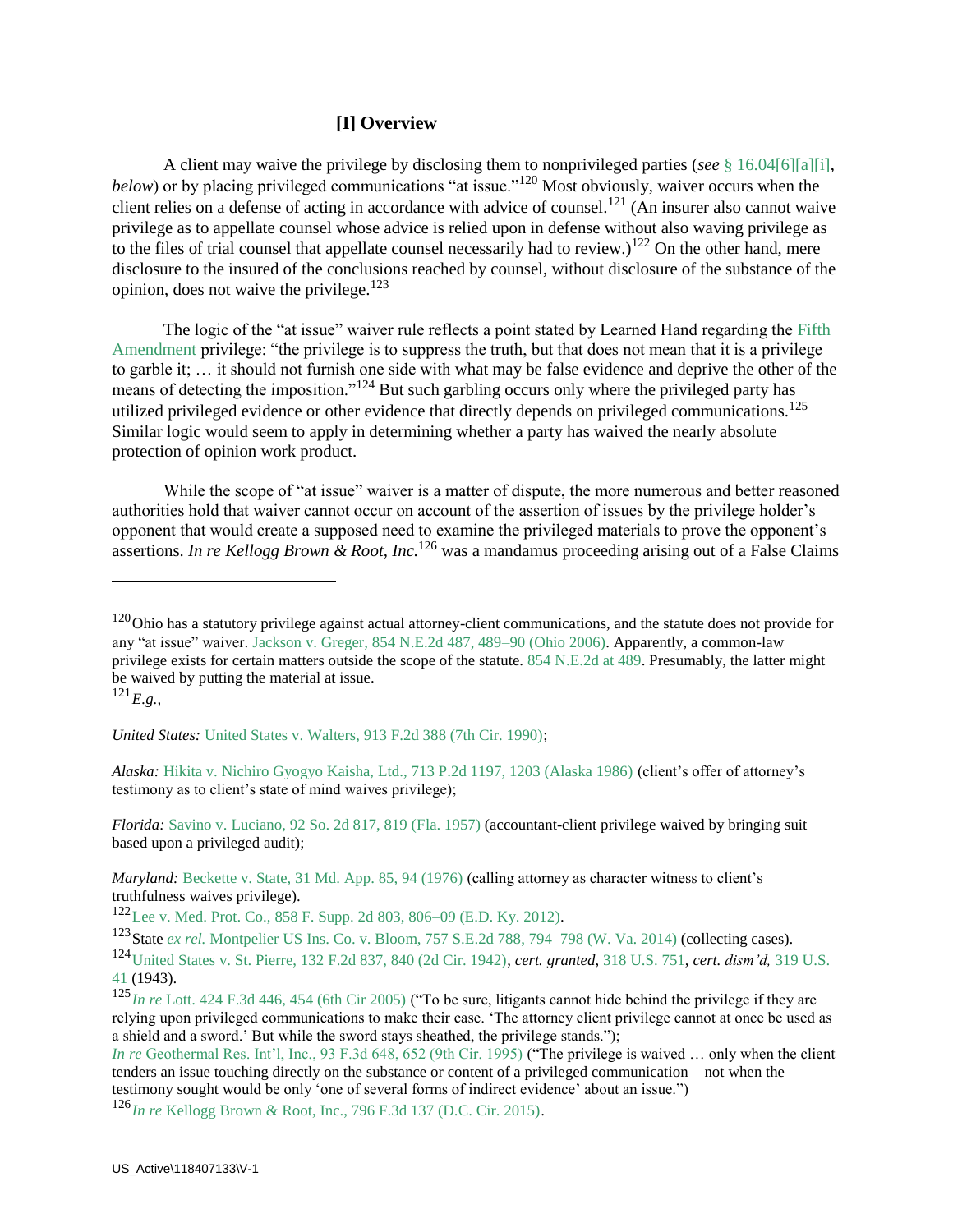Act suit. KBR had conducted an internal investigation of the allegations that were the subject of the suit pursuant to its Code of Business Conduct ("COBC"), and the plaintiff, Barko, was seeking discovery of the materials generated by that investigation. In a footnote to its motion for summary judgment, KBR had stated:

> KBR has an internal Code of Business Conduct ("COBC") investigative mechanism that provides a means of identifying any potentially illegal activities within the company. When a COBC investigation reveals reasonable grounds to believe that a violation of 41 U.S.C. §§ 51–58 (the "Anti-Kickback Act") may have occurred requiring disclosure to the government under [federal regulations], KBR makes such disclosures. KBR has made reports to the Government when it had reasonable grounds to believe that a violation of the Anti-Kickback Act occurred. KBR intends for these investigations to be protected by the attorneyclient privilege and attorney work product privilege (indeed, they are not even given to the Government as part of disclosures), but has not asserted privilege over the fact that such investigations occurred, or the fact of whether KBR made a disclosure to the Government based on the investigation. Therefore, with respect to the allegations raised by Mr. Barko, KBR represents that KBR did perform COBC investigations related to [the KBR subcontractor and employee at the center of the fraud alleged by Barko], and made no reports to the Government following those investigations. $127$

 The district court held that this put the COBC investigation at issue and waived the privilege. In its view, KBR's discussion of the COBC investigation "added up to a 'message' that the COBC reports 'contain no reasonable grounds to believe a kickback occurred.' Thus, it concluded that KBR created an implied waiver by 'actively' seeking 'a positive inference in its favor based on what KBR claims the documents show.' "128

 The DC Circuit disagreed: "Where KBR neither directly stated that the COBC investigation had revealed no wrongdoing nor sought any specific relief because of the results of the investigation, KBR has not 'based a claim or defense upon the attorney's advice.' "<sup>129</sup> It explained

> "Corporations may protect their privileges without manipulation simply by being forthright with their regulators and identifying material as to which they claim privilege at the time they submit their voluntary disclosure reports. They will, of course, bear the risk that their reports will not be accepted as full disclosures. *But if they choose to make a pretense of unconditional disclosure*, they bear another risk—that we will imply a waiver of privilege with respect to any material necessary for a fair evaluation of their disclosures."<sup>130</sup>

In *KBR*, "there was no pretense of unconditional disclosure."<sup>131</sup>

 $127$ 796 F.3d at 142 (citations omitted).

<sup>128</sup>796 F.3d at 146.

<sup>129</sup>796 F.3d at 147.

<sup>130</sup>796 F.3d at 147, *quoting In re* Sealed Case, 676 F.2d 793, 823 (D.C. Cir. 1982) (emphasis by the *KBR* court).  $131$  796 F.3d at 147.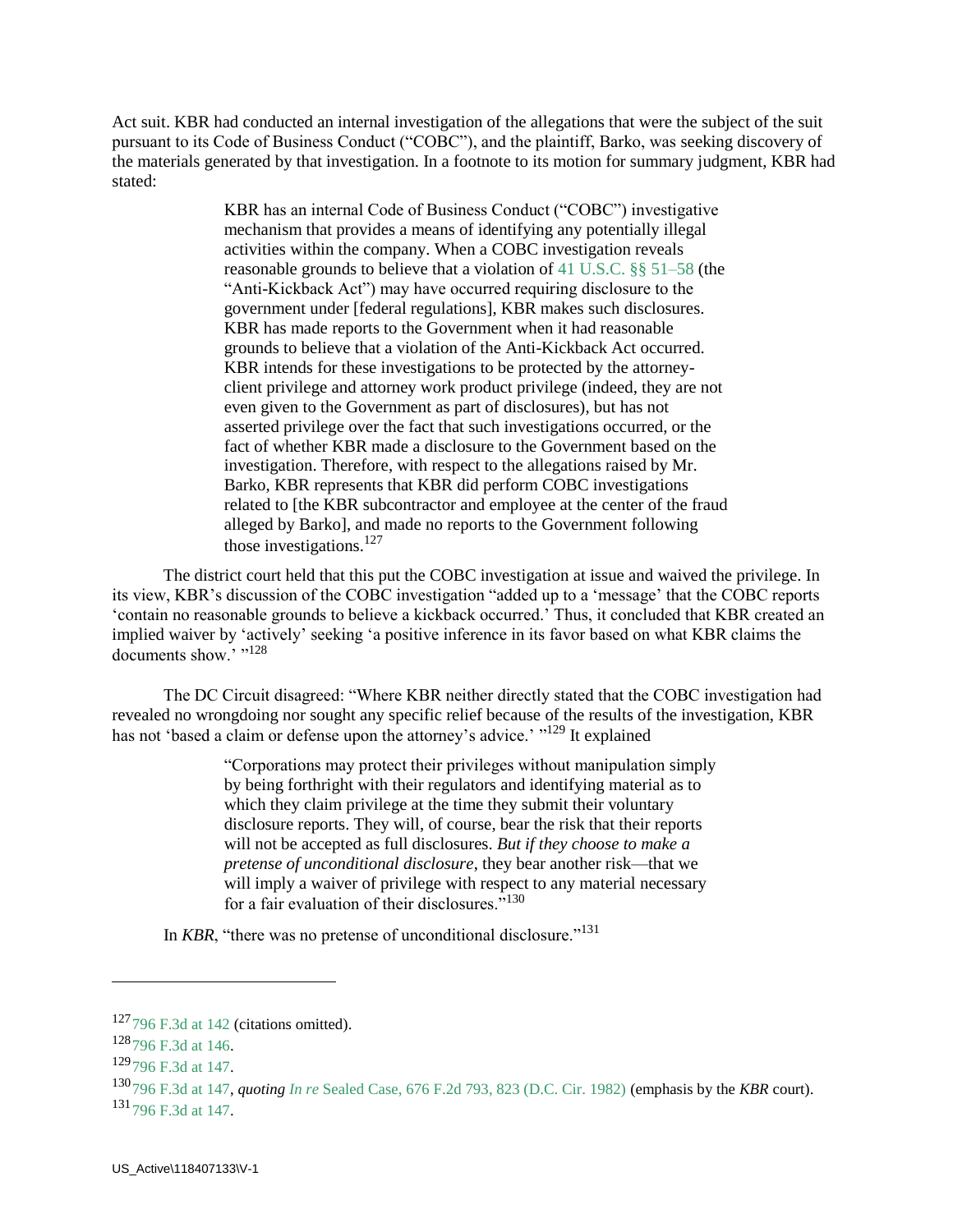Another leading case is *Rhone-Poulenc Rorer, Inc. v. Home Indemnity Co.*<sup>132</sup> In *Rhone-Poulenc*, the Third Circuit declined to follow authorities that have extended the waiver rule to "cases in which the client's state of mind may be in issue."<sup>133</sup> (Even if such an exception were recognized, it would not apply in most first-party bad faith cases, because state of mind is not at issue on most such claims.) Any such extension would be contrary to the fundamental basis of the privilege:

> While [such] opinions dress up their analysis with a checklist of factors, they appear to rest on a conclusion that the information sought is relevant and should in fairness be disclosed. Relevance is not the standard for determining whether or not evidence should be protected from disclosure as privileged, and that remains the case even if one might conclude the facts to be disclosed are vital, highly probative, directly relevant, or even go to the heart of an issue.<sup>134</sup>

 As the attorney-client privilege is intended to assure a client that he can consult with counsel in confidence, finding that confidentiality may be waived depending on the relevance of the communication completely undermines the interest to be served. Clients face the greatest risk of disclosure for what may be the most important matters. Furthermore, because the definition of what may be relevant and discoverable from these consultations may depend on the facts and circumstances of as yet unfiled litigation, the client will have no sense of certainty or assurance that the communication will remain confidential. $135$ 

<sup>135</sup>32 F.3d. at 864. This approach is followed by most state courts and many federal courts. *E.g.,*

*United States:* Pritchard v. County of Erie, 546 F.3d 222, 229 (2d Cir. 2008) (privilege not waived unless holder relies in litigation on privileged advice);

*United States/Mississippi: In re* Itron, Inc., 883 F.3d 553, 560–63 (5th Cir. 2018) (predicting that Mississippi would not find waiver based on an opponent's supposed need for evidence of the privileged communications); *but see*  Travelers Prop. Cas. Co. v. 100 Renaissance, LLC, 2020 Miss. LEXIS 409 (Oct. 29, 2020) (finding waiver of privilege for reasons discussed in § 16.04[4][a][i][B][II][bb], *below*);

*United States/Indiana:* Lorenz v. Valley Forge Ins. Co., 815 F.2d 1095, 1099 (7th Cir. 1987) (no special privilege rule for bad faith cases);

<sup>132</sup>Rhone-Poulenc Rorer, Inc. v. Home Indemnity Co., 32 F.3d 851, 863 (3d Cir. 1994) (PA law). 133<sub>32</sub> F.3d. at 864.

<sup>134</sup>32 F.3d. at 864. *Accord* Note: *Developments in the Law: Privileged Communication*, 98 HARV. L. REV. 1450, 1640 (1985) ("Absolute privileges, such as the attorney-client … privilege[], should not depend upon case-by-case balancing of the harm to the relationship against an opposing litigant's need for the information. These privileges have been instituted on the basis of a system-wide balancing of costs and benefits. Once all the technical requirements of a privilege have been met, courts should not impose their own sense of the equities, because trial judges may tend to give decisive weight to the needs of the parties before them, without adequately considering the full, system-wide benefits of a privilege." (footnotes omitted)); Richard L. Marcus, *The Perils of Privilege: Waiver and the Litigator*, 84 MICH. L. REV. 1605, 1632–33 (1986) (waiver should only be recognized where party has attempted to garble the truth by injecting privileged material itself into the case).

*Alabama:* Ex parte State Farm Fire & Cas. Co., 794 So. 2d 368, 373–76 (Ala. 2001) (suit for reimbursement of attorney fees does not waive privilege; waiver occurs only when content of the privileged communications has been put in issue);

*California:* Aetna Cas. & Surety Co. v. Superior Ct., 153 Cal. App. 3d 467, 477, [200 Cal. Rptr. 471, 476–77]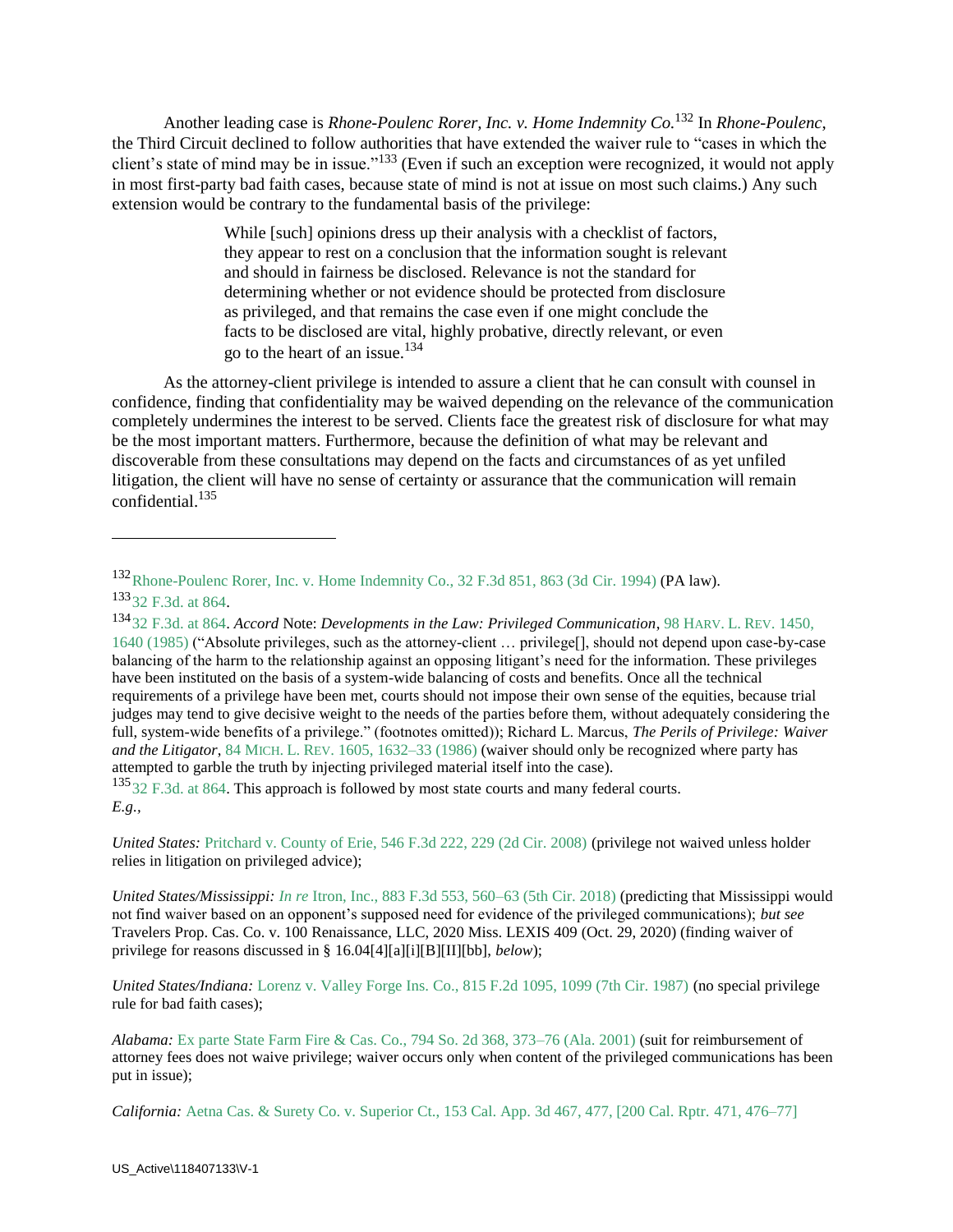Other courts have agreed with and elaborated on these points. The purpose of the privilege "is to encourage and promote full and frank consultation between a client and a legal advisor by removing the fear of compelled disclosure of information."<sup>136</sup> The privilege cannot have that effect unless the client is confident of its operation. "An uncertain privilege, or one that purports to be certain but results in widely varying applications  $\ldots$  is little better than no privilege at all.<sup>137</sup> Certainty cannot be provided if the protection is conditioned on case-by-case balancing:

> The attorney-client privilege, like all other evidentiary privileges, may obstruct a party's access to the truth. Although it may be inequitable that information contained in privileged materials is available to only one side in a dispute, a determination that communications or materials are privileged is simply a choice to protect the communication and relationship against claims of competing interests. Any inequity in terms of access to information is the price the system pays to maintain the integrity of the privilege. An unavailability exception is, therefore, inconsistent with the nature and purpose of the privilege.<sup>138</sup>

The Wright & Miller treatise agrees on this point:

some courts have carried this waiver concept beyond the situation in which the privilege-holder affirmatively uses privileged materials to support a claim or defense, ... and also applied it when the privilegeholder raises certain legal or factual issues. These cases do not fit within any sensible concept of waiver, and might best be viewed as ad hoc

*Indiana:* Hartford Fin. Servs. Grp., Inc. v. Lake County Park & Recreational Bd., 717 N.E.2d 1232, 1235–36 (Ind. Ct. App. 1999) (fact that case involves bad faith claim does not limit application of privilege);

*Missouri:* Mo. *ex rel.* Shelter Mut. Ins. Co., 575 S.W.3d 476, 482–83 (Mo. App. 2018) (no waiver of attorney-client privilege where insurer had not asserted advice of counsel defense, even though insurer's corporate representative had testified in a deposition that the insurer did rely on counsel's advice in refusing to settle the claim against its insured);

*Montana:* Palmer by Diacon v. Farmers Ins. Exch., 261 Mont. 91, 108–09 (1993) (even in first-party bad faith cases, privilege applies unless waived and mere disclosure that advice was obtained does not waive unless insurer relies on that advice as defense; need for evidence does not permit discovery or use of privileged communications); State *ex rel*. United States Fid. & Guar. Co. v. Montana Second Jud. Dist. Ct., 240 Mont. 5, 13 [783 P.2d 911, 914–16] (1989) (privilege applies in third-party bad faith cases; need does not prevent application of privilege);

*New Mexico:* Public Serv. Co. of N.M. v. Lyons, 129 N.M. 487,  $\P$  20–23 (2000).

<sup>136</sup>Fischel & Kahn, Ltd. v. van Straaten Gallery, Inc., 189 Ill. 2d 579, 584–85 (2000).

<sup>(1984)</sup> (no implied waiver unless insurer puts its own state of mind at issue; assertion that conduct objectively proper does not do so);

*Connecticut:* Hutchinson v. Farm Family Cas. Ins. Co., 273 Conn. 33, 44–45 (2005) (bad faith plaintiff's alleged need, even if compelling, cannot justify disclosure of privileged materials);

<sup>137</sup>Upjohn Co. v. United States, 449 U.S. 383, 392–93 (1981) (citations omitted).

<sup>138</sup>Admiral Ins. Co. v. United States District Court, 881 F.2d 1486, 1494 (8th Cir. 1989).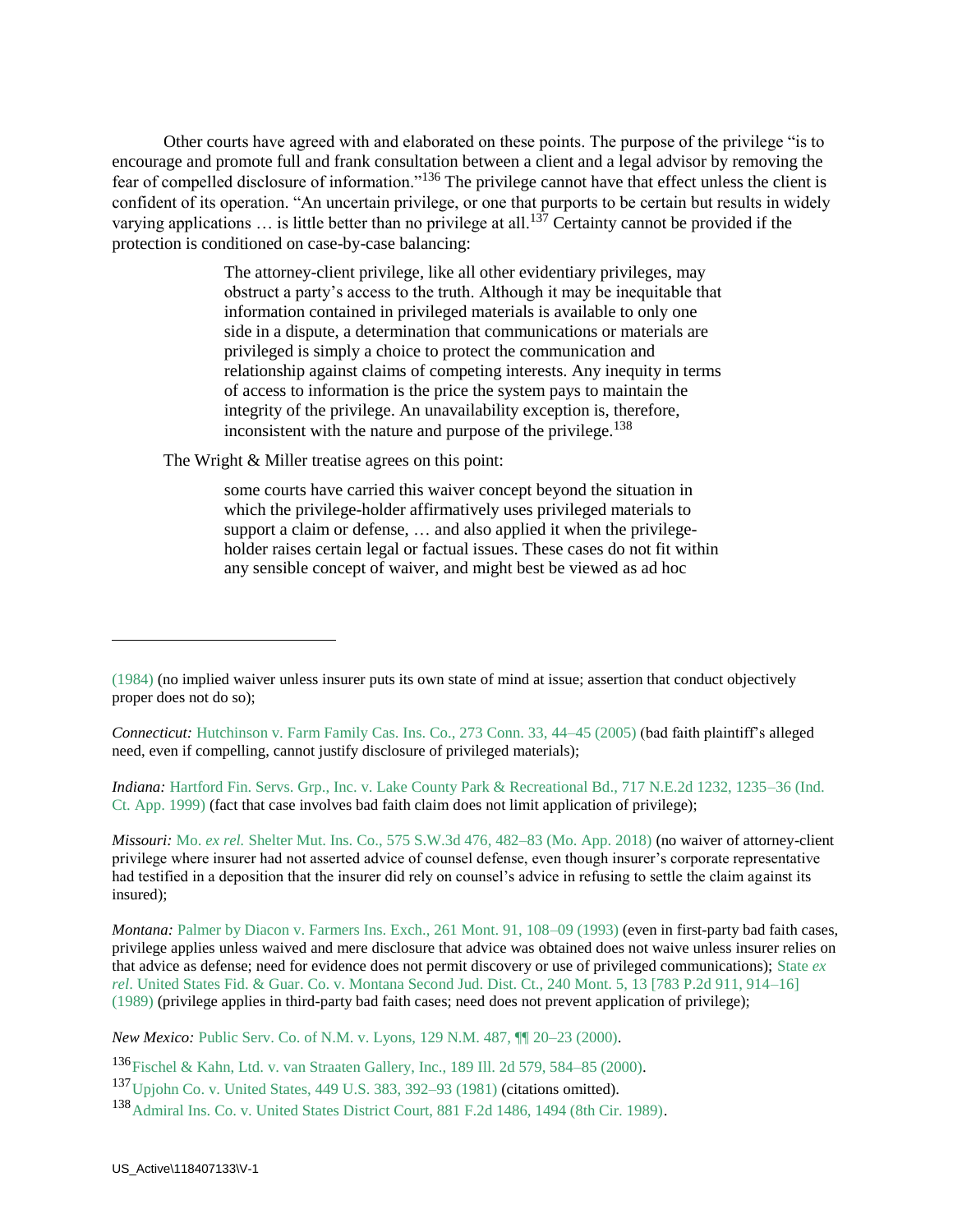adjustments by courts in the scope of privilege. $139$ 

After quoting *Rhone-Poulenc*, the treatise observes that:

Other courts have generally followed this path. As the Supreme Court put it in a different context, "[p]arties may forfeit a privilege by exposing privileged evidence, but do not forfeit one merely by taking a position that the evidence might contradict."<sup>140</sup>

### **[II] Automatic Waiver re Communications Prior to Claim Denial**

There is a line of federal district court decisions predicting that Kentucky will not recognize any attorney-client privilege in first-party bad faith cases where those communications show "how the company processed the claim and why it made the decisions it did."<sup>1</sup> The later decisions all rely

"To the extent these decisions rest on forecasts about the privilegeholder's injection of privileged material at trial, the results are consistent with the truth-garbling fairness analysis. In form, however, they involve no such prediction. Instead, they seem to turn on allocation of burdens of pleading and proof and, on that basis, to rob the privilege-holder of privilege protection as the price for raising a given legal issue even though he will not make affirmative use of privileged material. Thus, the courts emphasize what the privilege-holder has to prove, not how he is going to prove it. Ultimately this shift in focus perverts waiver because it rests on the unfairness of having a privilege rather than the unfairness of the act relied upon to show a waiver."

#### *See*

 $\overline{a}$ 

*United States:* Pritchard v. County of Erie, 546 F.3d 222, 229 (2d Cir. 2008) (while "at issue" waiver exists to prevent unfairness, that unfairness must be based on the privileged party's presentation of evidence that depends on counsel's advice, so that examination of the actual content of that advice is necessary to assess that evidence);

*Louisiana:* Smith v. Kavanaugh, Pierson & Talley, 513 So. 2d 1138, 1143–46 (La. 1987) (agreeing with the standard proposed by Prof. Marcus);

*New Hampshire:* Aranson v. Schroeder, 671 A.2d 1023, 1030 (N.H. 1995) (same);

*Nevada:* Wardleigh v. Second Jud. Dist. Ct., 891 P.2d 1180, 1187 (Nev. 1995) (same).

<sup>140</sup>8 WRIGHT & MILLER § 2016.6 (footnotes omitted), *quoting* United States v. Salerno, 505 U.S. 317, 323 (1992). <sup>1</sup> Woods v. Std. Fire Ins. Co., 2020 U.S. Dist. LEXIS 83437, at  $*7-12$  (E.D. Ky. May 12, 2020); Minter v. Liberty Mut. Fire Ins. Co., 2012 U.S. Dist. LEXIS 88199, at \* 3–7 (W.D. Ky. June 26, 2012); Shaheen v. Progressive Cas. Ins. Co., 2012 U.S. Dist. LEXIS 120475 (W.D. Ky. Aug. 24, 2012).

<sup>&</sup>lt;sup>139</sup>8 CHARLES ALAN WRIGHT, ARTHUR R. MILLER & RICHARD L. MARCUS, FEDERAL PRACTICE & PROCEDURE, § 2016.6 (3rd ed 2012) (footnotes omitted). One of the omitted footnotes quotes Richard L. Marcus, *The Perils of Privilege: Waiver and the Litigator*, 84 MICH. L. REV. 1605, 1632–33 (1986):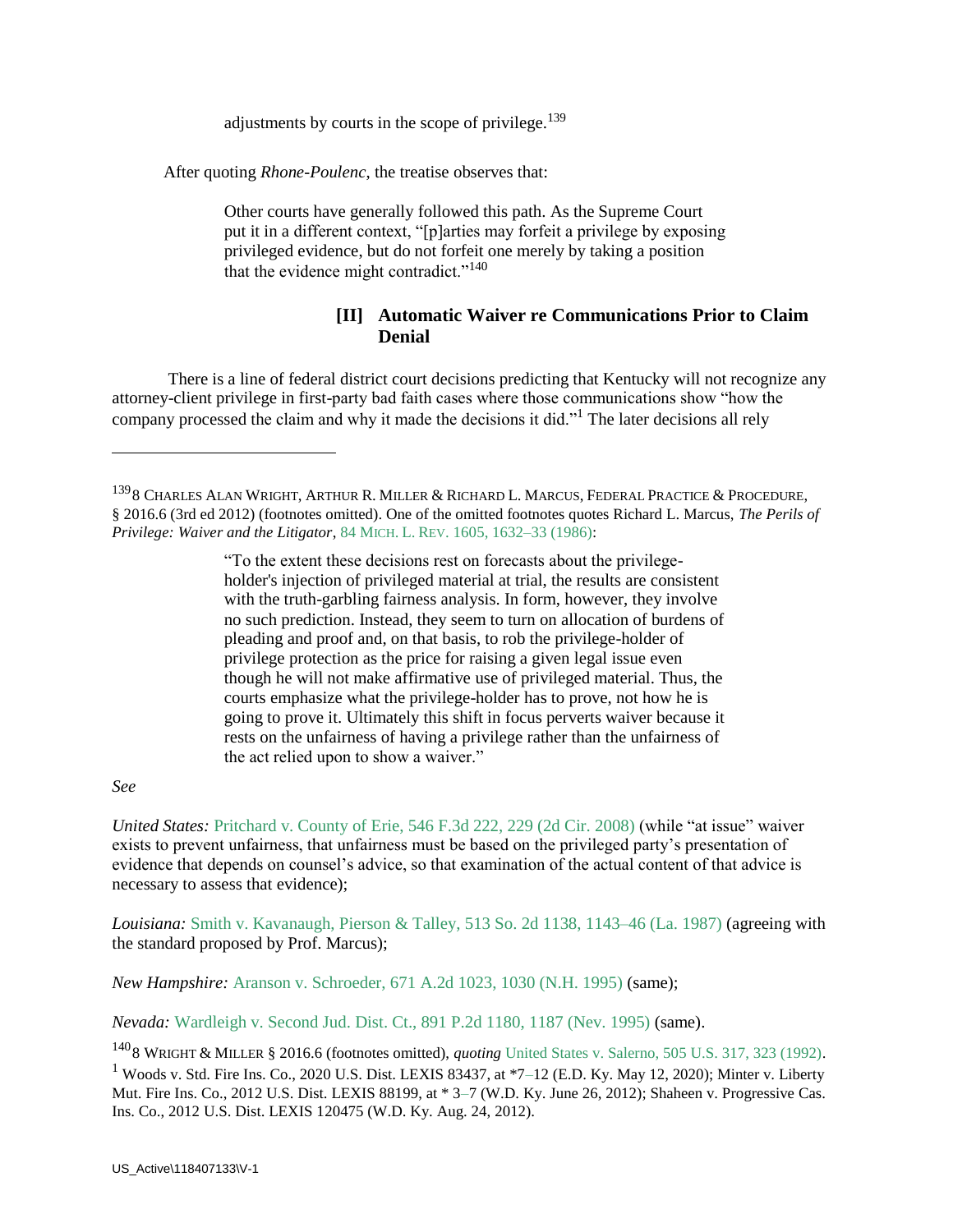substantially on *Shaheen v. Progressive Casualty Insurance Co.*,<sup>2</sup> so that is where discussion should start. *Shaheen* was actually a third-party case in which the claimant, Shaheen, was alleging that Progressive had improperly delayed payment of its policy limit with regard to Shaheen's claim against its insured, as to which liability and damages were allegedly never in doubt.<sup>3</sup> But Kentucky gives claimants a statutory claim analogous to that of a first-party insured. (*See* § 10.04[2][c][i]–[ii], *above*.) Shaheen sought disclosure of Progressive's full claim file, and Progressive asserted privilege for all communications by Progressive or its insured with counsel in the underlying case.

In reviewing the law regarding privilege in bad faith cases, the court asserted that, in actual firstparty cases, the court recognized that "[t]hough broad claims of privilege are discouraged, 'when balanced against the need for litigants to have access to relevant or material evidence,' 'the privilege is not overridden by necessity or lack of available alternative sources.'"<sup>4</sup> Nonetheless, "[i]n first-party litigation, the entire insurance file is generally discoverable. Issues of privilege raised by insurance companies are often discarded with these cases because the insurance file was created by the insurer on the insured's behalf."<sup>5</sup> In third-party cases, like *Shaheen,* the court found the rule "less definite":

> On one hand, almost all of the evidence of an insurer's potential bad faith in failing to settle was created either proceeding up to or during the legal action against the insured. It contains confidential communications between the insured and the attorney retained by the insurance company; thus, much of the insurance file maintained by the insurer necessarily raises issues of attorney-client or work-product privilege. On the other hand, the evidence that would most assist the plaintiff to show bad faith on the part of the insurer is the communications maintained in the insurance file. "Often, the plaintiff in a third-party bad faith suit has no reasonable means of proving his or her claim without the benefit of certain documents contained in the claim file." Courts are caught between the competing interests of protecting privileged communications and releasing the most impactful evidence.<sup>6</sup>

The *Shaheen* court noted that authority elsewhere was divided and it found no clear guidance from Kentucky courts, though it said that the Kentucky Supreme Court had rejected an opportunity to create an exception to the privilege in bad faith cases. In *George v. Guaranty National Insurance Co.,*<sup>7</sup> the Kentucky Court of Appeals had rejected a request to create an exception to the privilege but reversed a summary judgment for the insurer on the bad faith claim.<sup>8</sup> The supreme court found summary judgment for the insurer appropriate, mooting the privilege issue.<sup>9</sup>

Nonetheless, the *Shaheen* court upheld privilege and work product protections for communications between the insureds and their defense lawyers, even if disclosed to the insurer. It

 $^2$  Shaheen v. Progressive Cas. Ins. Co., 2012 U.S. Dist. LEXIS 120475 (W.D. Ky. Aug. 24, 2012).

<sup>3</sup> 2012 U.S. Dist. LEXIS 120475, at \*1–2.

 $42012$  U.S. Dist. LEXIS 120475, at  $*6-7$  (citations omitted).

 $52012$  U.S. Dist. LEXIS 120475, at  $*7-8$  (citations omitted).

 $6$  2012 U.S. Dist. LEXIS 120475, at  $*7-8$  (citations omitted).

<sup>7</sup> George v. Guar. Nat'l Ins. Co., 1996 Ky. App. LEXIS 39 (Mar. 8, 1996), *rev'd in part,* 953 S.W.2d 946 (Ky. 1997).

<sup>8</sup> George v. Guar. Nat'l Ins. Co., 953 S.W.2d 946, 948 (Ky. 1997) (summarizing opinion below).

<sup>&</sup>lt;sup>9</sup> 953 S.W.2d at 948.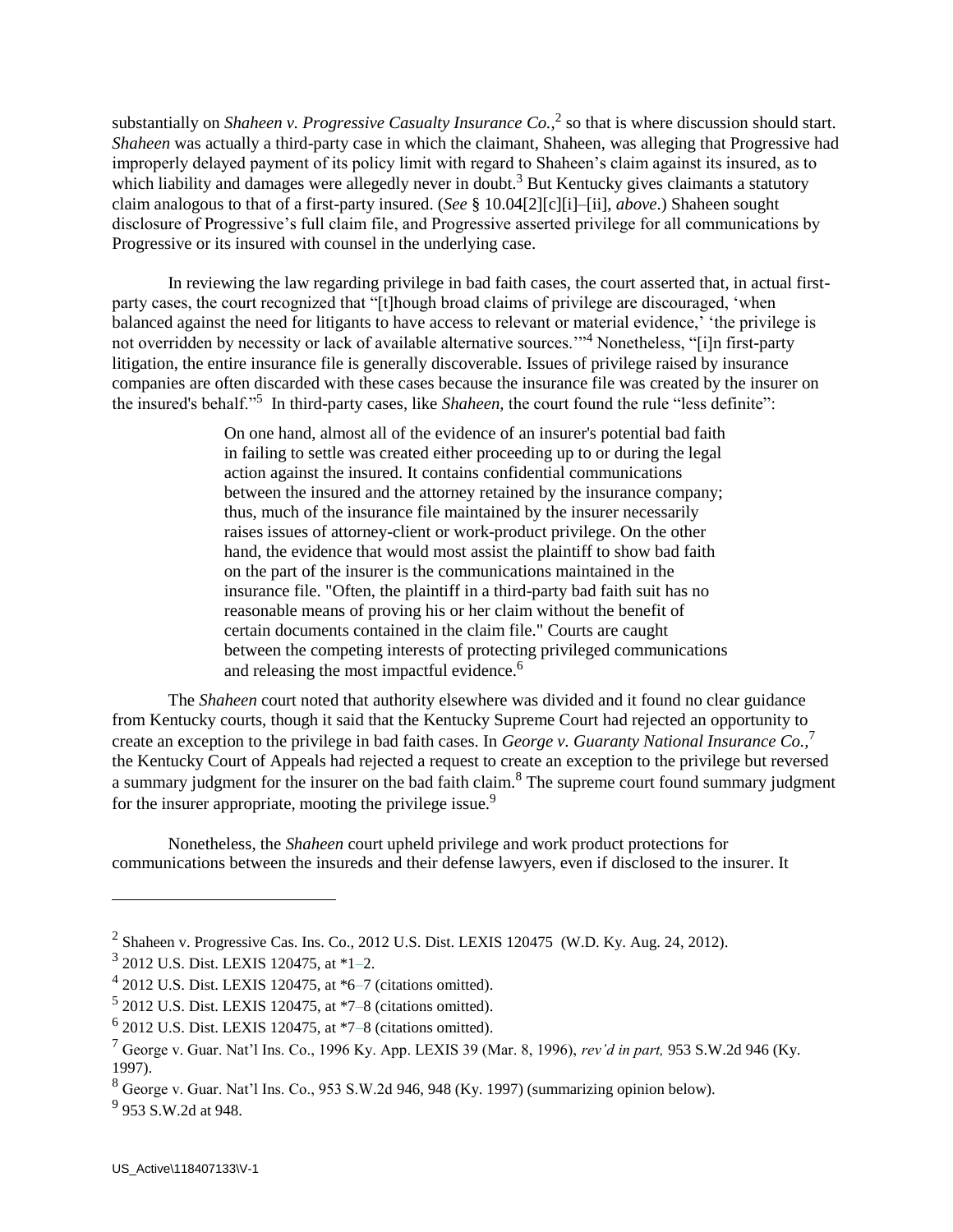rejected protection for communications and materials shared with a third party and to communications involving neither legal advice nor work product.<sup>10</sup> As a result, everything that had been said about privilege in bad faith cases was dictum, having nothing to do with the court's actual decision.

*Minter v. Liberty Mutual Fire Insurance Co.*<sup>11</sup> rejected privilege in a first-party bad-faith case, relying in part on the dicta asserting that "'[f]or discovery requests in first-party cases, because the insurance file is created on behalf of the insured, the entire file is typically discoverable by the plaintiff.'"<sup>12</sup> The court recognized that "[t]he Kentucky Supreme Court has repeatedly declared that the attorney-client privilege is generally sacrosanct and may not be overridden, even by an opposing party showing its need to obtain the information contained in privileged communications."<sup>13</sup> But the Kentucky Rules of Evidence had recognized an exception for communications made in furth of crimes or frauds, and the court thought this apposite because "Minter alleges that her insurer violated the terms of the Unfair Claims Settlement Act, which was enacted 'to protect the public from unfair trade practices and fraud.'"<sup>14</sup> The court held that the privilege did not shield attorney-client materials from protection, reasoning that

> first-party bad-faith actions against an insurer can only be proved by showing exactly how the company processed the claim and why the company made the decisions it did. Without the claims file, a contemporaneously-prepared history of the handling of the claim, it is difficult to see how an action for first-party bad faith could be maintained without requiring an overwhelming number of depositions, whose costs would thereby render all but the rare wealthy few first-party bad faith claimants financially unable to proceed. This court is therefore unwilling to predict that Kentucky's highest court would enter an opinion that would shield portions of a claims file from discovery in a first-party bad faith case on the basis of the attorney-client privilege, and therefore rules that the attorney-client privilege does not shield materials contained in Ms. Minter's underlying claims file.<sup>15</sup>

*Woods v. Standard Fire Insurance Co.*<sup>16</sup> was another first-party bad-faith case. It relied on *Minter*  and *Shaheen* to find the attorney-client privilege inapplicable in first-party bad-faith cases, except that the privilege does apply to advice rendered with respect to the bad-faith case itself.<sup>17</sup>

Insofar as *Minter* relied on the crime-fraud exception to the privilege, it ignored the fact that invoking that exception requires the party seeking disclosure to make a prima facie showing that the legal advice in question was sought for the purpose of perpetrating or concealing a crime or fraud. (*See* § 16.04[4][[b][i], *below*.) There is no suggestion in any of these cases that there was any basis (let alone a prima facie showing) of any such illicit purpose in seeking the legal advice. At most, the suggestion is that disclosure of that advice (and the communications requesting it) would aid the plaintiff in showing

<sup>10</sup> *Shaheen,* 2012 U.S. Dist. LEXIS 120475, at \*14–24.

<sup>&</sup>lt;sup>11</sup> Minter v. Liberty Mut. Fire Ins. Co., 2012 U.S. Dist. LEXIS 88199 (W.D. Ky. June 26, 2012).

<sup>12</sup> 2012 U.S. Dist. LEXIS 88199, at \*6.

<sup>13</sup> 2012 U.S. Dist. LEXIS 88199, at \*3.

<sup>14</sup> 2012 U.S. Dist. LEXIS 88199, at \*3–4 (citation omitted).

<sup>15</sup> 2012 U.S. Dist. LEXIS 88199, at \*6–7.

<sup>16</sup> Woods v. Std. Fire Ins. Co., 2020 U.S. Dist. LEXIS 83437 (E.D. Ky. May 12, 2020).

 $17$  2020 U.S. Dist. LEXIS 83437, at  $*7-12$ .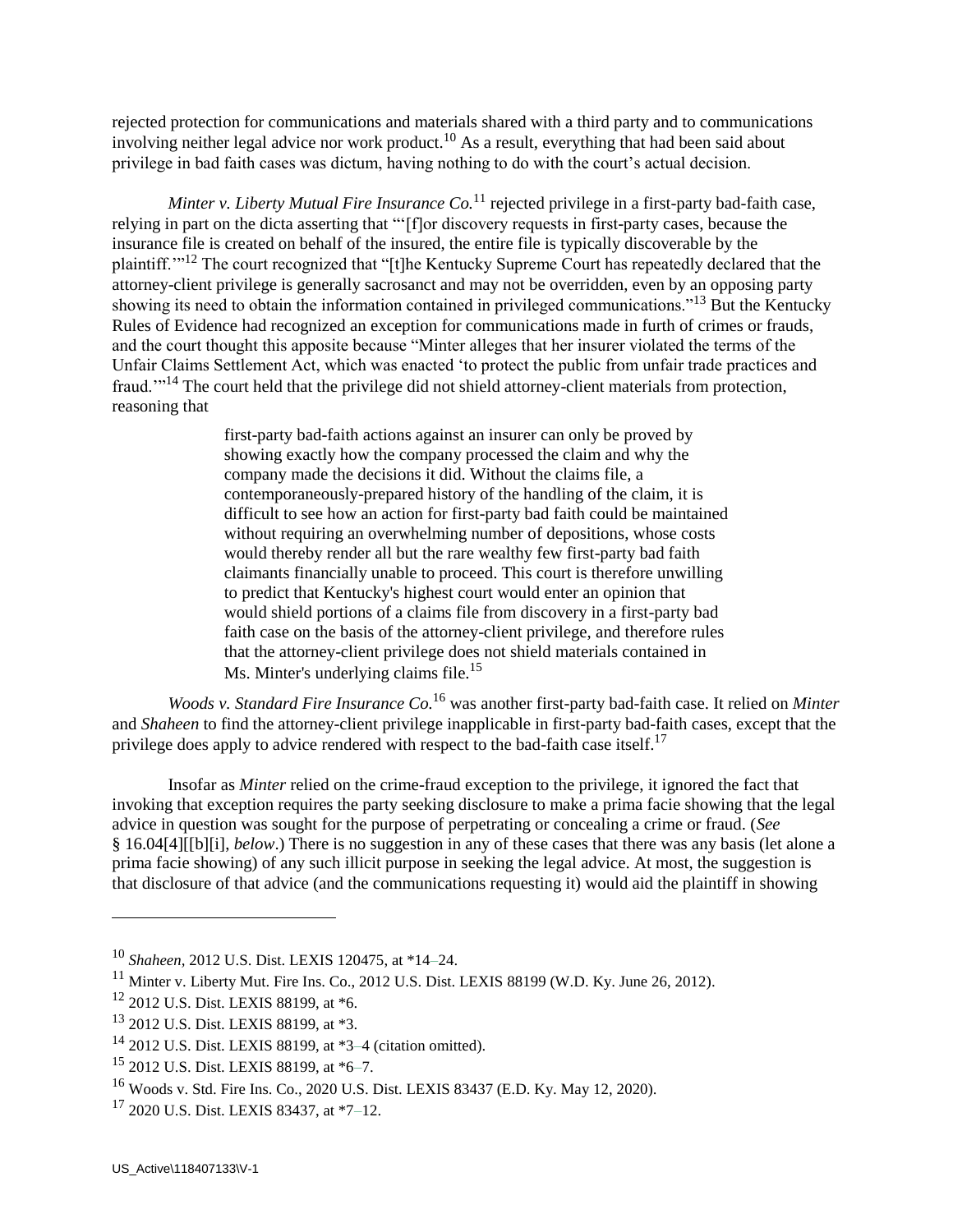that the insurer lacked an adequate basis to withhold payment and knew that it lacked such a basis.

All of these cases ignored significant contrary guidance from the Kentucky courts. *Shaheen*  recognized that the Kentucky Supreme Court has held that "'the privilege is not overridden by necessity or lack of available alternative sources.'"<sup>18</sup> Yet *Shaheen* and the cases relying on it failed to recognize that the great weight of authority elsewhere holds that this principle precludes setting aside the privilege in bad faith cases. (*See* § 16.04[4][a][i][A][I], *above*.) This point is reinforced by the fact that the Kentucky Court of Appeals had held that an insurer's attorney-client privilege is fully effective in a firstparty bad faith case.<sup>19</sup> While that decision was reversed based on another issue, it is still an indication of how the Kentucky courts are likely to rule in the future.

Moreover, the cases relied upon by the district courts to support limiting the privilege do not support that result in the factual context presented by those cases. One of them presented no privilege issue and did not comment on it, even in dicta.<sup>20</sup> Two of them addressed issues of work product rather than privilege, $^{21}$  an important distinction, as non-opinion work product is routinely discoverable on a showing of need. (*See* § 16.04[3][b], *above*.) Two of the cases involve claims of privilege regarding communications between the insurer and the defense counsel it retained to defend its insured (who later suffered an excess judgment), a context in which both insured and insurer were represented by that defense counsel, so there was no privilege between the two.  $^{22}$  The last of those cases involved privilege regarding communications between the insurer and the defense counsel it retained to defend its insured but reached a similar result on a different basis.<sup>23</sup>

Additionally, the court in *Shaheen* asserted that insurance claim files are generally discoverable in bad faith litigation because "the insurance file was created by the insurer on the insured's behalf."<sup>24</sup> But

 $24$  2012 U.S. Dist. LEXIS 120475, at \*7–8 (citations omitted).

<sup>18</sup> *Shaheen,* 2012 U.S. Dist. LEXIS 120475, at \*6–7, *quoting* St. Luke Hospitals, Inc. v. Kopowski, 160 S.W.3d 771, 777 (Ky. 2005).

 $19$  George v. Guar. Nat'l Ins. Co., 953 S.W.2d 946, 948 (Ky. 1997) (summarizing opinion below).

<sup>20</sup> Silva v. Basin W., Inc., 47 P.3d 1184, 1191 (Colo. 2002), *cited in Shaheen,* 2012 U.S. Dist. LEXIS 120475, at \*7–8, for the proposition that "[i]ssues of privilege raised by insurance companies are often discarded with these cases because the insurance file was created by the insurer on the insured's behalf"; *Silva* actually discussed discoverability of reserves, not privilege).

<sup>21</sup> Chitty v. State Farm Mut. Auto. Ins. Co., 36 F.R.D. 37 (D.S.C. 1964), *cited in Shaheen,* 2012 U.S. Dist. LEXIS 120475, at \*7, for the proposition that "[i]n first-party litigation, the entire insurance file is generally discoverable"); Allstate Indem. Co. v. Ruiz, 899 So. 2d 1121 (Fla. 2005), *cited in Shaheen,* 2012 U.S. Dist. LEXIS 120475, at \*7, for the proposition that "[s]ome jurisdictions permit discovery of the entire [claim ]file" in claims of failure to protect the insured from an excess judgment). The Florida Supreme Court had already held, when *Shaheen* was decided and despite *Ruiz*, that the protection of the privilege is not diminished in first-party bad faith cases. Genovese v. Provident Life & Acc. Ins. Co., 74 So. 3d 1064, 1069 (Fla. 2011).

 $^{22}$  Dumas v. State Farm Mut. Auto. Ins. Co., 111 N.H. 43, 274 A.2d 781 (N.H. 1971); Groben v. Travelers Indem. Co., 49 Misc. 2d 14, 15, 266 N.Y.S.2d 616 (N.Y. Sup. Ct. 1965). This distinction was pointed out to the court in *Woods v. Standard Fire Insurance Co.,* 2020 U.S. Dist. LEXIS 83437, at \*7–9 (E.D. Ky. May 12, 2020), but it was dismissed because both *Minter* and *Silva* were first-party bad faith cases not involving joint representation.

<sup>23</sup> State *ex rel.* Allstate Ins. Co. v. Gaughan, 508 S.E.2d 75, 89–91 (W. Va. 1998), *cited in Shaheen,* 2012 U.S. Dist. LEXIS 120475, at \*7, for the proposition that "West Virginia permits the insurer to withhold privileged portions of the insurance file insofar as the plaintiff cannot show a compelling need for the material and insured has executed a release for the file"; court held that defense counsel retained by insurer to defend insured does not represent insurer, so the insurer has no attorney-client privilege, but held that the insurer did enjoy a quasi-attorney-client privilege, similar to the attorney-client privilege, but subject to divestment on a showing of substantial need).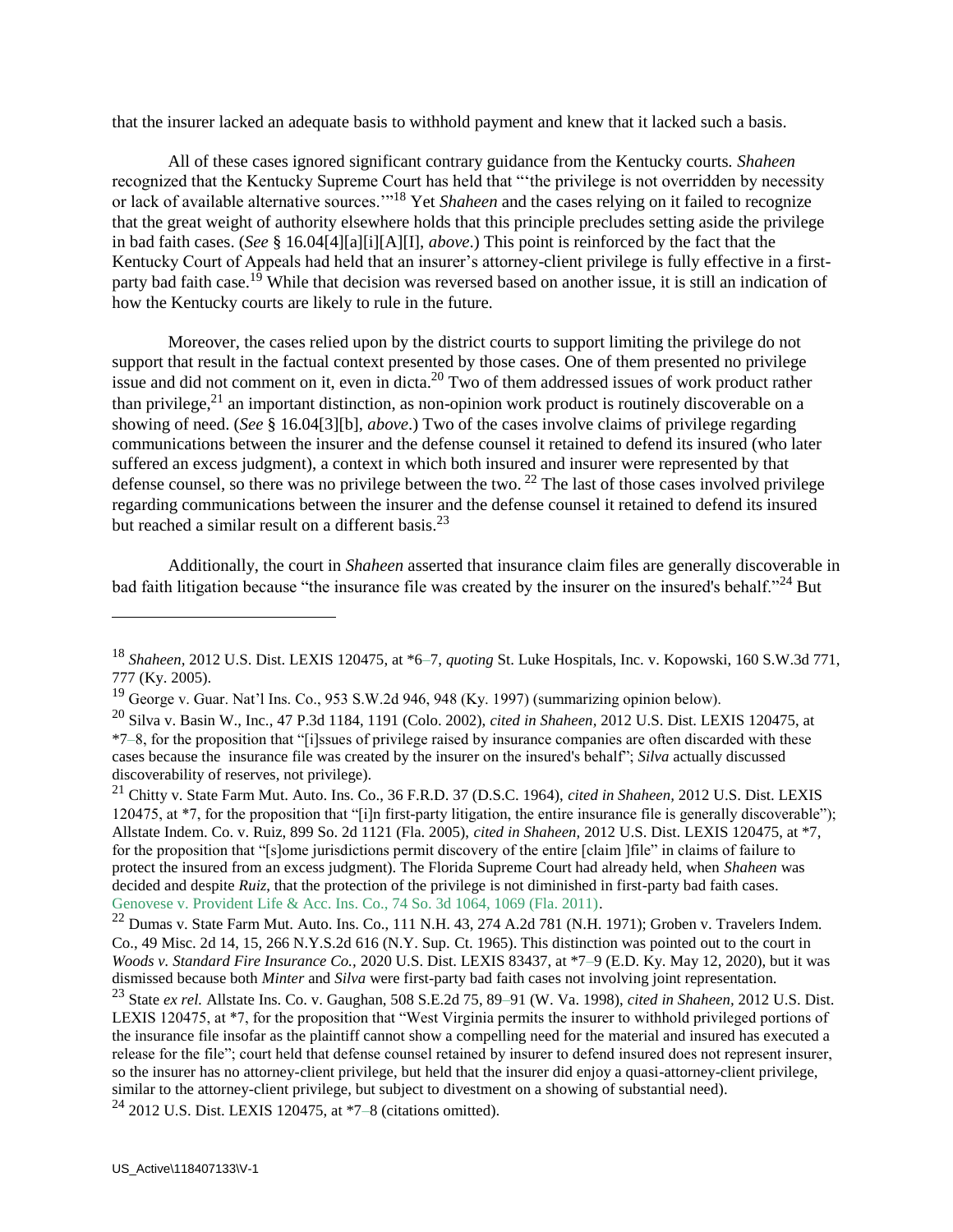whatever may be true of the claim file generally, one can be sure that an insurer's request for advice of counsel on whether benefits were due to the insured was not made "on the insured's behalf." Thus, the premise of this argument is simply wrong.

*Minter* argued that privilege should be denied because "first-party bad-faith actions against an insurer can only be proved by showing exactly how the company processed the claim and why the company made the decisions it did."<sup>25</sup> To be sure, the insured's need to show how the claim was processed and what information the insurer had available at the time does create a substantial need for discovery, which justifies requiring disclosure of ordinary work product otherwise protected from discovery. (*See* § 16.03[3][b], *above*.) But, as already noted, need for discovery does not justify invasion of the attorney-client privilege. Moreover, there is no need to address any subjective culpability of the insurer unless the insured can prove that the insurer acted without any objectively reasonable grounds for its action. Once that is proven, it would often be permissible to infer that the insurer recklessly disregarded that lack.

Thus, this line of federal district court cases should not be considered authoritative, even in Kentucky. Certainly, that line should not be followed elsewhere.

### **[B] Asserting Subjective Understanding of the Law May Put Legal Advice at Issue**

### **[I]** *State Farm Mutual Automobile Insurance Co. v. Lee*

 Even under the slightly broader test for waiver applied in *State Farm Mutual Automobile Insurance Co. v. Lee*,<sup>141</sup> waiver would still be an exceptional finding.<sup>142</sup> State Farm had taken the position that a policy providing uninsured and underinsured motorist coverage for multiple cars did not permit "stacking" of coverages to provide higher limits for a single accident. The Arizona courts later decided otherwise. Lee sued, alleging bad faith in the refusal to permit stacking on her claim. Under Arizona law, bad faith requires both the absence of a reasonable basis for denying the claim and knowledge or reckless disregard of the absence of such a basis.<sup>143</sup> So there are both objective and subjective elements. In *Lee*, State Farm contended that its position was objectively reasonable under Arizona law at the time it denied Lee's claim. It also asserted that its adjusting personnel subjectively believed, in good faith, that their action was proper. The Arizona Supreme Court held that because State Farm chose to maintain the latter defense, it had waived the privilege as to the legal advice those personnel had received on the issue.

 The *Lee* court reasoned that by asserting subjective good faith, State Farm was necessarily relying on the legal advice:

<sup>25</sup> 2012 U.S. Dist. LEXIS 88199, at \*6.

<sup>141</sup>State Farm Mut. Auto. Ins. Co v. Lee, 199 Ariz. 52 (Sup. Ct. 2000).

<sup>142</sup>The *Lee* court relied on *Hearn v. Rhay*, 68 F.R.D. 574 (E.D. Wash. 1975), discussed in § 16.04[4][a][ii], *below*. But the basis of the *Lee* decision can be read more narrowly than *Hearn*. So, this analysis treats *Lee* as a different, narrower standard than *Hearn*. Counsel for insureds can, of course, argue that *Lee* followed and adopted the *Hearn* standard. *See* Mendoza v. McDonald's Corp., 222 Ariz. 139, ¶ 39 (Ct. App. 2009) (so reading *Lee*); Roehrs v. Minnesota Life Ins. Co., 228 F.R.D.642, 646 (D. Ariz. 2005). *But see* Empire W. Title Agency v. Talamante, 323 P.3d 1148 (Ariz. 2014) (discussed in this section, arguably reading *Lee* more narrowly than *Hearn*). Even if *Lee* is read to follow *Hearn*, other courts that find the *Lee* result appropriate might do so without going so far as *Hearn*. <sup>143</sup>Noble v. Nat'l Amer. Life Ins. Co., 128 Ariz. 188–190 (Sup. Ct. 1981).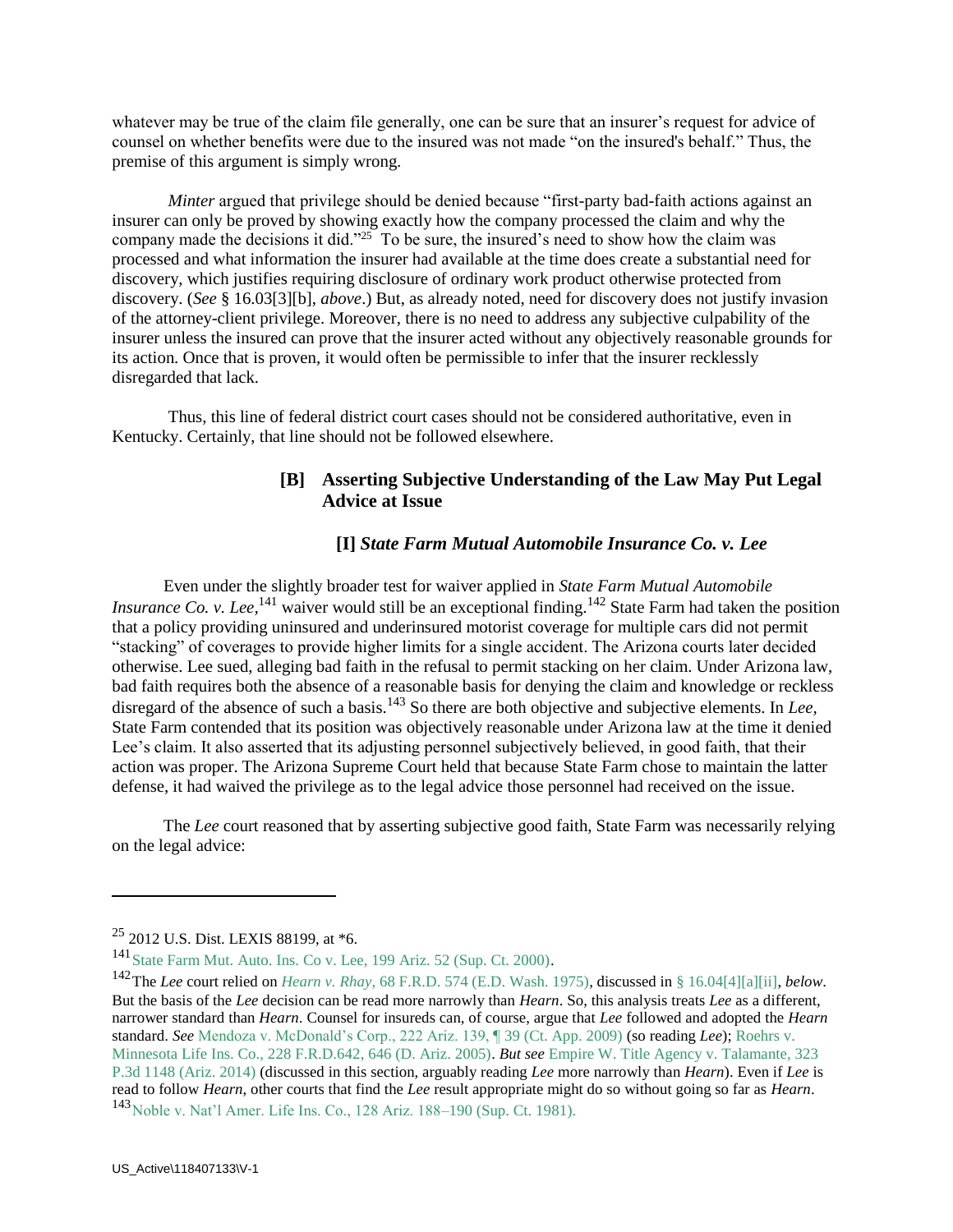State Farm had its agents evaluate the law—policy provisions, statutes, and cases. On the basis of this evaluation, including, we must suppose, the information gained from counsel, State Farm's agents denied the claims in good faith based on their view of the law, not because of what its lawyers had advised. We note, of course, that State Farm does not claim … that the lawyers' advice formed no part of the evaluation … . [W]e believe the trial judge was well within his discretion in concluding that advice of counsel was part of the basis for State Farm's defense. What State Farm knew about the law obviously included what it learned from its lawyers.

… . [I]n cases such as this in which *the litigant* claiming privilege *relies* on and advances as a claim or defense a subjective and allegedly reasonable evaluation of the law—but an evaluation that necessarily incorporates what the litigant learned from its lawyer—the communication is discoverable and admissible.<sup>144</sup>

 But the court explained that waiver arises only from an affirmative act putting the privileged material at issue; mere denial of the plaintiff's allegations is not an implied waiver.<sup>145</sup> Had State Farm merely denied Lee's allegations that it knew its conduct was unlawful, it could have insisted that Lee prove those allegations without waiving the privilege.<sup>146</sup>

#### **[II]** *Lee***'s Progeny**

#### **[aa] Applications of** *Lee*

In *Mendoza v. McDonald's Corp.*, <sup>147</sup> *Lee's* waiver standard was read to extend beyond assertions of reasonable subjective understanding of the law. Mendoza was a McDonald's employee who suffered a work-related injury. McDonald's was self-insured and handled the claim itself. Under Arizona law, injuries caused by bad faith claim-handling, as opposed to the consequences of the original work injury,

144

 $\overline{a}$ 

*Arizona:* 199 Ariz. 52, ¶¶ 4–15 (emphasis original).

*See*

*United States:* Livingston v. North Belle Vernon Borough, 91 F.3d 515, 537 (3d Cir. 1996) (civil rights plaintiff who claimed not to have understood release negotiated as part of prior plea bargain necessarily waived privilege as to advice received from lawyer who negotiated plea bargain);

United States v. Bilzerian, 926 F.2d 1285, 1292 (2d Cir. 1991) (defendant waived privilege by asserting good faith based on a subjective understanding that his transactions were legal).

<sup>145</sup>*Lee,* 199 Ariz. 52, ¶ 28 ("The party that would assert the privilege has not waived unless it has asserted some claim of defense, such as the reasonableness of its evaluation of the law, which necessarily includes the information received from counsel.").

146

*Arizona:* 199 Ariz. 52, ¶ 33 n.7.

<sup>147</sup>Mendoza v. McDonald's Corp., 222 Ariz. 139 (Ct. App. 2009).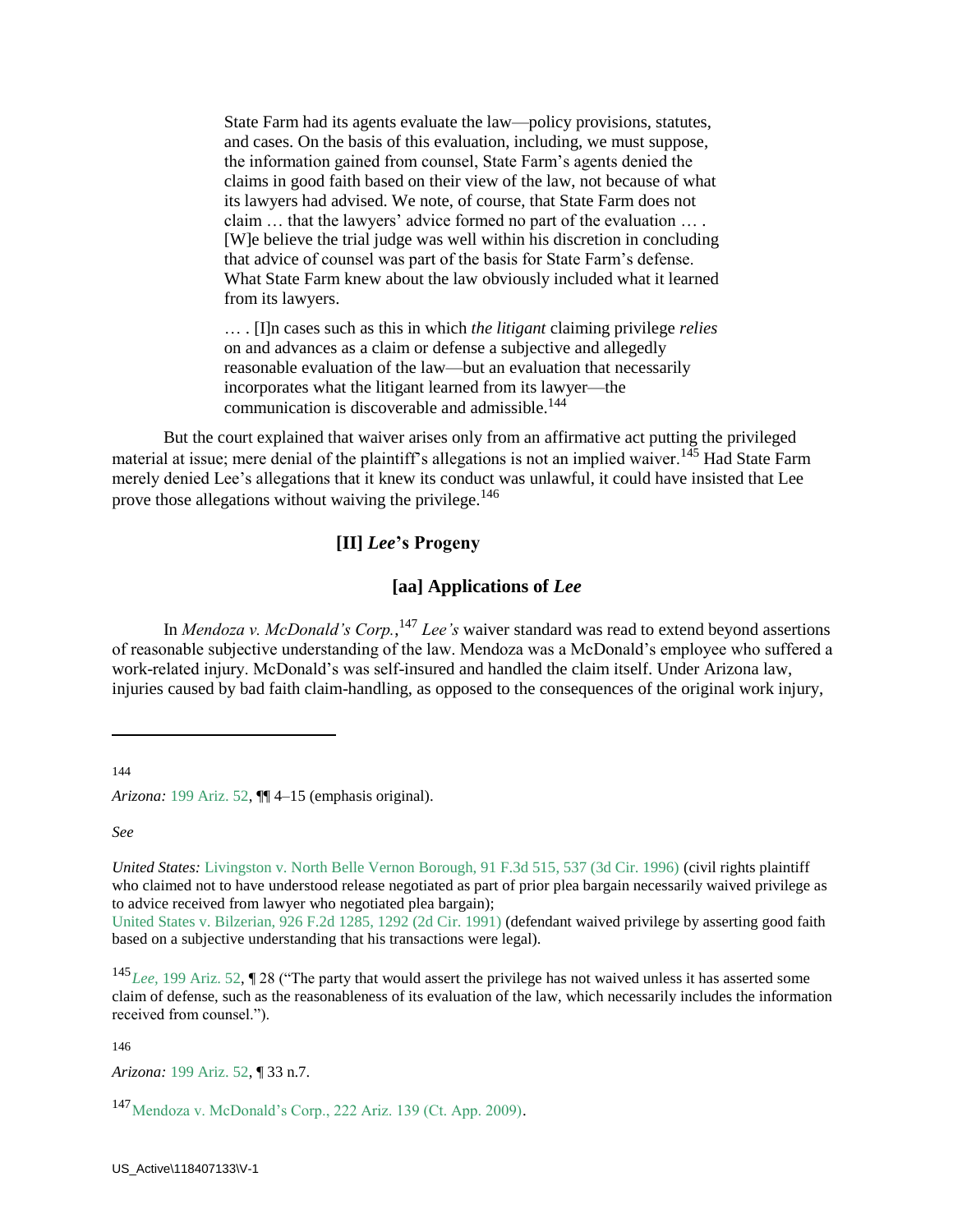are outside the workers' compensation immunity.<sup>148</sup> Mendoza sued for bad faith and obtained a \$250,000 verdict.<sup>149</sup> But the trial court had improperly limited the damages that could be presented to the jury and improperly failed to instruct the jury on issue preclusion by findings in the workers compensation proceedings, requiring a retrial on both compensatory and punitive damages.<sup>150</sup> It had also allowed McDonald's to redact its claim file to exclude production of communications regarding legal advice, and Mendoza challenged this on appeal. The court of appeals concluded that the privilege had been waived.<sup>151</sup>

 The court agreed that McDonald's had not defended by asserting a reasonable subjective understanding of the law, but concluded that this was not necessary to find a waiver under *Lee*. In its view,

> [a]t the heart of *Lee* is the recognition that, in the bad faith context, when an insurer raises a defense based on factual assertions that, either explicitly or implicitly, incorporates the advice or judgment of its counsel, it cannot deny an opposing party the opportunity to discover the foundation for those assertions in order to contest them.<sup>152</sup>

 McDonald's had presented testimony that its adjusters were "motivated by a desire to make sure that Mendoza received 'the care that was most appropriate or at least [she] explored her options.' "<sup>153</sup> Moreover,

> [t]hrough this and other evidence, McDonald's depicted its claims adjusters as attempting to act in Mendoza's best interest, using information from the independent medical examinations to determine what treatment would be best for her, and encouraging her to receive the best care available after a full consideration of all of her options. In representing its conduct this way, McDonald's affirmatively placed in issue the subjective motives of its adjusters in administering Mendoza's claim. It thus defended this case based on the subjective reasonableness of its conduct.<sup>154</sup>

 The adjusters admitted having based decisions to request independent medical examinations and the selection of examining doctors on the advice of counsel and had no independent recollection of the reasons for doing so. Other evidence arguably suggested that "McDonald's forced Mendoza to 'go through needless adversarial hoops to achieve' her workers' compensation benefits." Because it had acted based on the advice of counsel, the testimony regarding its subjective motivation placed counsel's advice at issue.<sup>155</sup>

 $\overline{a}$ 

 $^{155}$  222 Ariz. 139,  $\sqrt{51}$ . The superior court did not find waiver with respect to the attorneys' file relating to litigation of the workers' compensation case, as contrasted with adjustment of the claim, and Mendoza did not raise that issue on appeal, so she would not be permitted to examine that file on remand. 222 Ariz. 139, ¶ 53 n.25.

<sup>148</sup>222 Ariz. 139, ¶ 30.

<sup>149</sup>222 Ariz. 139, ¶ 29.

<sup>150</sup>222 Ariz. 139, ¶¶ 30–34, 57–61.

<sup>151</sup>222 Ariz. 139, ¶¶ 35–53.

 $152$  222 Ariz. 139, ¶ 42.

<sup>153</sup>222 Ariz. 139, ¶ 45.

<sup>154</sup>222 Ariz. 139, ¶ 46. *See* Roehrs v. Minnesota Life Ins. Co., 228 F.R.D. 642, 646–47 (D. Ariz. 2005) (where defendant relied on subjective good faith of adjusters who stated that they had considered advice of counsel in denying the claim, privilege waived).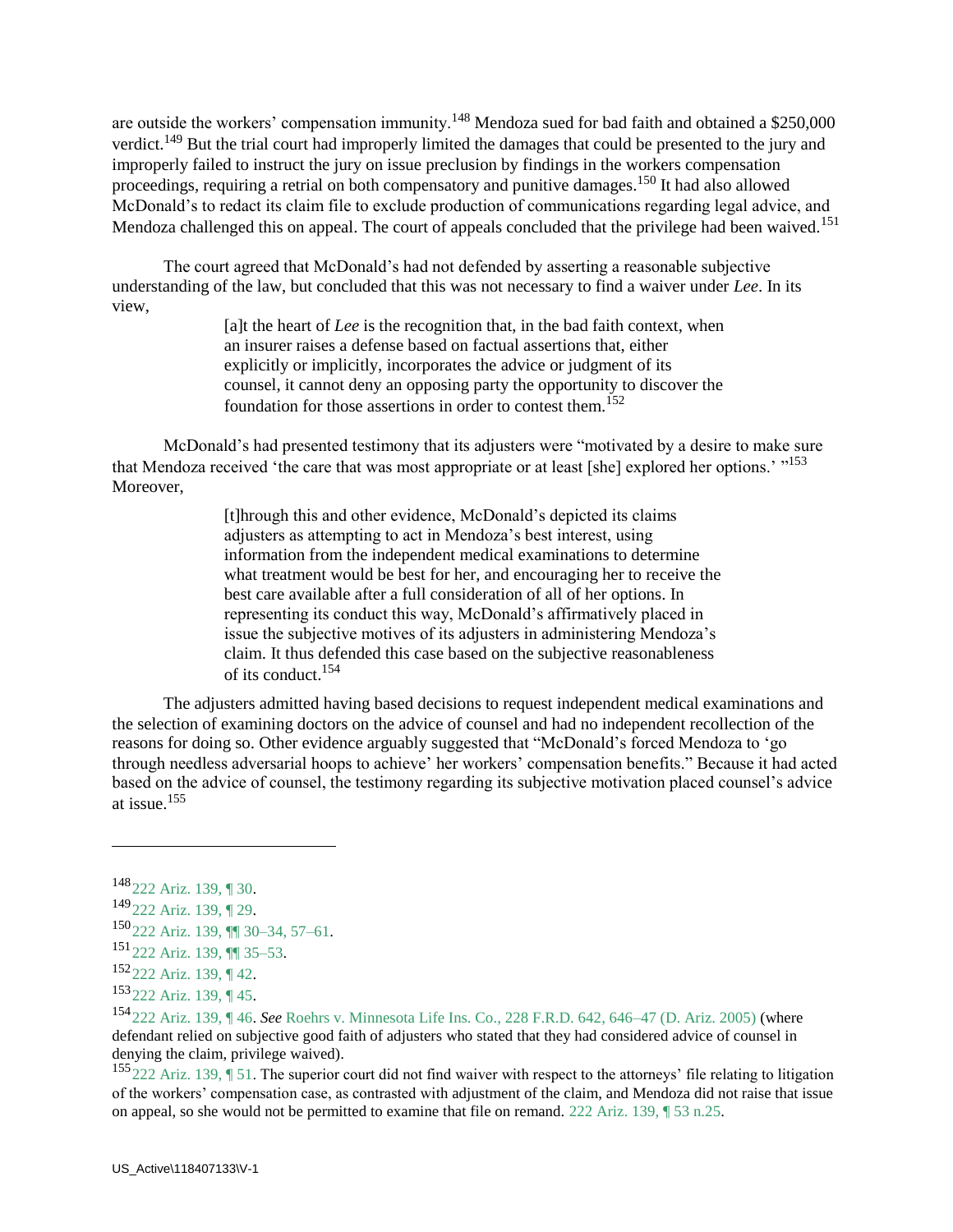More recently, the Arizona Supreme Court emphasized the narrowness of *Lee*, finding no waiver of privilege in *Empire West Title Agency v. Talamante*. <sup>156</sup> Jemmett was interested in buying a vacant lot, and discovered a quitclaim deed abandoning an easement essential to developing the lot. Empire West allegedly told him that the deed would not affect his claim to the easement. Jemmett then told Empire West that DOS Land Holdings, Inc. would purchase the lot. DOS sent Empire a Closing Instructions Letter ("CIL") directing it to obtain a deed with a description including the easement. Empire West took a deed that did not refer to the easement. DOS sued the adjacent landowner, seeking to confirm the easement, but the suit was dismissed. DOS then sued Empire West, alleging that it had "reasonably believed that [the easement] was represented in the documents used at closing." Empire West sought to compel production of attorney-client communications indicating what DOS knew before closing. The superior court held the privilege not waived, the court of appeals granted a writ requiring production, and the supreme court reversed grant of the writ.

#### The court reasoned that

In contrast to State Farm's defense against the bad faith claims in *Lee*, the breach of contract claim in this case does not depend on DOS's mental state or subjective knowledge. And, unlike State Farm, DOS has not affirmatively put those matters at issue. It simply alleged that Empire breached the parties' contract by failing to comply with the CIL's terms. Although DOS's knowledge of the alleged title defect might be material to Empire's defense, DOS has done nothing to inject that issue into the litigation. Merely pleading a claim, as we noted in *Lee*, does not waive the attorney-client privilege.<sup>157</sup>

 Because the allegation regarding DOS's reasonable belief was not essential to its contract claim, that allegation did not place DOS's mental state or subjective knowledge "at issue."<sup>158</sup> Moreover, even were its mental state at issue, the knowledge its law firm obtained from others about the state of the title would be imputed to it and could be ascertained without invading the privilege, so fair adjudication could be achieved while respecting the privilege.<sup>159</sup> DOS had not " 'thrust its lack of knowledge into the litigation' as a basis for its claim, while at the same time asserting the privilege so as to frustrate discovery of what it actually knew."<sup>160</sup>

 The narrowness of *Lee* was also emphasized in *Everest Indemnity Insurance Co. v. Rea*. <sup>161</sup> The court stated the facts and the issue as follows:

> In the underlying case, Rudolfo claims that Everest committed bad faith by entering into a settlement agreement that exhausted the liability coverage of an Owner Controlled Insurance Program (OCIP) policy to the alleged detriment of certain insureds such as Rudolfo. Everest contends that the decision to settle was made in good faith based on its subjective beliefs concerning the relative merits of the various available

<sup>156</sup>Empire W. Title Agency v. Talamante, 323 P.3d 1148 (Ariz. 2014).

<sup>157</sup>323 P.3d 1148, ¶ 14.

<sup>158</sup>323 P.3d 1148, ¶ 15.

<sup>159</sup>323 P.3d 1148, ¶ 16.

<sup>160&</sup>lt;sub>323</sub> P.3d 1148, ¶ 17.

<sup>161</sup>Everest Indem. Ins. Co. v. Rea, 236 Ariz. 503 (Ct. App. 2015).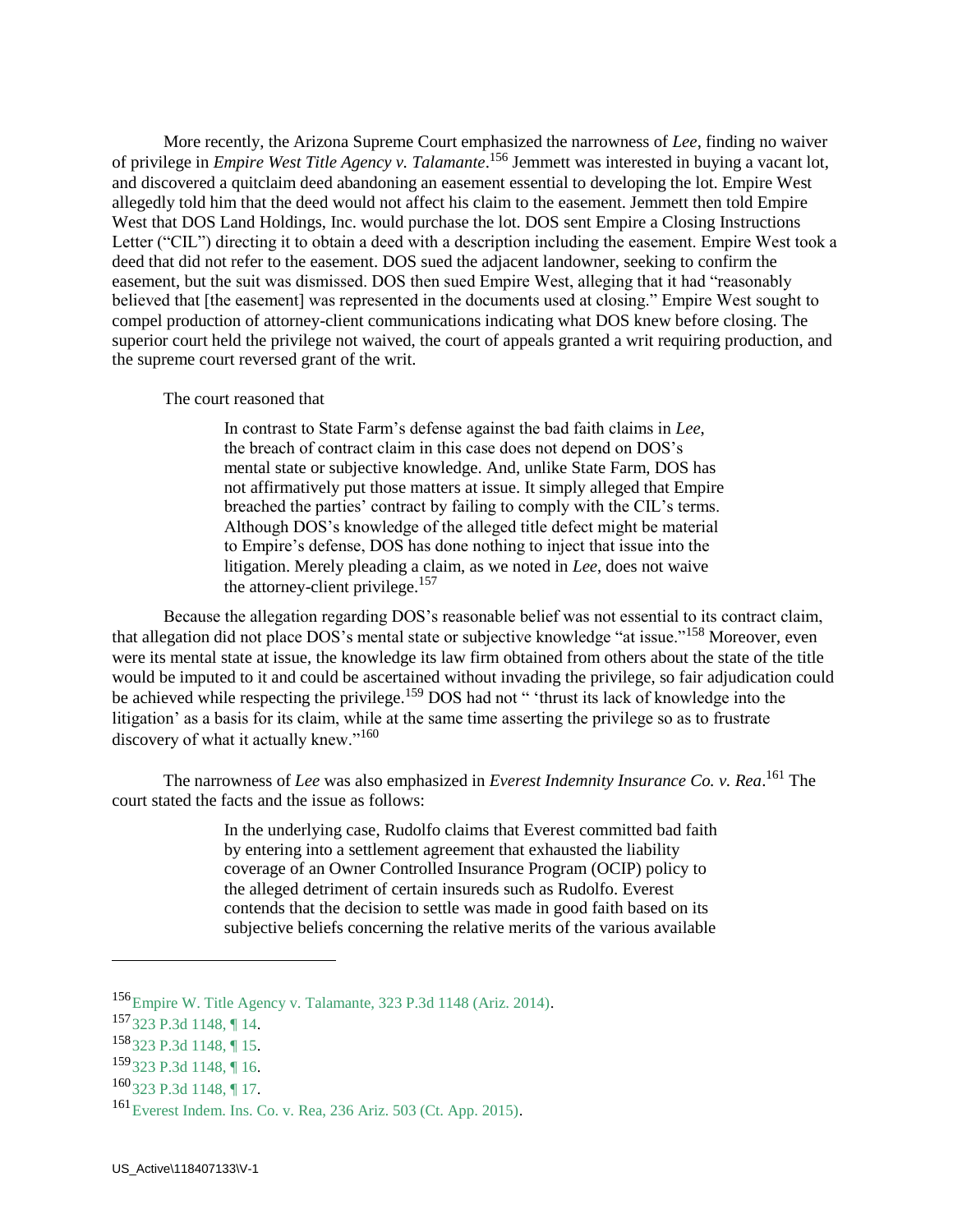courses of action. Everest acknowledges that it communicated with counsel during the process of making that decision. The issue is whether Everest impliedly waived the attorney-client privilege regarding those communications by asserting its subjective belief in the good-faith nature of its actions and by consulting with counsel during that period of time. $162$ 

 Rudolfo contended that the privilege is waived whenever a party defends based on the subjective reasonableness of its conduct after consulting with counsel. The *Everest Indemnity* court rejected this contention as inconsistent with *Lee,* which it quoted as follows:

> "We assume client and counsel will confer in every case, trading information for advice. This does not waive the privilege. We assume most if not all actions taken will be based on counsel's advice. This does not waive the privilege. Based on counsel's advice, the client will always have subjective evaluations of its claims and defenses. This does not waive the privilege. All of this occurred in the present case, and none of it, separately or together, created an implied waiver."<sup>163</sup>

 *Everest Indemnity* concluded that "[t]o waive the privilege, something more is required. Under *Lee*, the attorney-client privilege is impliedly waived only when the litigant asserts a claim or defense that is dependent upon the advice or consultation of counsel."<sup>164</sup> It pointed to the following language in *Lee*:

> "But the present case has one more factor—State Farm claims its actions were the result of its reasonable and good-faith belief that its conduct was permitted by law and its subjective belief based on its claims agents' investigation into and *evaluation of the law.* It turns out that the investigation and evaluation included information and advice received from a number of lawyers. It is the last element, combined with the others, that impliedly waives the privilege. State Farm claims that its actions were prompted by what its employees knew and believed, not by what its lawyers told them. But a litigant cannot with one hand wield the sword—asserting as a defense that, as the law requires, it made a reasonable investigation into the state of the law and in good faith drew conclusions from that investigation—and with the other hand raise the shield—using the privilege to keep the jury from finding out what its employees actually did, learned in, and gained from that investigation."<sup>165</sup>

That analysis was applied to uphold the privilege in *Everest Indemnity*:

Under *Lee*, to waive the attorney-client privilege, a party must make an affirmative claim that its conduct was based on its understanding of the advice of counsel—it is not sufficient that the party consult with counsel and receive advice. Here, there has been no showing that Everest was in

<sup>162</sup>236 Ariz. 503, ¶ 3 (footnote omitted).

<sup>163</sup>236 Ariz. 503, ¶ 6, *quoting* State Farm Mut. Auto. Ins. Co v. Lee, 199 Ariz. 52, ¶ 38 (Sup. Ct. 2000).  $164$ <sub>236</sub> Ariz. 503, ¶ 7.

<sup>165</sup>236 Ariz. 503, ¶ 7, *quoting Lee,* 199 Ariz. 52, ¶ 38 (emphasis by the *Everest Indemnity* court).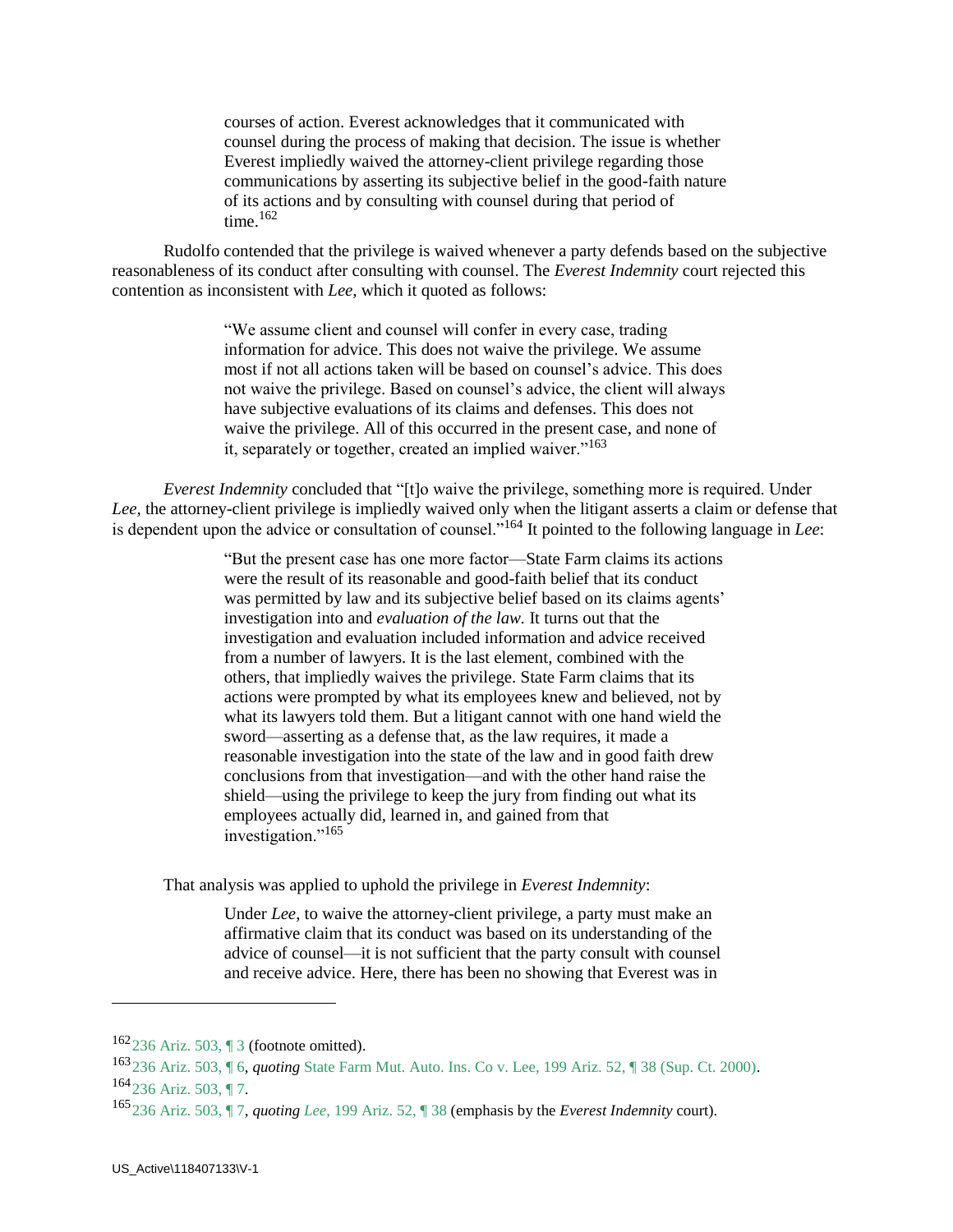doubt as to any legal issue. Rather, it made decisions during the course of litigation and, of necessity, involved lawyers in that litigation. The decision Everest made to settle the case was not necessarily the product of legal advice, and Everest has not yet asserted—expressly or impliedly—that it was.<sup>166</sup>

 The South Carolina Supreme Court has adopted the standard enunciated in *Lee,* but without evident consideration of the subsequent Arizona jurisprudence construing *Lee.*<sup>167</sup> South Carolina federal district courts, however, have recognized the limits of *Lee.*<sup>26</sup>

An unusual issue was presented in *Birth Center v. St. Paul Cos.*<sup>168</sup> St. Paul had defended a medical malpractice case to an excess judgment. It then consulted counsel about the risk of a bad faith case. After receiving counsel's advice, it paid the entire excess judgment. But the insured medical facility still sued for bad faith, alleging other damages from the failure to settle. St. Paul was compelled to disclose the opinion letter that was used at trial of the bad faith case, which it lost. Among the errors asserted on appeal was admission of the opinion letter in evidence. In Pennsylvania, the lawyer's communications to the client are privileged only to the extent that they reveal the client's communications to the lawyer, and there was no privilege here because the opinion was based solely on the unprivileged file of the malpractice case.<sup>169</sup> Work product protection was held to be waived because St. Paul argued to the jury that its prompt payment of the excess judgment showed its good faith in its entire handling of the case; that put its state of mind at issue and required consideration of the opinion received before payment to fully assess that.<sup>170</sup>

### **[bb] Improper Extension of** *Lee***:** *Travelers Property Casualty Co. v. 100 Renaissance, LLC*

The Mississippi Supreme Court found waiver of the privilege, based in part on *Lee,* in *Travelers Property Casualty Co. v. 100 Renaissance, LLC.*<sup>27</sup> In fact, *Lee* does not support that result on the facts in *100 Renaissance,* though there is another ground, arguably relied on by the court, that could possibly support the result.

 $\overline{a}$ 

168 Birth Ctr. v. St. Paul Cos., 727 A.2d 1144 (Pa. Super. Ct. 1999).

<sup>169</sup>727 A.2d 1144, ¶¶ 47–50.

<sup>170</sup>727 A.2d 1144, ¶ 63–64.

<sup>166</sup>236 Ariz. 503, ¶ 9 (citations omitted).

<sup>167</sup>*In re* Mt. Hawley Ins. Co., 829 S.E.2d 707 (S.C. 2019).

<sup>&</sup>lt;sup>26</sup> ContraVest Inc. v. Mt. Hawley Ins. Co., 2020 U.S. Dist. LEXIS 69430, at \*14, 17–18 (D.S.C. Jan. 21, 2020) ("if an insurer asserts a claim or defense that necessarily includes information learned from counsel, and if the truth cannot be found unless that issue is explored, then implied waiver exists"; "If an insurance company simply asserts that its position is legally correct or that the language of its policy supports its position, privilege will not conceal the truth of either of those arguments. Either the law or the court's interpretation of the policy language will show whether the insurer's position was objectively unreasonable. In these scenarios, the truth as to whether the insurer acted in an objectively reasonable manner can be found without exploring advice provided by the insurer's counsel. To impliedly waive privilege, an insurance company must take one step further and assert that its position and handling of the claim is objectively reasonable in part because the insurance company's legal evaluation of the claim or some other fact that necessarily includes information from counsel."); Harriman v. Assoc. Indus. Ins. Co., 2020 U.S. Dist. LEXIS 93649, at \*12–18 (D.S.C. May 29, 2020).

 $^{27}$  Travelers Property Cas. Co. v. 100 Renaissance, LLC, 2020 Miss. LEXIS 409 (Oct. 29, 2020).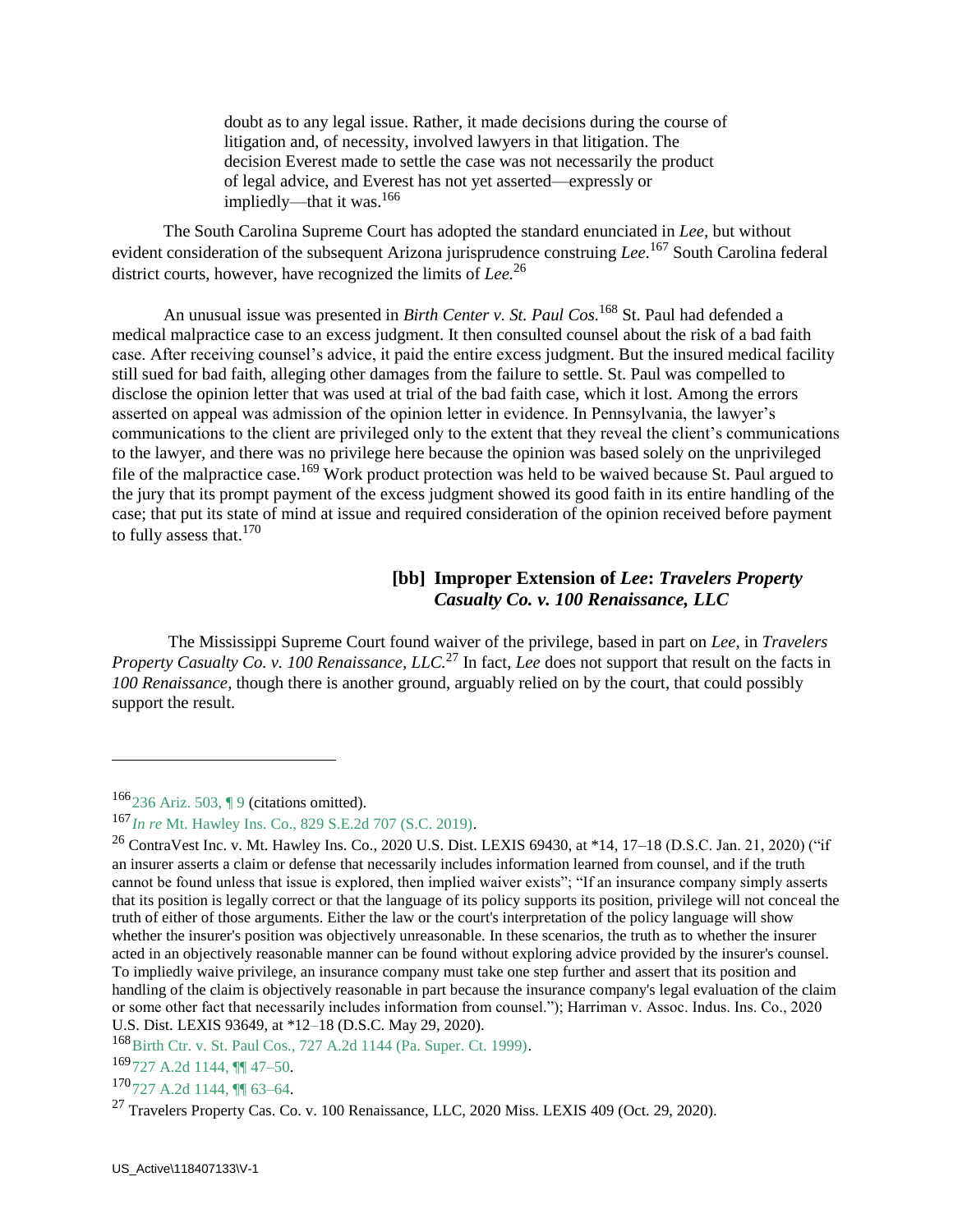An unidentified driver had hit and damaged a flagpole owned by 100 Renaissance ("Renaissance"), which submitted a claim to Travelers under the uninsured motorist ("UM") property damage coverage of its auto policy. The UM coverage defined "property damage" to mean

"injury to or destruction of:

a. A covered 'auto';

b. Property contained in the covered 'auto' and owned by the Named Insured or, if the Named Insured is an individual, any 'family member'; or

c. Property contained in the covered 'auto' and owned by anyone else 'occupying' the covered 'auto'."<sup>28</sup>

The claim was submitted by Renaissance's lawyer, Rick Wise, whose letter recognized that the flagpole did not fit this definition but argued that the definition improperly narrowed the scope of the statutorily required UM coverage:

> "I am aware that Travelers' policy language attempts to limit this legally mandated coverage by narrowly defining the term 'property damage' and excluding all forms of property other than an insured's auto and its contents. However, Section [Miss. Code Ann.] 83-11-101(2) contains no such limitation and requires coverage for 'all sums' for which the uninsured driver is liable as to 'property damage.' There is abundant legal precedent for the proposition that this coverage may not be limited or denied by policy provisions that are inconsistent with the statutory requirements.

> "As you may also be aware, the purpose of UM coverage—and the purpose of the law mandating its inclusion in all policies—is to provide to the insured (100 Renaissance) the same protection that would have been afforded the insured if the negligent driver had possessed legally required minimum auto liability coverage. I'm sure that Travelers would not claim that if this motorist had been an insured under a Travelers auto liability policy, and had run into a person's house, that liability coverage would not apply to the resulting 'property damage.' The result under UM coverage should be the same." $^{29}$

The claim representative, Charlene Duncan, sought advice from in-house counsel, Jim Harris, and then replied to Wise by denying the claim based on the definition.<sup>30</sup> Renaissance sued alleging bad faith and took Duncan's deposition. <sup>31</sup> She was unable to explain the reasons for the denial, even by discussing how the policy limited coverage to "property damage" satisfying the definition. She certainly offered no reasons for rejecting Wise's argument that the definition impermissibly narrowed statutorily required coverage.<sup>32</sup>

Travelers moved for summary judgment and 100 Renaissance sought a continuance to seek

<sup>28</sup> 2020 Miss. LEXIS 409, ¶ 2.

<sup>29</sup> 2020 Miss. LEXIS 409, ¶ 4.

<sup>30</sup> 2020 Miss. LEXIS 409, ¶ 5.

<sup>31</sup> 2020 Miss. LEXIS 409, ¶¶ 6–7.

<sup>32</sup> 2020 Miss. LEXIS 409, ¶ 7.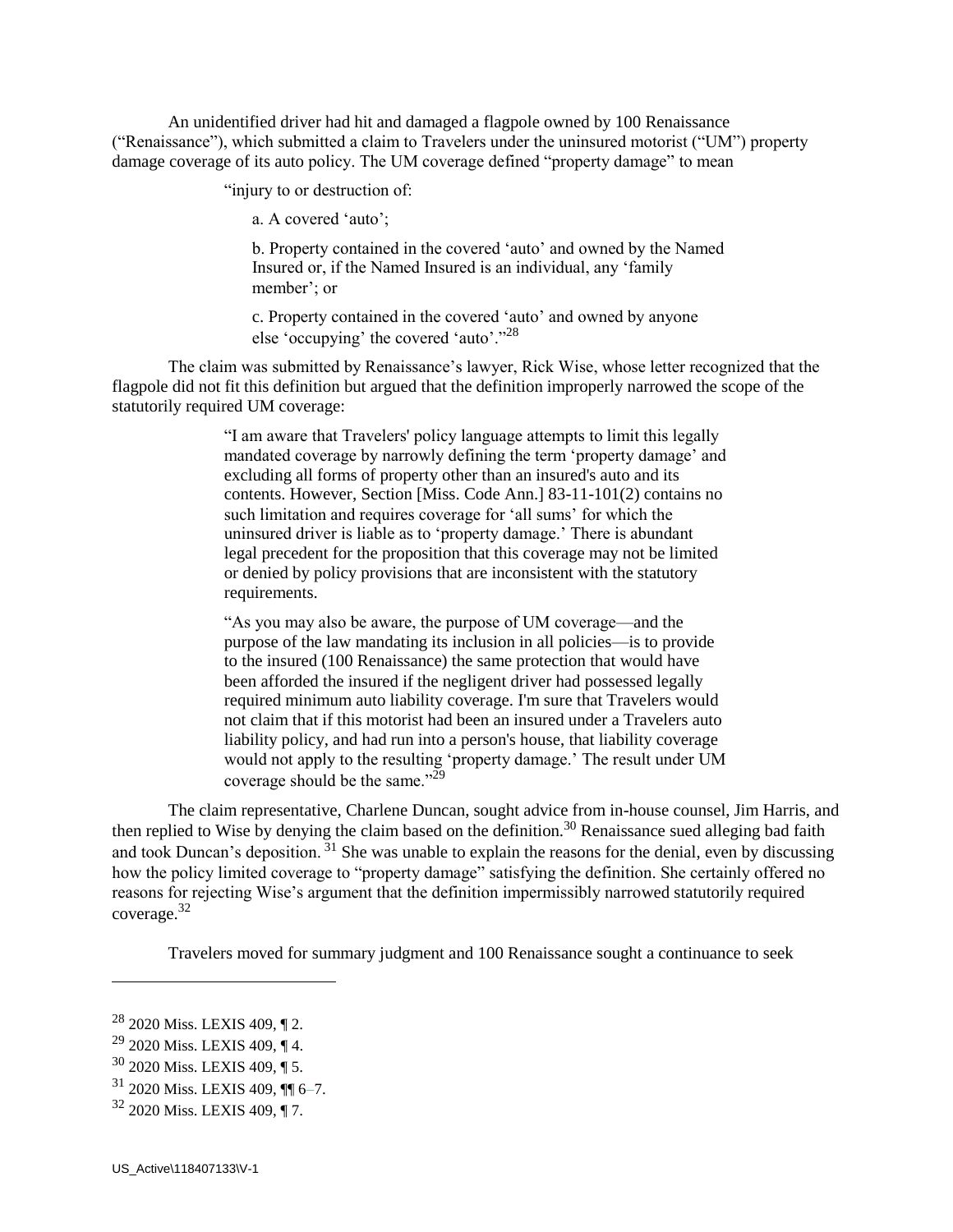discovery of the correspondence between Duncan and Harris, which it also sought to compel. Travelers objected that these were privileged but, after in-camera review, the trial court ordered them produced. The supreme court granted a petition for interlocutory review of that order.<sup>33</sup>

The court began by noting that "Mississippi law requires that insurers have an arguable or legitimate basis to deny an insurance claim," and observed that the discovery at issue "sought to understand Travelers' reasons, or arguable or legitimate basis, to deny the claim."<sup>34</sup> The court first concluded that the privilege was inapplicable because the lawyer did not act as an adviser, but instead acted as a decisionmaker:

> Travelers sent the denial letter to Renaissance in an effort to explain its arguable and legitimate basis to deny the claim. The letter was signed by Duncan; but based on her deposition testimony, it clearly was prepared by someone other than Duncan, most likely Harris. If so, Harris did not act as legal counsel and give advice to Duncan to include in the denial letter. Instead, the denial letter contained Harris's reasons to deny the claim. Duncan's signature was simply an effort to hide the fact that Harris, not Duncan, had the personal knowledge of Travelers' reasons to deny the claim and to use the attorney-client privilege as a sword to prevent Renaissance from discovering the reasons from the person who had personal knowledge of the basis to deny the claim.<sup>35</sup>

The court regarded its decision as supported by *Lee,* quoting the following passage:

When a litigant seeks to establish its mental state by asserting that it acted after investigating the law and reaching a well-founded belief that the law permitted the action it took, then the extent of its investigation and the basis for its subjective evaluation are called into question. Thus, the advice received from counsel as part of its investigation and evaluation is not only relevant but, on an issue such as this, inextricably intertwined with the court's truth-seeking functions. *A litigant cannot assert a defense based on the contention that it acted reasonably because of what it did to educate itself about the law, when its investigation of and knowledge about the law included information it obtained from its lawyer, and then use the privilege to preclude the other party from ascertaining what it actually learned and knew*. 36

What the *100 Renaissance* failed to understand is that *Lee* involved a different role for the legal advice, one not present in *100 Renaissance.* Under Arizona law, bad faith requires both the absence of a reasonable basis for denying the claim and knowledge or reckless disregard of the absence of such a

<sup>33</sup> 2020 Miss. LEXIS 409, ¶¶ 7–9.

<sup>34</sup> 2020 Miss. LEXIS 409, ¶ 14.

<sup>35</sup> 2020 Miss. LEXIS 409, ¶¶ 15–17.

<sup>36</sup> 2020 Miss. LEXIS 409, ¶ 20, *quoting* State Farm Mutual Automobile Ins. Co. v. Lee, 199 Ariz. 52, 13 P.3d 1169, 1177 (Ariz. 2000) (emphasis by *100 Renaissance*). The court also relied on *[Bertelsen v. Allstate Insurance Co.](https://advance.lexis.com/search/?pdmfid=1000516&crid=3cfd845e-f405-4083-8308-eb7ddb1cc87d&pdsearchterms=Travelers+Prop.+Cas.+Co.+of+Am.+v.+100+Renaissance%2C+LLC%2C+2020+Miss.+LEXIS+409&pdtypeofsearch=searchboxclick&pdsearchtype=SearchBox&pdstartin=&pdpsf=&pdqttype=and&pdquerytemplateid=&ecomp=pys5kkk&earg=pdsf&prid=95e7c7ee-ebe7-448b-a3ba-438faebf0f95)*, 796 [N.W.2d 685, 703 \(S.D. 2011\)](https://advance.lexis.com/search/?pdmfid=1000516&crid=3cfd845e-f405-4083-8308-eb7ddb1cc87d&pdsearchterms=Travelers+Prop.+Cas.+Co.+of+Am.+v.+100+Renaissance%2C+LLC%2C+2020+Miss.+LEXIS+409&pdtypeofsearch=searchboxclick&pdsearchtype=SearchBox&pdstartin=&pdpsf=&pdqttype=and&pdquerytemplateid=&ecomp=pys5kkk&earg=pdsf&prid=95e7c7ee-ebe7-448b-a3ba-438faebf0f95) ("While the insurer did not expressly raise an advice-of-counsel defense, the claims adjusters' knowledge of the law consisted entirely of the advice of counsel. Because the insurer's evaluation of state law necessarily included the advice of counsel, the Arizona Supreme Court . . . held that the insurer affirmatively injected the advice of counsel into the case."). 2020 Miss. LEXIS 409, ¶ 21.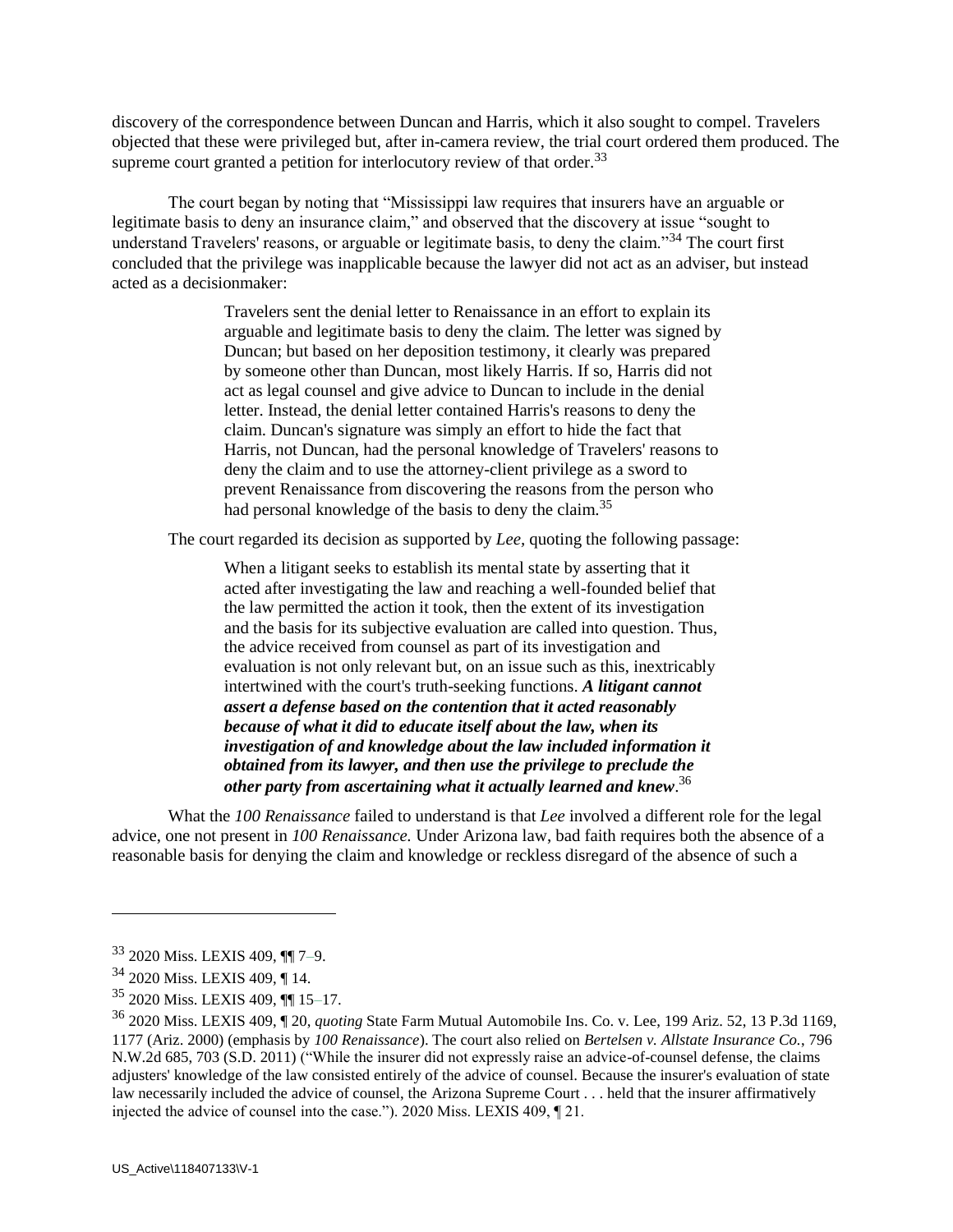basis.<sup>37</sup> In *Lee,* State Farm not only sought to defend the reasonableness of its legal position, but also to defeat liability on the ground that its adjusters did not know or recklessly disregard any lack of a reasonable basis because they subjectively believed that the law was consistent with State Farm's position. *Lee* held that where "*the litigant* claiming privilege *relies* on and advances as a claim or defense a subjective and allegedly reasonable evaluation of the law—but an evaluation that necessarily incorporates what the litigant learned from its lawyer—the communication is discoverable and admissible."<sup>38</sup> But the *Lee* court explained that waiver arises only from an affirmative act putting the privileged material at issue; mere denial of the plaintiff's allegations is not an implied waiver.<sup>39</sup> Had State Farm merely denied Lee's allegations that it knew its conduct was unlawful, it could have insisted, without waiving the privilege, that Lee prove both the objective and subjective elements of bad faith.<sup>40</sup>

Unlike Arizona, Mississippi does not require a bad faith plaintiff to prove that the insurer knew or recklessly disregarded its lack of a reasonable or arguable basis to deny the insured's claim.<sup>41</sup> Because there was no issue in *100 Renaissance* as to Travelers' state of mind (and, in any event, Travelers had offered no defense based on its state of mind), *Lee* offers no support for denying the privilege in *100 Renaissance.*

The argument that the lawyer acted as a decisionmaker rather than an adviser (*see* § 16.04[3][c], *above*) requires separate consideration. Here, the policy language cited in the denial letter clearly supported the denial (although Duncan apparently could not explain how it did so). But, in submitting the claim, Wise had argued that the language was unenforceable, because he claimed that it improperly narrowed the statutorily required coverage. Duncan's request for legal advice must be read as focusing on whether that was a correct reading of the law. Harris apparently advised that this either was an incorrect reading of the law or that the issue was arguable. Had there been an explicit exchange to that effect, Duncan's decision to follow the legal advice should not have waived the privilege. There is no apparent reason why the less explicit mechanism actually used should make any difference.

Nor is there any reason why Renaissance need to know more about the basis of the decision. It could present Wise's argument that the relevant policy language was unenforceable. Travelers would necessarily respond by presenting an argument to the contrary. If Travelers prevailed on that argument, the issue of bad faith would go away. If not, the court would have been presented with the question of whether the argument presented by Travelers constituted a "reasonable or arguable basis" for denying the claim. (*See* § 17.03[5], *below*.) That said, Travelers might have avoided the privilege issue had its denial letter provided some explanation for its rejection of Wise's legal argument (*see* § 8.09, *above*), rather than leaving such an explanation to Duncan, who did not even understand the issue, let alone the explanation.

### **[III]** *Tackett v. State Farm Fire & Casualty Insurance Co.*

<sup>37</sup> Noble v. Nat'l Amer. Life Ins. Co., 128 Ariz. 188–190 (Sup. Ct. 1981).

<sup>38</sup> *Lee,* 199 Ariz. 52, ¶¶ 4–15 (emphasis original).

 $39$  199 Ariz. 52,  $\P$  28 ("The party that would assert the privilege has not waived unless it has asserted some claim of defense, such as the reasonableness of its evaluation of the law, which necessarily includes the information received from counsel.").

<sup>40</sup> 199 Ariz. 52, ¶ 33 n.7.

<sup>&</sup>lt;sup>41</sup> Mut. Life Ins. Co. v. Estate of Wesson, 517 So. 2d 521, 528 (Miss. 1987) (insurer liable for bad faith even though it mistakenly believed that the insured's policy did not contain the automatic premium loan provision that prevented its lapse for nonpayment of premium). *See 100 Renaissance,* 2020 Miss. LEXIS 409, ¶ 14 (stating only requirement that the insurer lack a reasonable or arguable basis, without mentioning any subjective element).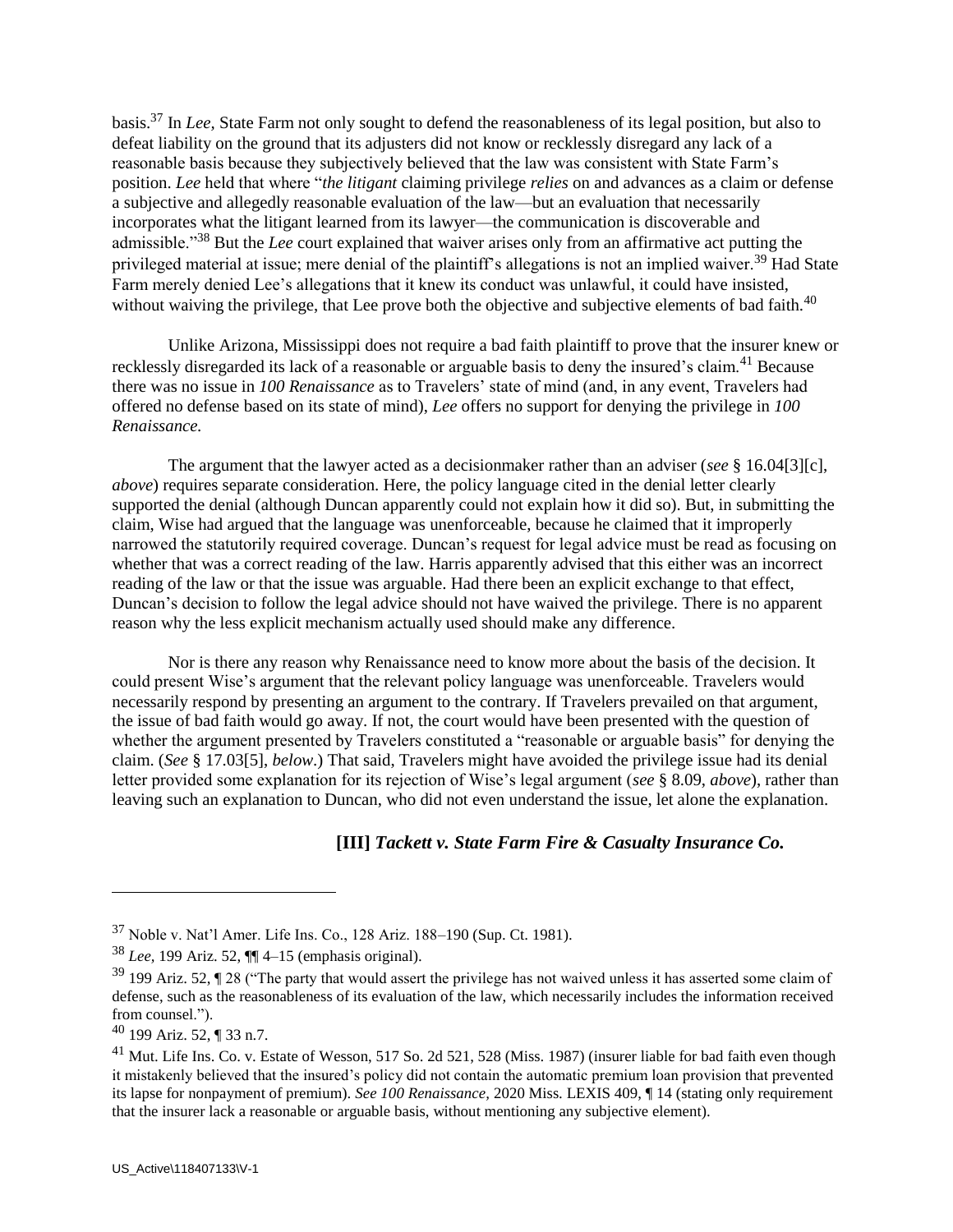Something like the *Lee* rationale may also explain the otherwise puzzling decision in *Tackett v. State Farm Fire & Casualty Insurance Co.*<sup>171</sup> Tackett sued for bad faith delay in paying an underinsured motorist claim. After settling for the tortfeasor's \$25,000 policy limit and obtaining State Farm's agreement to reform Tackett's policy to have underinsured motorist limits of \$50,000 per person, Tackett's lawyer demanded that limit and provided evidence that, even disregarding future medical expenses or pain and suffering, Tackett would be unable to pursue her previous employment and would suffer a wage loss of more than \$110,000 before reaching retirement age. State Farm ordered an independent medical examination, based on a suspicion that a prior accident contributed to Tackett's injuries. That produced an opinion that Tackett's current accident had activated a prior back condition and that she would now be able to perform sedentary occupations, such as secretary or receptionist. State Farm then offered \$20,000 and was met with a renewed demand for limits, which it eventually agreed to pay. But the delay in payment was alleged to have been in bad faith.

 In the bad faith case, State Farm denied the allegation that it lacked a reasonable justification for delaying payment of the full limit. It produced the claim file, while withholding materials for which it claimed privilege or work product protection. In answer to an interrogatory asking for all facts in support of any claim of reasonable justification, State Farm referred to the claim file and an affidavit of its claim superintendent, which together were said to show " 'a reasonable and orderly pattern of claims handling which ultimately and in due course led to the payment of the policy coverage.<sup>'</sup> "<sup>172</sup> The affidavit stated that:

> "Based on my experience of ten years, this claim was handled routinely, without any undue delay, with no bad faith on the part of State Farm Mutual Automobile Insurance Company or its employees. Furthermore, no reason existed to handle this claim unlike any other claim that comes through this office, and based on my experience, State Farm handled this claim as expediently as any other claims office in this local [sic] would have handled a similar claim."<sup>173</sup>

 The trial court held that this waived privilege and work product protection and compelled production. After presentation of these materials at trial, the jury found bad faith and awarded damages. State Farm appealed, but the Delaware Supreme Court upheld the finding of waiver.<sup>174</sup>

It reasoned that:

A party cannot force an insurer to waive the protections of the attorneyclient privilege merely by bringing a bad faith claim. Where, however, an insurer makes factual assertions in defense of a claim which incorporate, expressly or implicitly, the advice and judgment of its counsel, it cannot deny an opposing party "an opportunity to uncover the foundation for those assertions in order to contradict them."<sup>175</sup>

It found that State Farm had made such factual assertions here:

In its answer to the Tacketts' complaint, State Farm denied any

<sup>171</sup>Tackett v. State Farm Fire & Cas. Ins. Co., 653 A.2d 254 (Del. 1995).

 $172$  653 A.2d at 258 (emphasis omitted).

<sup>173&</sup>lt;sub>653</sub> A.2d at 258.

 $174$  653 A.2d at 258–59.

 $175653$  A.2d at 259 (citations omitted).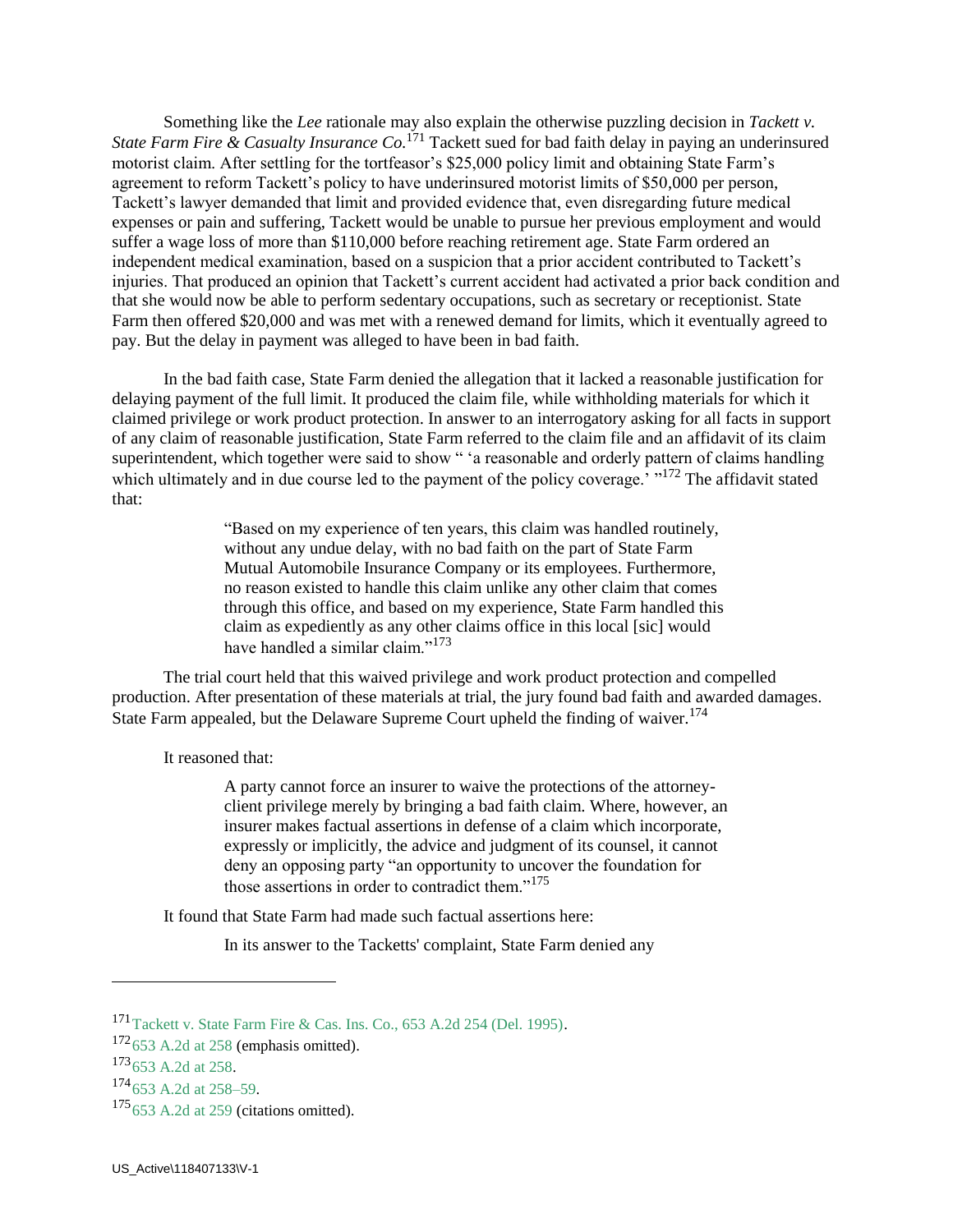unreasonable justification for denying the Tacketts' claim and asserted as an affirmative defense that the Tacketts had failed to supply information necessary for their claim to be processed. While this defense does not directly relate to any protected communications, it does suggest that there was nothing in the routine handling of the claim that contributed to the delay. When State Farm was required, in the course of discovery, to set forth factors in support of its claim of reasonable justification for nonpayment of the claim, it relied upon Rinehardt's affidavit and the claim file which, State Farm asserted, showed "routine handling." This Court has ruled "that the disclosure of even a part of the contents of a privileged communication surrenders the privilege as to those communications." Once State Farm alleged particularized facts that implicitly relied upon communications with counsel contained in the Tacketts' file, the first prong of the waiver analysis was satisfied disclosure of otherwise protected facts relevant to a particular subject matter relied upon as a defense.<sup>176</sup>

 This conclusion has been contested, on the ground that asserting that the claim file showed "a reasonable and orderly pattern of claims handling" and that it was handled "routinely" "is nothing more than a factual explanation of why [State Farm] did not act in bad faith" and made no implicit assertion of reliance on, or even receipt of, legal advice.<sup>177</sup> While that criticism has force, it is nevertheless true that the affidavit was based on the claim superintendent's review of the entire file, including the privileged and work product materials. Thus, it literally relied on those materials as part of the basis for the defense, and could be characterized as a "partial disclosure."

 The court's decision to so characterize the interrogatory response may have been influenced by what production of the privileged and work product materials had revealed. Before State Farm ordered the independent medical examination, its outside counsel, Tybout, had reported that " 'there is not much more that can be done in the taking of additional discovery. The possible benefit of an independent medical examination is questionable.<sup>'</sup> "<sup>178</sup> Moreover, he had advised that " 'the arbitrator would probably find the [Tackett's] claim had a value of \$50,000 or more even though it has some obvious disabilities.' "<sup>179</sup> This could be taken to suggest that State Farm was grasping at straws in seeking the independent medical examination, and the findings of the examination could be seen as doing little to dispel such a conclusion.

 The reasoning of the Delaware court is inconsistent with the minority view (*see* § 16.04[4][a][ii], *below*) that bases waiver in part on the bad faith plaintiff's general need for access to privileged materials to prove bad faith. It clearly requires reliance on a "partial disclosure" of privileged materials before waiver can be found.<sup>180</sup>

### **[C] Putting Opinion Work Product "At Issue"**

 $176653$  A.2d at 259–60 (citation omitted).

<sup>177</sup>Douglas R. Richmond, *Advice of Counsel and Insurance Bad Faith*, 73 MISS. L.J. 95, 126–27 (2003).  $178$  653 A.2d at 257.

<sup>179&</sup>lt;sub>653</sub> A.2d at 257.

<sup>180</sup>*See* Thomas v. Harford Mut. Ins. Co., 2004 Del. Super. LEXIS 158, at \*16–19 (Del. Super. Ct. April 20, 2004) (finding no waiver based on the absence of any "partial disclosure").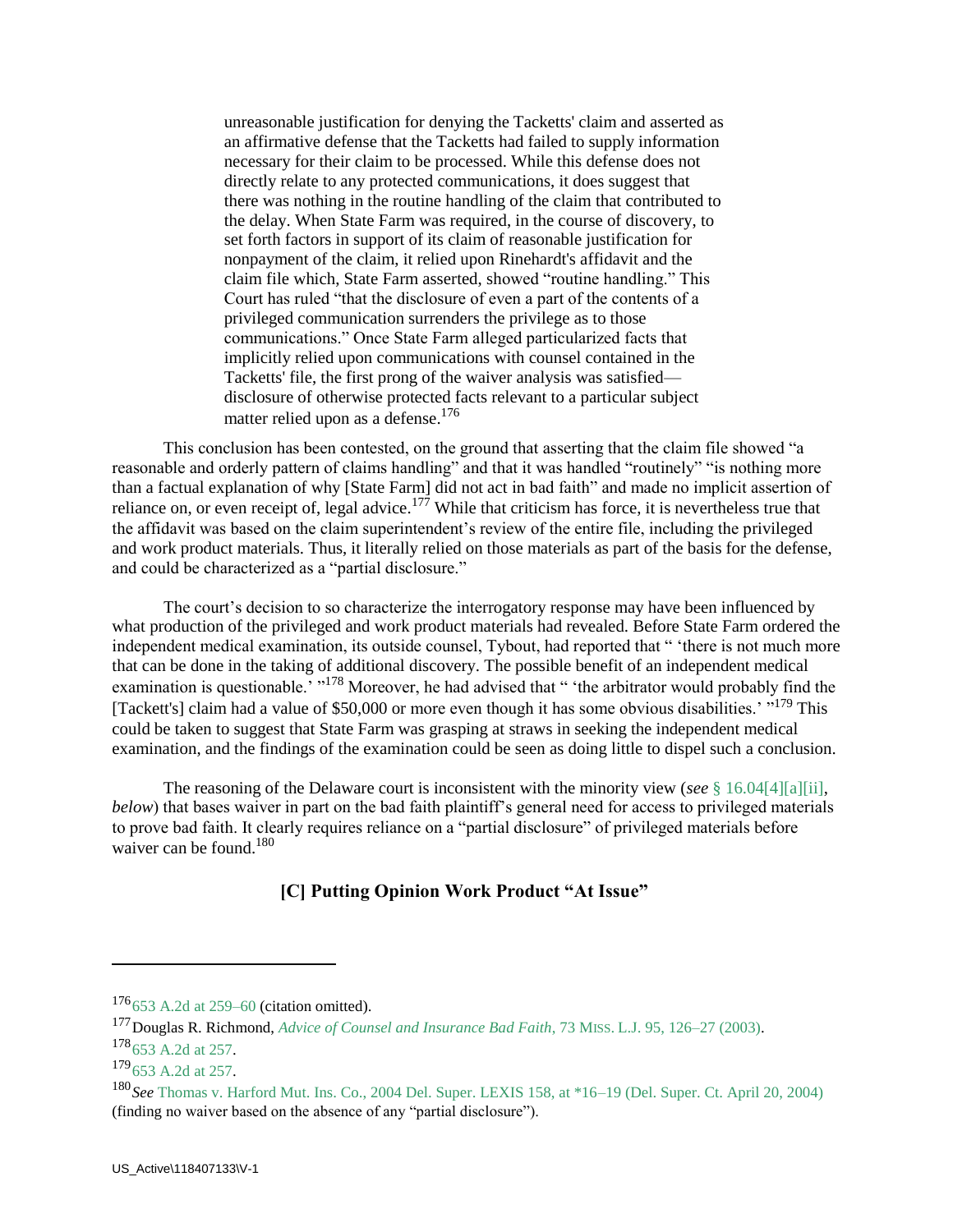In *Birth Center v. St. Paul Cos.,*<sup>42</sup> St. Paul was concerned about possible bad faith liability after its insured suffered an excess judgment. It asked outside counsel to review the underlying claim file and advise on its possible bad faith exposure. It then paid the excess judgment, but was sued for consequential damages allegedly caused by its failure to settle.<sup> $43$ </sup> When the bad faith case was litigated, the trial court allowed evidence of this advice to be presented to the jury, and St. Paul suffered a large judgment. The superior court held that the attorney-client privilege did not apply. (*See* § 16.04[2][a], *above*.) St. Paul also argued that counsel's advice was protected as opinion work product, but the superior court held that this protection was waived because St. Paul had put in issue its reasons for its payment of the excess judgment:

> St. Paul attempted to use the evidence of its payment of the excess verdict not merely as evidence to show that its conduct was not extreme and outrageous, or to limit Birth Center's contractual damages, but as conclusive evidence that St. Paul's decision not to settle the *Norris* Case was made in good faith. By framing its argument and the evidence in such a manner, St. Paul placed the reasons behind its payment of the excess verdict directly in issue. Thus, St. Paul made its state of mind, at the time it satisfied the excess verdict on behalf of Birth Center, relevant to the issue of whether its payment of the excess verdict was conclusive evidence of its good faith. Hence, assuming without deciding that the letters, memoranda, and notes were protected work product …, St. Paul waived its right to challenge discovery of these materials on appeal because St. Paul made them relevant to its state of mind at the time it paid the excess verdict.<sup>44</sup>

### **[ii] The Minority Broader Rule Exemplified by** *Hearn v. Rhay*

 While narrow waiver rules like those in *Rhone-Poulenc* and *Lee* are both predominant and better reasoned, many courts take a broader view of what will put privileged communications "at issue."<sup>181</sup> The leading case taking such a broader view is *Hearn v. Rhay.*<sup>182</sup> That was a suit against prison officials, and the court held that they placed at issue the legal advice they had received when they raised the defense of qualified immunity. This defense required the plaintiff to prove that the defendant " 'knew or reasonably should have known that the action he took … would violate the constitutional rights of the [plaintiff] or … took the action he did with the malicious intention to cause a deprivation of constitutional rights or other injury.' "<sup>183</sup> While defendants argued that they only sought to assert the objective reasonableness of their conduct, the court asserted that the defense necessarily put their state of mind at issue.<sup>184</sup> It articulated the following test for finding waiver:

(1) the assertion of the privilege was the result of some affirmative act,

<sup>42</sup> Birth Center v. St. Paul Cos., 727 A.2d 1144 (Pa. Super. Ct. 1999), *overruled on another issue,*  Mishoe v. Erie Ins. Co., 573 Pa. 267 (2003).

<sup>43</sup> 727 A.2d 1144, ¶ 13.

 $44$  727 A.2d 1144,  $\P$  64 (footnote omitted)

<sup>181</sup>*Rhone-Poulenc* characterized such cases as being of "doubtful validity." Rhone-Poulenc Rorer, Inc. v. Home Indem. Co., 32 F.3d 851, 864 (3d Cir. 1994).

<sup>182</sup>Hearn v. Rhay, 68 F.R.D. 574 (E.D. Wash. 1975).

<sup>183</sup>68 F.R.D. at 578, *quoting* Wood v. Strickland, 420 U.S. 308, 322 (1975).

<sup>184&</sup>lt;sub>68</sub> F.R.D. at 581 n.15.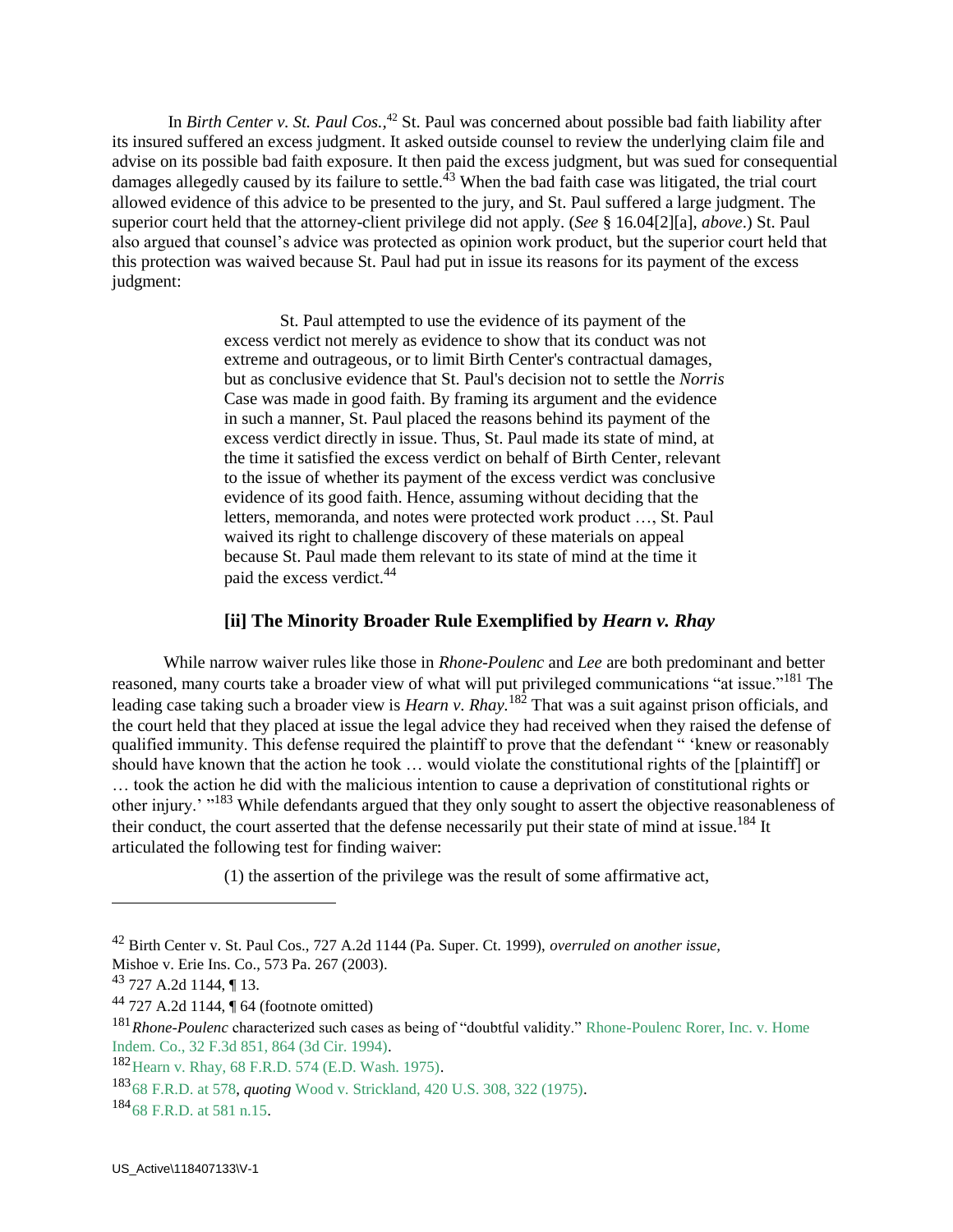such as filing suit, by the asserting party; (2) through this affirmative act, the asserting party put the protected information at issue by making it relevant to the case; and (3) application of the privilege would have denied the opposing party access to information vital to his defense.<sup>185</sup>

In addition to the criticisms already noted (*see* § 16.04[4][i][A], *above*), it has been argued that

the logic of the *Hearn* approach cannot be contained. Some examples from recent case law should illustrate how easily the logic of *Hearn* can be expanded. In *United States v. Exxon Corp.*, <sup>186</sup> Exxon's motion to dismiss the government's action for failure to join indispensable parties was deemed a waiver of its attorney-client privilege with respect to the question of whether Exxon caused unlawful overcharges on the sale of oil by other co-owners of an oilfield. The court's logic came straight from *Hearn*: Exxon's motion asserted that Exxon was not responsible for the overcharges and thereby affirmatively placed the question of causation at issue; the only way for the government to prove such causation was by examining attorney-client "discussions wherein such a scheme may have been concocted."<sup>187</sup> The result, however, was outrageous. No matter what Exxon might have pleaded, so long as attorney-client communications were the easiest way for the government to attack Exxon's position, the privilege would be waived.<sup>188</sup>

*Washington:* Pappas v. Holloway, 114 Wn. 2d 198, 207 (1990) (relying on *Hearn*); *cf.*

*United States:* Greater Newburyport Clamshell Alliance v. Public Serv. Co., 838 F.2d 13, 18–22 (1st Cir. 1988) (applying *Hearn* to balance the defendants' need for privileged evidence against plaintiffs' interests in preserving the privilege find limited waiver of privilege, but considering only the alternative of finding that the bringing of suit waived the privilege without any need for balancing). Other authorities cited in §§ 16.04[4][a][i]-[ii] suggest that the Rice treatise is mistaken on this point.

At one time, some courts that that the Florida Supreme Court had abrogated the privilege in bad faith case as to materials contained in an insurer's claim file. *E.g.*, Nowak v. Lexington Ins. Co., 464 F. Supp. 2d 1241, 1246–47 (S.D. Fla. 2006). The Florida Supreme Court has now held that any attorney-client privilege attaching to such documents cannot be lost except on grounds applicable to privileged materials generally. Genovese v. Provident Life & Acc. Ins. Co., 74 So. 3d 1064, 1069 (Fla. 2011). Moreover, while a judgment creditor under an excess judgment stands in the shoes of the insured to pursue a claim for bad faith failure to settle, the judgment creditor is not thereby entitled to access privileged communications between defense counsel and the insured or insurer. Maharaj v. Geico Caso Co., 289 F.R.D. 666, 670–71 (S.D. Fla. 2013), *aff'd* 2013 U.S. Dist. LEXIS 68535 (S.D. Fla. April 5, 2013); Boozer v. Stalley, 146 So. 3d 139, 144–48 (Fla. Ct. App. 2014) (collecting cases), *appeal dismissed per settlement,* 2015 Fla. LEXIS 900 (April 17, 2015).

186 United States v. Exxon Corp., 94 F.R.D. 246 (D.D.C. 1981) [court's footnote renumbered]. <sup>187</sup>94 F.R.D. 249 [court's footnote renumbered]. <sup>188</sup>Note: *Developments in the Law: Privileged Communication*, 98 HARV. L. REV. 1450, 1642 (1985).

<sup>185</sup>68 F.R.D. at 581. The Rice treatise states that "[w]hile *Hearn* has not been without its detractors, the court's logic has received overwhelming support in the courts that have addressed the issue." PAUL R. RICE, ATTORNEY-CLIENT PRIVILEGE IN THE UNITED STATES, § 9:52, at n. 15 (2018 update). *See also*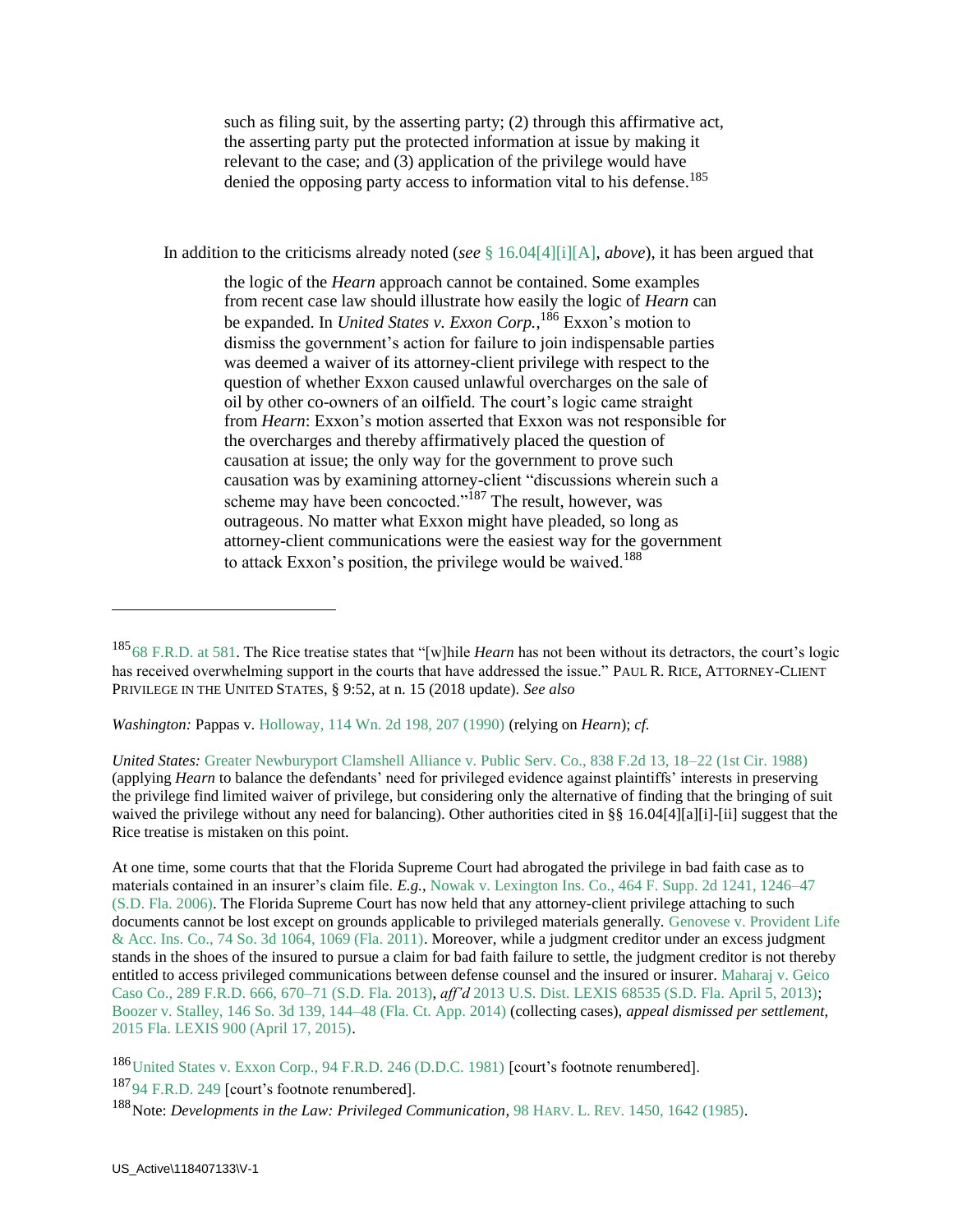Similarly, the South Dakota Supreme Court rejected *Hearn* in *Bertelsen v. Allstate Insurance Co.*<sup>189</sup> It reasoned that

> Application of the *Hearn* test alone provides insufficient guidance to be just and workable. In *Lee*, for example, an insurer argued that it acted in subjective good faith based on its evaluation of state law. While the insurer did not expressly raise an advice-of-counsel defense, the claims adjusters' knowledge of the law consisted entirely of the advice of counsel. Because the insurer's evaluation of state law necessarily included the advice of counsel, the Arizona Supreme Court applied the *Hearn* test and held that the insurer affirmatively injected the advice of its counsel into the case. The court thus ordered the disclosure of communications between the insurer and its counsel. We believe that *Lee* goes too far, demonstrating that the *Hearn* test does not strike an appropriate balance of the need for discovery with the importance of maintaining the privilege.<sup>190</sup>

*Bertelsen* supplemented *Hearn*

to emphasize further the importance of protecting the attorney-client privilege. First, the analysis of this issue should begin with a presumption in favor of preserving the privilege. Second, a client only waives the privilege by expressly or impliedly injecting his attorney's advice into the case. A denial of bad faith or an assertion of good faith alone is not an implied waiver of the privilege. "Rather, the issue is whether Allstate, in attempting to demonstrate that it acted in good faith, actually injected its reliance upon such advice into the litigation." The key factor is reliance of the client upon the advice of his attorney.<sup>191</sup>

Arguably, this "supplementation" of *Hearn* effectively adopted the *Rhone-Poulenc* standard.

In *Andrews v. Ridco, Inc.*, <sup>192</sup> the South Dakota court emphasized the narrowness of *Bertelsen*. It rejected an argument that Twin City "injected its reliance upon the advice of counsel into the bad faith litigation by embedding attorney-client privileged communications in the … claim file notes and then redacting the communications," something that Andrews, the insured, contended "has compromised his 'ability to determine [Twin City's] claim handling decisions and the grounds thereof.' "<sup>193</sup> Andrews relied on a statute requiring insurers to maintain a complete claim file.<sup>194</sup>

The court responded that Andrews' theory of implied waiver misconstrued *Bertelsen:*

Regardless of whether Twin City "embedded and redacted" attorneyclient communications into the claim files notes as Andrews suggests, this practice does not demonstrate that Twin City injected its reliance on

<sup>189</sup> Bertelsen v. Allstate Ins. Co., 2011 SD 13.

<sup>190</sup>2011 SD 13, ¶ 52 (citation omitted).

<sup>191</sup>2011 SD 13, ¶ 53 (citations omitted).

<sup>192</sup>Andrews v. Ridco, Inc., 2015 SD 24.

 $193$  2015 SD 24, 122.

<sup>194</sup>2015 SD 24, ¶ 22, *citing* S.D. COMP. LAWS 58-3-7.4.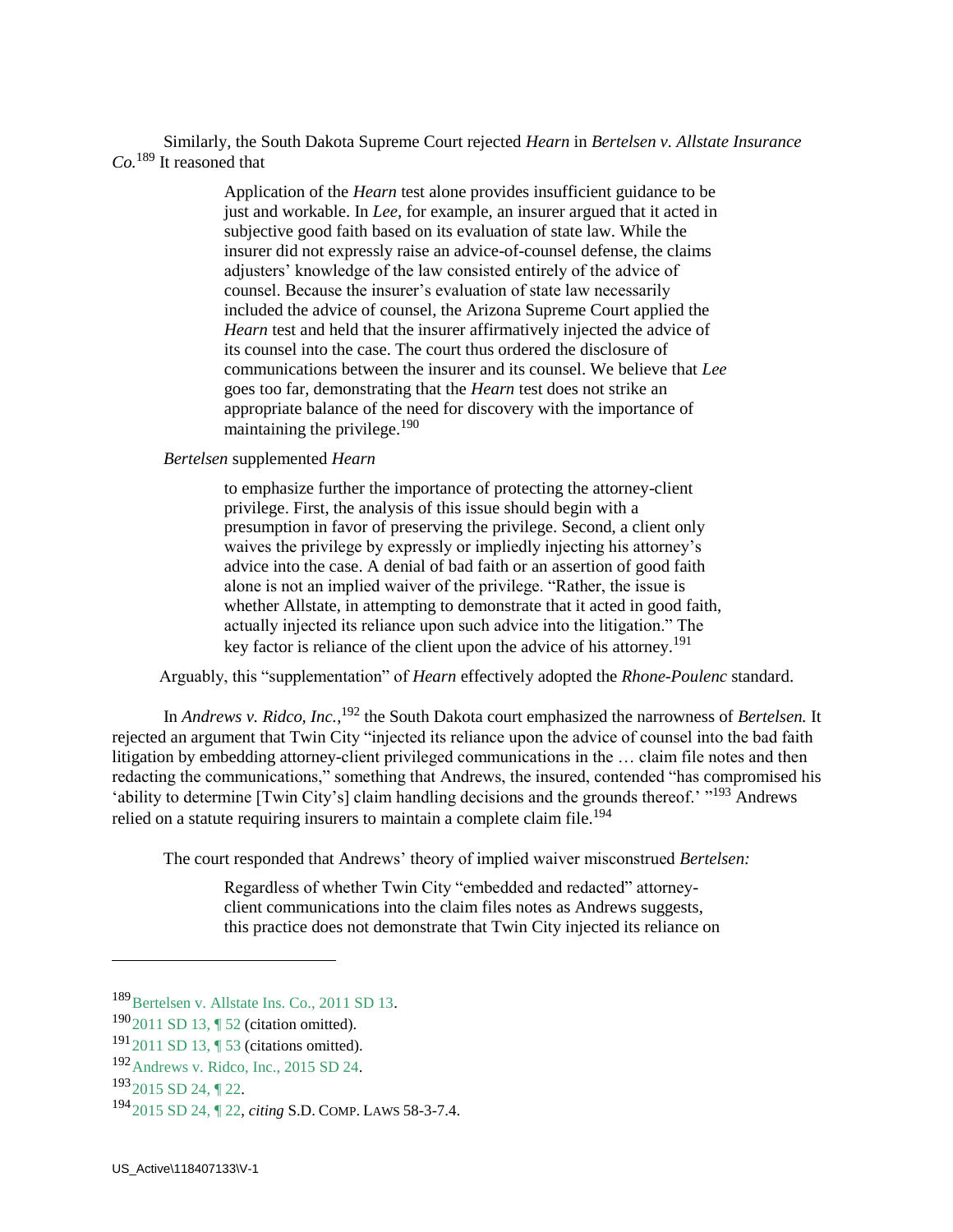the advice of counsel into the bad faith litigation. Under *Bertelsen*, Andrews must demonstrate that Twin City asserted the attorney-client privilege as a result of an affirmative act, such as raising an affirmative defense, *and then that Twin City specifically relied on the advice of counsel to support its argument that it acted in good faith.*<sup>195</sup>

 In *Andrews,* no waiver had been shown, because, so far as Andrews had shown, "Twin City has not placed at issue its subjective good-faith reliance on the advice of counsel such as would invoke an implied waiver of the ... claim file notes."<sup>196</sup> Nor had the circuit court made any finding of any affirmative act by Twin City injecting privileged communications into the litigation "by specifically relying on the advice of counsel in support of its argument that it acted in good faith."<sup>197</sup> Moreover, it was improper to find a blanket waiver as to privileged material in the Andrews claim file (and 199 other claim files). The privilege is waived only to the extent necessary to reveal the advice that has been placed at issue, and the circuit court had made no findings supporting the conclusion that privilege had been waived as to all privileged communications reflected in the files.<sup>198</sup> Accordingly, the order compelling production could not be supported on the record before the court.

 *Andrews* confirms that, despite its reliance on *Hearn,* the South Dakota court has not authorized a waiver standard broader than that in *State Farm Mutual Automobile Insurance Co. v. Lee*. <sup>199</sup> (*See* discussion in § 16.04[a][i], *above*.)

 A Missouri court of appeals has similarly rejected any broadened application of *Hearn* allowing the "affirmative act" placing privileged material to be implied from the fact that counsel had been consulted; it reasoned that

> [t]he resulting application of such a rule would mean that an insurance company would always waive privilege if it ever consulted an attorney because the attorney's counsel would likely form at least part of the basis for the insurance company's behavior. An insurance company would never be entitled to attorney-client privilege in cases of bad faith settlement, even if the attorney's advice was but a part of the information the insurance company used in its decision making process.  $200$

 It is also noteworthy that *Hearn* itself might have reached the same result on narrower grounds. Like the claim handlers in *Lee*, if the prison officials testified that they did not know of the plaintiffs' rights, they would have necessarily placed at issue what they had been told by the counsel who advised them. If they chose not to testify, the prisoners could still have proven that they should have known of those rights, and might have been able to find other evidence of actual knowledge. But, absent intentional reliance on evidence that necessarily implicates privileged communications, it is contrary to the purpose of the privilege to allow the seeking of legal advice to be the mechanism for proving what otherwise cannot be proven.

Some states have appeared to look both ways in addressing "at issue" waiver, and have not clearly

<sup>195</sup>2015 SD 24, ¶ 23 (emphasis added).

 $196$ <sub>2015</sub> SD 24, 124.

<sup>197&</sup>lt;sub>2015</sub> SD 24, ¶ 25.

 $198$  2015 SD 24, 1 26.

<sup>&</sup>lt;sup>199</sup> State Farm Mut. Auto. Ins. Co v. Lee, 199 Ariz. 52 (Ariz. 2000).

<sup>200</sup>State *ex rel.* Shelter Mut. Ins. Co. v. Wagner, 2018 Mo. App. LEXIS 701, \*9–12 (Mo. Ct. App. June 26, 2018).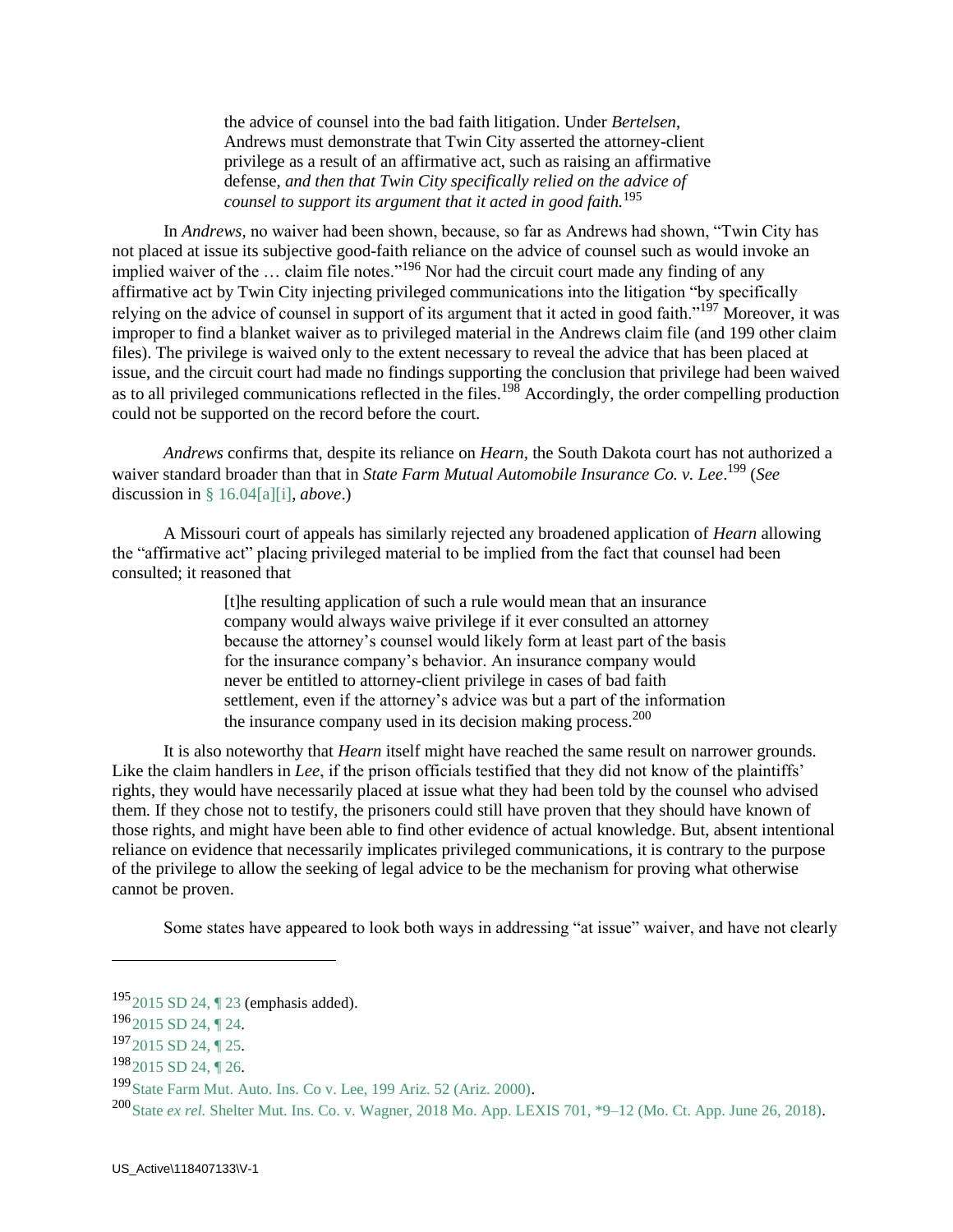defined the standard for finding such waiver. For example, the Massachusetts Supreme Judicial Court has said that

> where a defendant raises a statute of limitations defense that is met by the plaintiff's reliance on the discovery rule, the statute of limitations invocation, by itself, does not permit the defendant to intrude into the attorney-client relationship between the plaintiff and her lawyer only to locate a statement by the client that might contradict a statement or position that she has taken in the particular case. Nor, more generally, does it allow such an intrusion "simply to determine whether the plaintiff may have revealed something to … her attorneys that might be helpful to the defendant<sup>[s']</sup> case."<sup>201</sup>

This is reminiscent of the *Rhone-Poulenc* approach. On the other hand, the court also said

we continue to recognize the concept of an at issue waiver of the attorney-client privilege, and, like a number of other courts, accept in general the premise that such waiver might come into play where a statute of limitations defense is met by the plaintiff's reliance on the discovery rule. $202$ 

But that recognition was limited by a rule that " 'there can be no 'at issue' waiver [of the attorneyclient privilege] unless it is shown that the privileged information sought to be discovered is not available from any other source.' "<sup>203</sup> Taken together, the recognition of possible waiver and the limitation seem more consistent with the *Hearn* approach than with *Rhone-Poulenc*. Until the Massachusetts court confronts a case where the information sought is not discoverable from any other source, the Massachusetts rule will likely remain uncertain.

### **[iii] The Waiver Standard Makes No Difference When Mental State Is Not at Issue**

 The *Hearn* test only finds waiver when the information is "vital" to the other party's opposition to the case being presented by the client claiming privilege. Mere relevance is not enough. Given the purely objective standard applicable to most bad faith claims, privileged communications would not be "vital."

Such cases would be similar to *Frontier Refining, Inc. v. Gorman-Rupp Co.*,<sup>204</sup> which found it unnecessary to decide between *Hearn* and *Rhone-Poulenc,* because there was no waiver even under *Hearn.* Frontier sued Gorman-Rupp, a manufacturer of pumps used in Frontier's operations for equitable indemnity with respect to personal injury claims against Frontier arising out of an explosion allegedly caused by the pumps. To assess the reasonableness of personal injury settlements, Gorman-Rupp sought discovery of Frontier's communications with its counsel concerning the cases settled. But the

<sup>201</sup>McCarthy v. Slade Assocs., 463 Mass. 181, 191 (2012), *quoting* Darius v. Boston, 433 Mass. 274, 282 (2001). Additionally, " '[t]he only reason we can see for the [defendant's] attempting to obtain [the] information from present counsel is to test the credibility of the plaintiffs—in other words, to see whether the plaintiffs confided to their counsel anything that contradicted their assertion that they did not know of a causal connection before being informed of it by counsel. We shall not allow the  $\lceil$  defendant $\rceil$  to pit counsel against their clients in that fashion.<sup>'</sup> 463 Mass. at 191 n.23, *quoting Darius*, 433 Mass. at 280.

<sup>202</sup>463 Mass. at 192.

<sup>203</sup>463 Mass. at 192.

<sup>204</sup>Frontier Refining, Inc. v. Gorman-Rupp Co., 136 F.3d 695 (10th Cir. 1998) (WY law).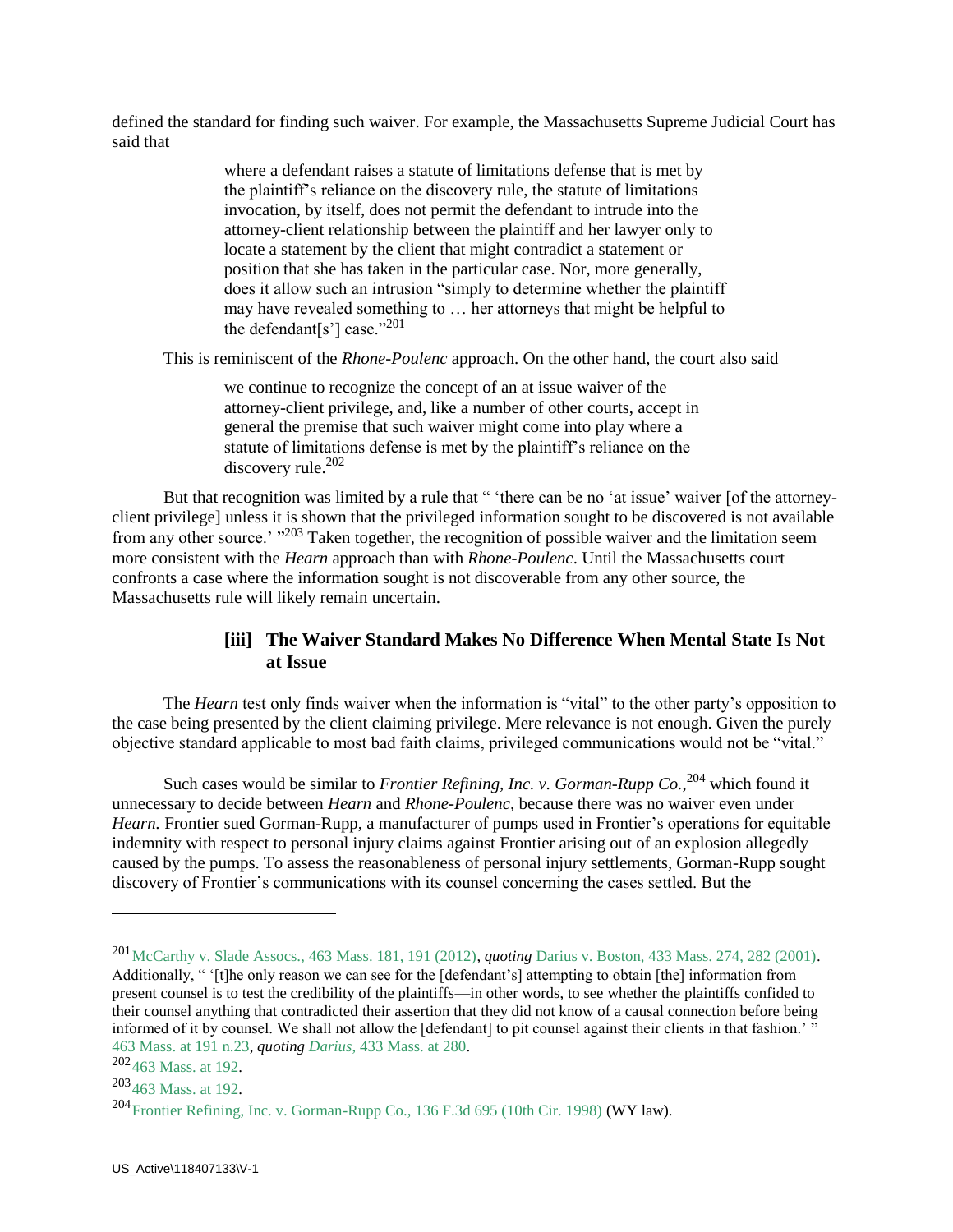reasonableness of the settlements could be determined by reviewing the evidence in the underlying cases and Gorman-Rupp could inquire of Frontier's employees about Frontier's motivations for settling. Consequently, "the privileged and protected information at issue [on the discovery motion] was not truly 'vital' to Gorman-Rupp's defense."<sup>205</sup>

 Similar analysis was an alternate ground for finding no waiver in *Metropolitan Life Insurance Co. v. Aetna Casualty & Surety Co.*<sup>206</sup> (The court also held that even a showing of need would not have permitted privileged information to be discovered.)<sup>207</sup> Metropolitan sought coverage from its own insurers for 200,000 asbestos personal injury cases. Two of the excess carriers sought to discover attorney-client communications in the underlying actions, contending that Metropolitan had placed those communications at issue by bringing the coverage action, thereby waiving the privilege. The defendant insurers argued that they needed the privileged communications to determine the reasonableness of the settlements made in the underlying cases. The court disagreed. Metropolitan would have the burden of proving the settlements reasonable, and that question could be determined without any use of privileged materials. It

> should be examined under an objective standard. Reasonableness is determined according to factors such as, but not limited to, "whether there is a significant prospect of an adverse judgment, whether settlement is generally advisable, [whether] the action is taken in good faith, and whether it is not excessive in amount.

… [D]efendants in the present case can assess whether the settlements were reasonable by examining the facts of the asbestos tort actions—the same material that [Metropolitan] had available to it when making its decision—and by consulting experts, just as [Metropolitan] had the opportunity to  $d_0$ <sup>208</sup>

208

 $\overline{a}$ 

*United States/Mississippi: In re* Itron, Inc., 883 F.3d 553, 565 (5th Cir. 2018) (rejecting *Hearn*, but also holding that there would be no waiver under *Hearn* for the reasons stated in *Metropolitan v. Aetna*);

*Connecticut:* 249 Conn. at 57 (citations omitted).

*See, e.g.,*

*Pennsylvania:* United States Fire Ins. Co. v. Asbestospray, Inc., 182 F.3d 201, 212 (3d Cir. 1999) (claim that objective circumstances made it reasonable to delay filing interpleader action did not place legal advice at issue);

*Florida:* Home Ins. Co. v. Advance Mach. Co., 443 So. 2d 165, 168 (Fla. Dist. Ct. App. 1983) (in subrogation action, insurer's allegation that its settlement of the underlying action was reasonable did not waive privilege with respect to underlying action);

<sup>205</sup>136 F.3d at 702. There are also cases predicting that state law would follow *Hearn* but where that prediction is arguably dictum. *E.g.,* Spargo v. State Farm Fire & Cas. Co., 2017 U.S. Dist. 96823, at \*19–24 (D. Nev. June 22, 2017) (no waiver found: *in camera* inspection of the privileged materials revealed no support for the bad faith claim).

<sup>206</sup> Metropolitan Life Ins. Co. v. Aetna Cas. & Surety Co., 249 Conn. 36 (1999). <sup>207</sup>249 Conn. at 56–57.

*New York:* Occidental Chem. Corp. v. Hartford Acc. & Indem. Co., 184 A.D.2d 1038 (1992) (insurance coverage action did not waive insured's privilege as to communications with defense counsel in the underlying actions).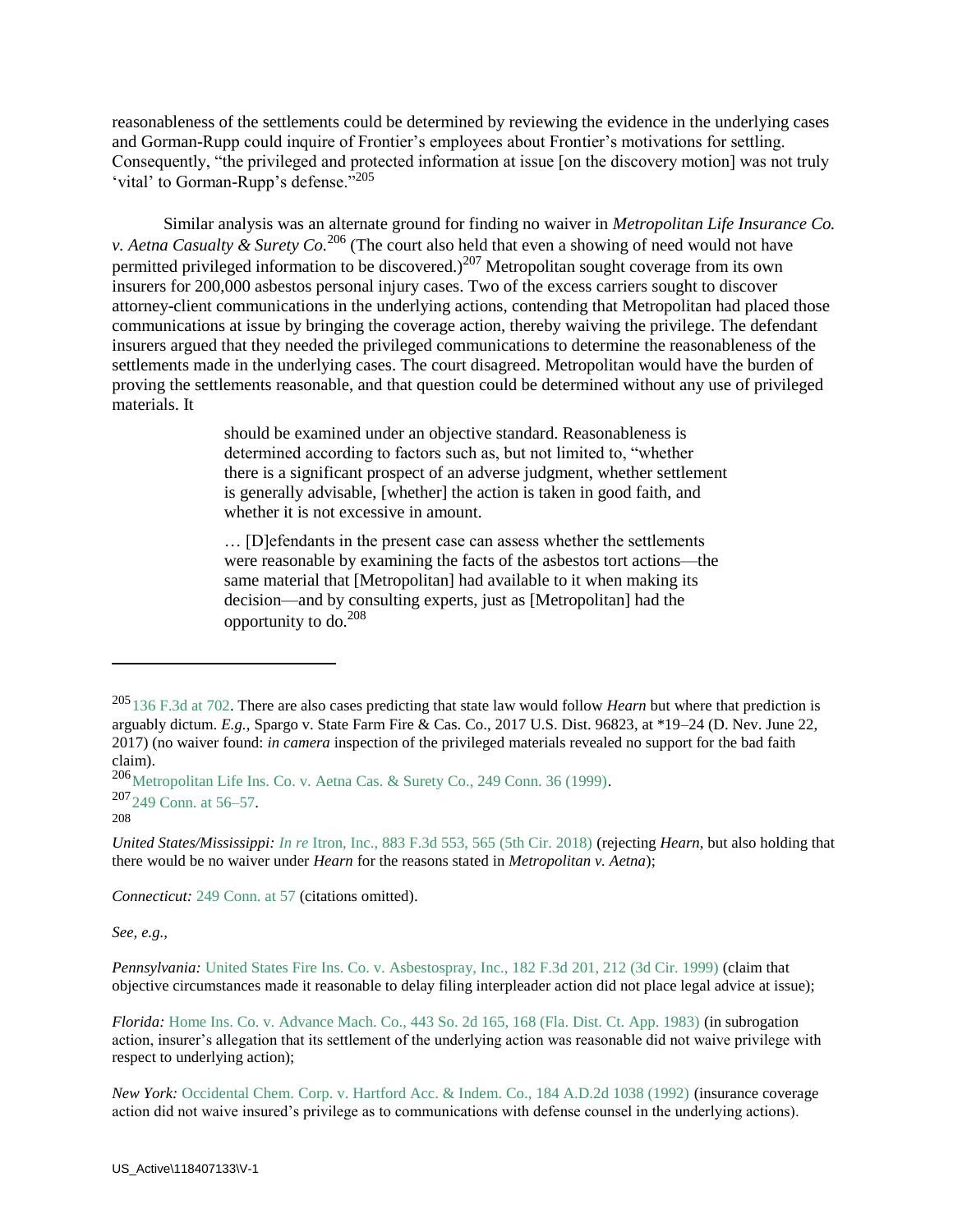*Home Indem. Co. v. Lane Powell Moss & Miller*<sup>209</sup> likewise found no waiver, even under *Hearn.* The Lane law firm had defended Home's insured, which suffered an excess judgment Home had to settle for \$7 million. Home sued Lane, claiming that it had made a policy limits offer that Lane had failed to transmit to the plaintiffs. Lane argued that its failure was not the cause of the loss, because plaintiffs had never intended to settle within limits, seeking only to set Home up. On this basis, it sought discovery of the plaintiffs' lawyers' files. But the court found exploration of state of mind unnecessary, because plaintiffs had made a within-limits offer that Home had rejected only because it thought it had already insulated itself against excess liability by the offer Lane had failed to transmit.<sup>210</sup> Similarly, Home proved the reasonableness of its settlement with plaintiffs without relying on the advice of its counsel, so that advice was never put into issue. $211$ 

*But see*

 $\overline{a}$ 

*United States/Florida:* GAB Bus. Servs., Inc. v. Syndicate 627, 809 F.2d 755, 762 (11th Cir. 1987) (following *Hearn;* where indemnitee sought to prove reasonableness of settlement, indemnitor entitled to discovery from lawyer who advised indemnitee regarding the settlement);

*United States/California:* Walters Wholesale Elec. Co. v. Nat'l Union Fire Ins. Co., 247 F.R.D. 593, 596–97 (C.D. Cal. 2008) (where insured contributed to within-limits settlement and sued insurer for bad faith refusal to settle with only its own funds, insured waived privilege regarding personal counsel's advice regarding evaluation of the settled claim);

*Massachusetts:* Global Investors Agent Corp. v. Nat'l Fire Ins. Co., 927 N.E.2d 480, 488–89 (Mass. App. Ct. 2010) (after insurer improperly failed to defend, insureds sought recovery of a settlement of what they claimed was a meritless case, allegedly forced on them by the lack of a defense, and offered evidence of the litigation costs their lawyer told them they would incur if they did not settle; court held that this waived privilege as to counsel's evaluations of all factors concerning settlement value).

<sup>209</sup>Home Indem. Co. v. Lane Powell Moss & Miller, 43 F.3d 1322 (9th Cir. 1995). <sup>210</sup>43 F.3d at 1326–27. 211

*Alaska:* 43 F.3d at 1327;

*See also*

*Washington:* Lexington Ins. Co. v. Swanson, 240 F.R.D. 662, 670 (W.D. Wash. 2007) (even under *Hearn* test, privileged materials could not be discovered without a showing that they would be necessary to claimant's contention of bad faith);

*Louisiana:* Dixie Mill Supply Co. v. Continental Cas. Co., 168 F.R.D. 554, 556–58 (E.D. La. 1996) (no special limitation of privilege in bad faith cases; "reasonableness of the insurers' actions in a bad faith case can be proved by objective facts, which are not shielded from discovery and do not *necessarily* require the introduction of privileged communications at trial. The facts, rather than the legal advice or opinions, underlying the insurers' decisions at issue in the instant litigation can be developed through ... discovery of non-privileged information");

*Indiana:* Hartford Fin. Servs. Grp., Inc v. Lake County Park & Recreational Bd., 717 N.E.2d 1232, 1235–36 (Ind. Ct. App. 1999) (similar holding and reasoning);

*West Virginia:* State *ex rel*. Med. Assur., Inc. v. Recht, 213 W. Va. 457, 468–470 (2003) (special privilege rule for bad faith cases unnecessary, because plaintiff could discover the underlying facts necessary to prove or disprove bad faith without discovering attorney-client communications).